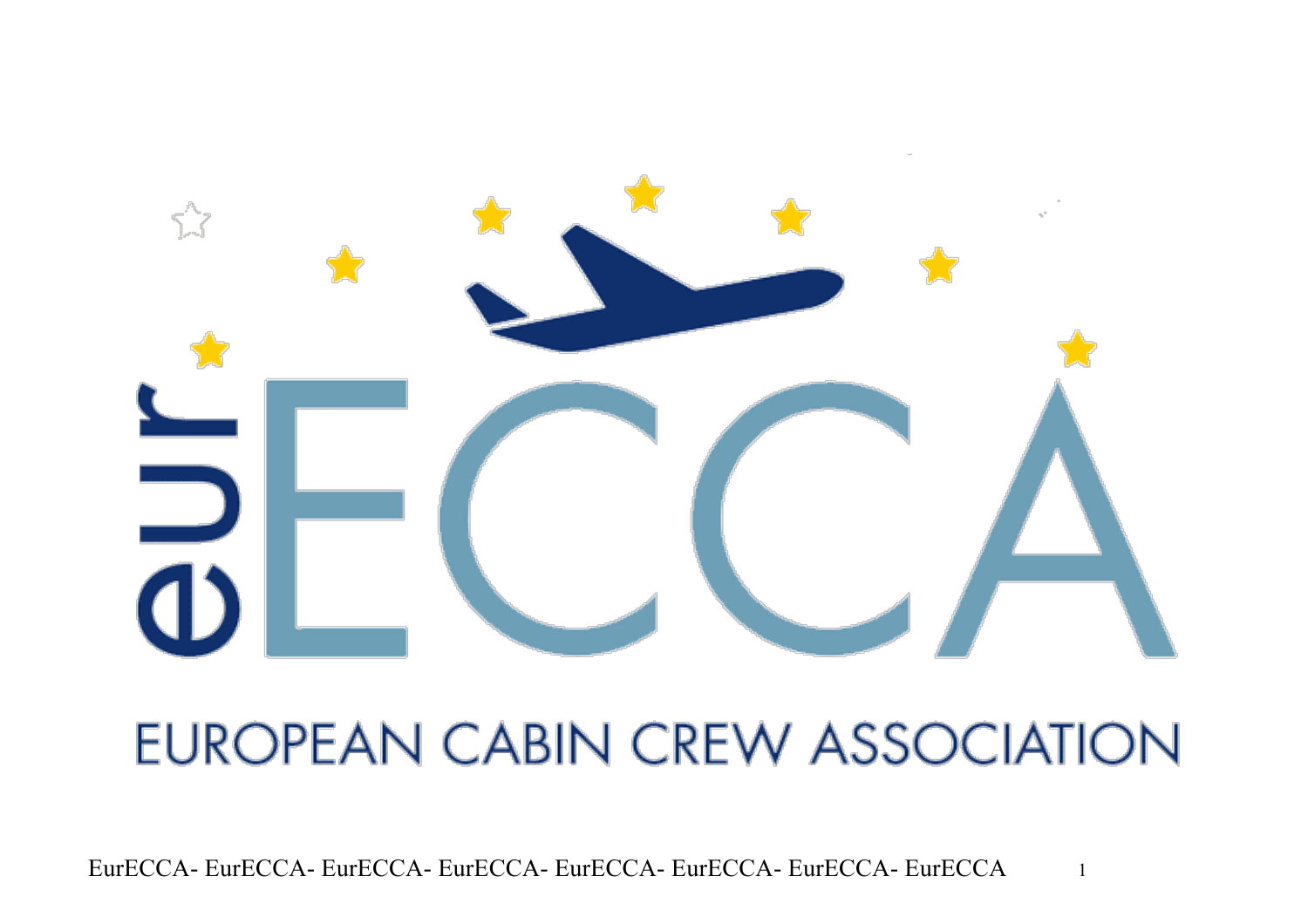# PRODUCED BY EurECCA

www.eurecca.aero

EurECCA- EurECCA- EurECCA- EurECCA- EurECCA- EurECCA- EurECCA- EurECCA 2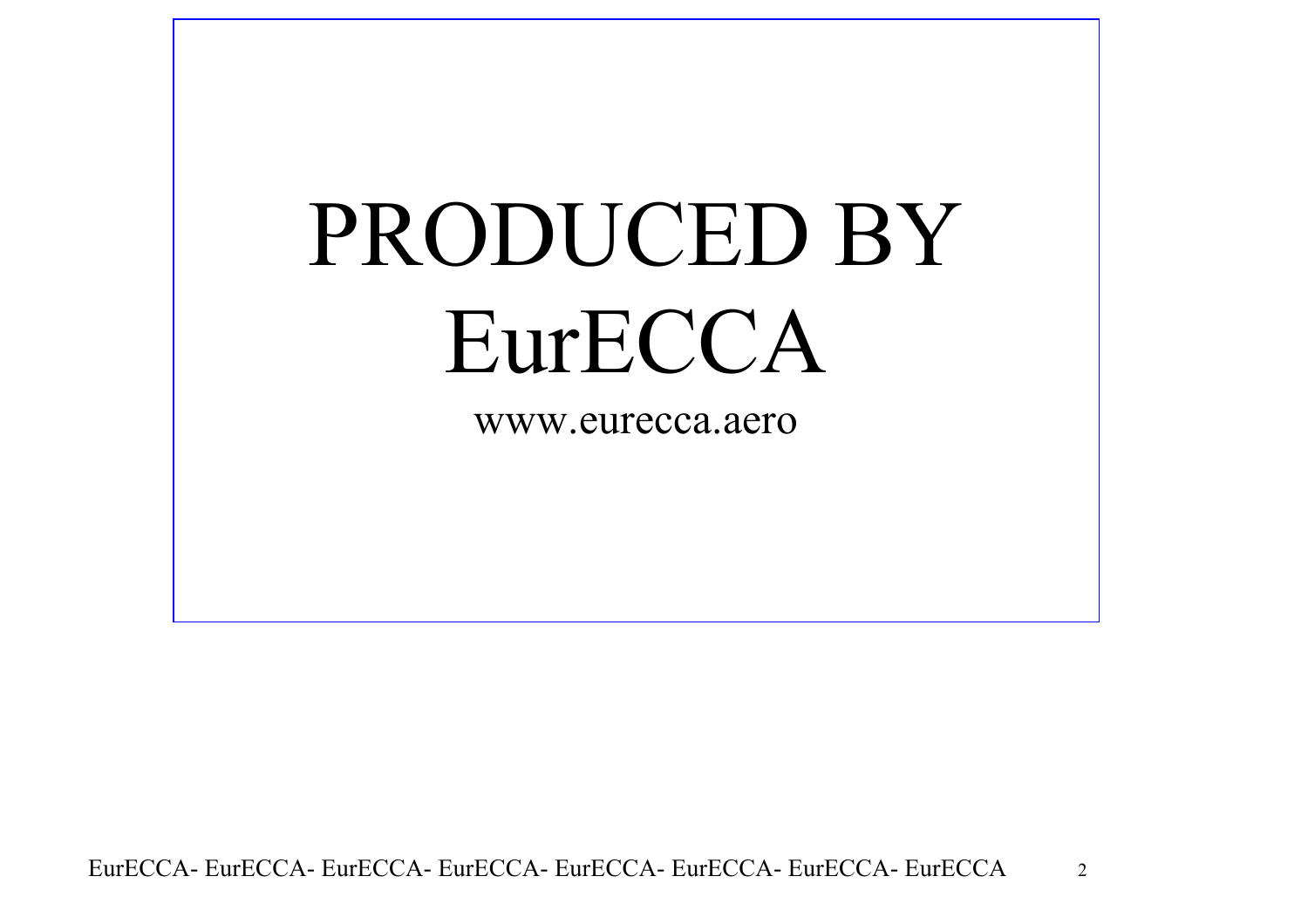## **FLIGHT TIME LIMITATIONS (FTL)**

### ACRONYMS IN ALPHABETICAL ORDER

| $a/c$ : Aircraft                                                | <b>ER:</b> Essential Requirement                                                                                                                                              |  |  |  |
|-----------------------------------------------------------------|-------------------------------------------------------------------------------------------------------------------------------------------------------------------------------|--|--|--|
| <b>AMC:</b> Acceptable Means of Compliance                      | <b>FC:</b> Flight Crew (Pilots)                                                                                                                                               |  |  |  |
| <b>BR: Basic Regulation</b>                                     | <b>FTL:</b> Flight Time Limitations and rest<br>requirements                                                                                                                  |  |  |  |
| <b>CAT: Commercial Air Transport</b>                            | <b>GM: Guidance Material</b>                                                                                                                                                  |  |  |  |
| <b>CC:</b> Cabin Crew<br><b>CS:</b> Certification Specification | <b>IR:</b> Implementing Rules<br><b>NAA: National Aviation Authority</b><br><b>Opinion:</b> EASA Opinion containing Implementing<br>rules proposals<br><b>Ops: Operations</b> |  |  |  |
|                                                                 |                                                                                                                                                                               |  |  |  |
| <b>ED Decision: Decision of EASA Executive</b>                  |                                                                                                                                                                               |  |  |  |
| Director containing CS/AMC/GM                                   |                                                                                                                                                                               |  |  |  |
|                                                                 |                                                                                                                                                                               |  |  |  |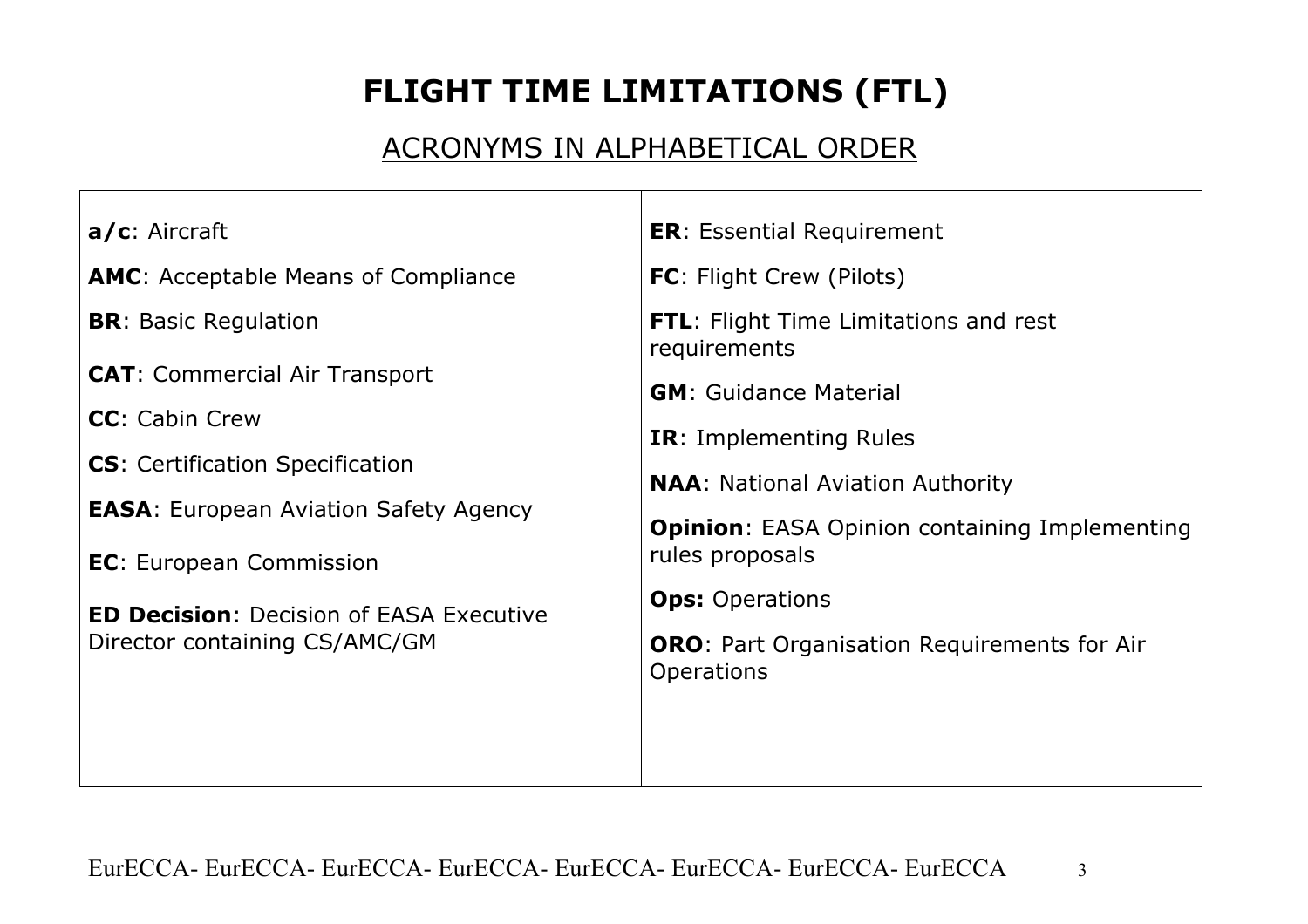## **European regulatory framework**

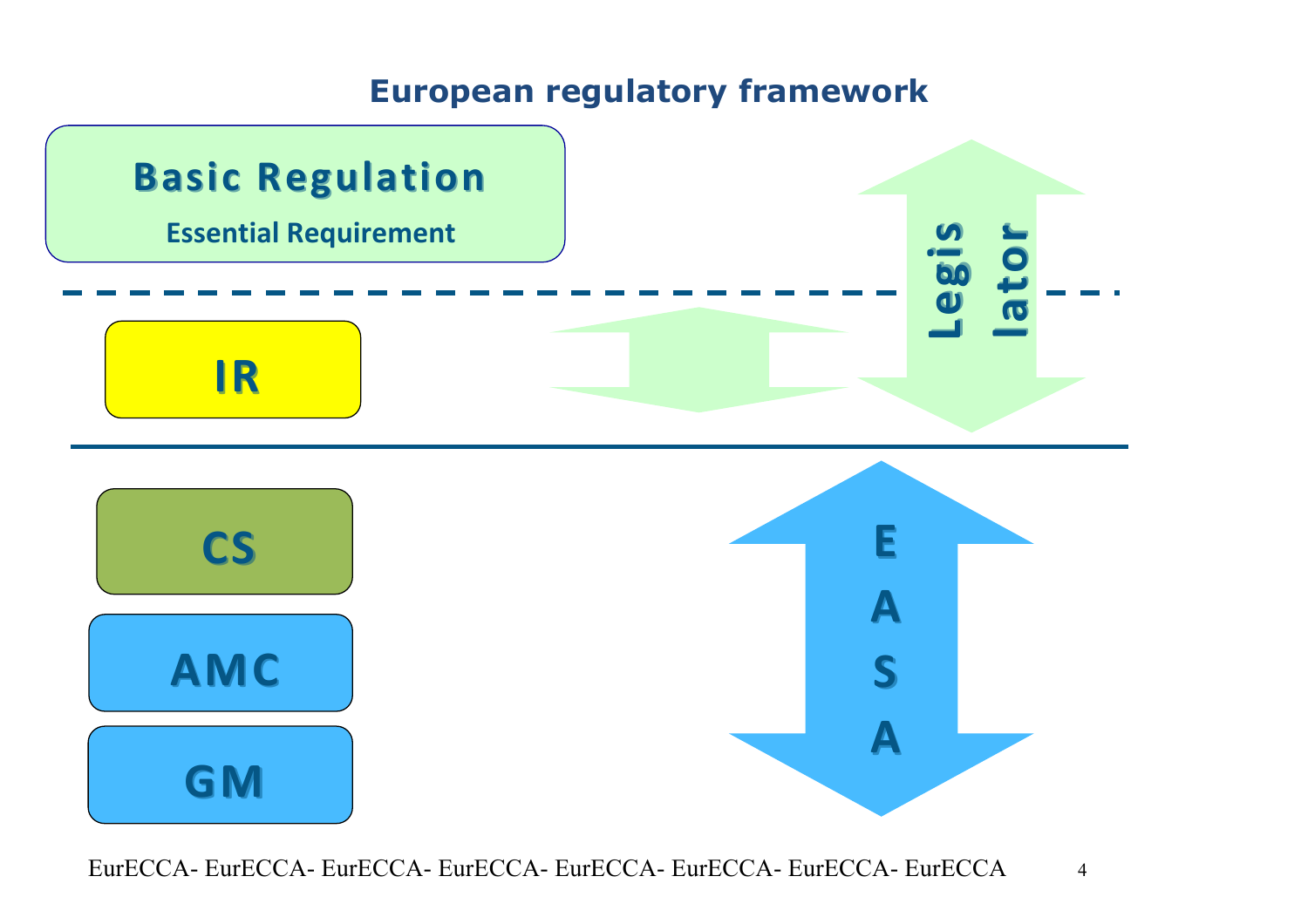## **IR: Implementing Rules / Part-ORO**

## MAY BE COMPLETED BY

**CS: Certification Specifications to Part-ORO. CS may be also completed by some GM. also completed by some GM.**

**AMC: Acceptable Means of Compliance to Part-ORO.** 

**GM: Guidance Material to Part GM: Guidance Material to Part-ORO.**

**GM: Guidance Material to CS GM: Guidance Material to CS.**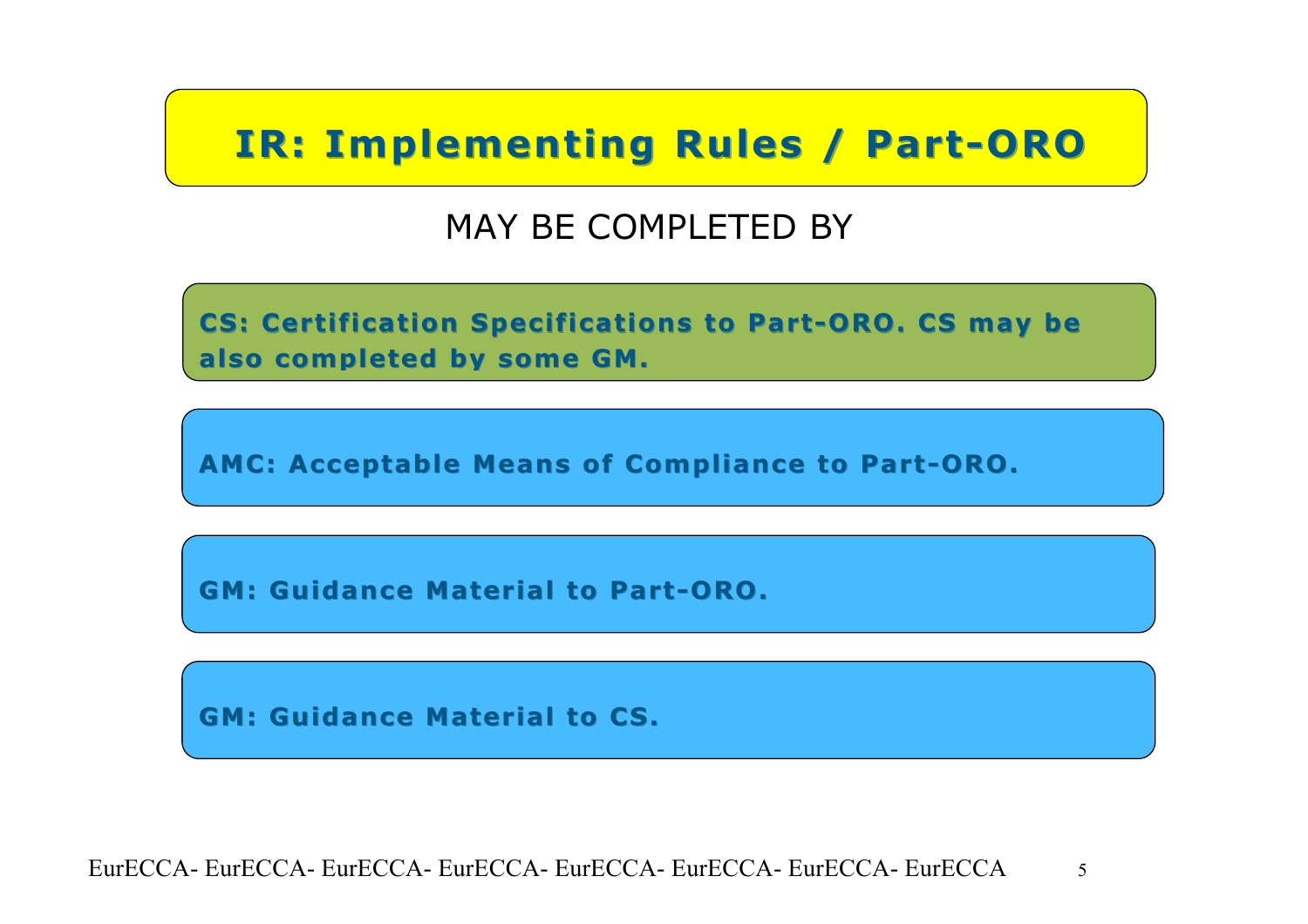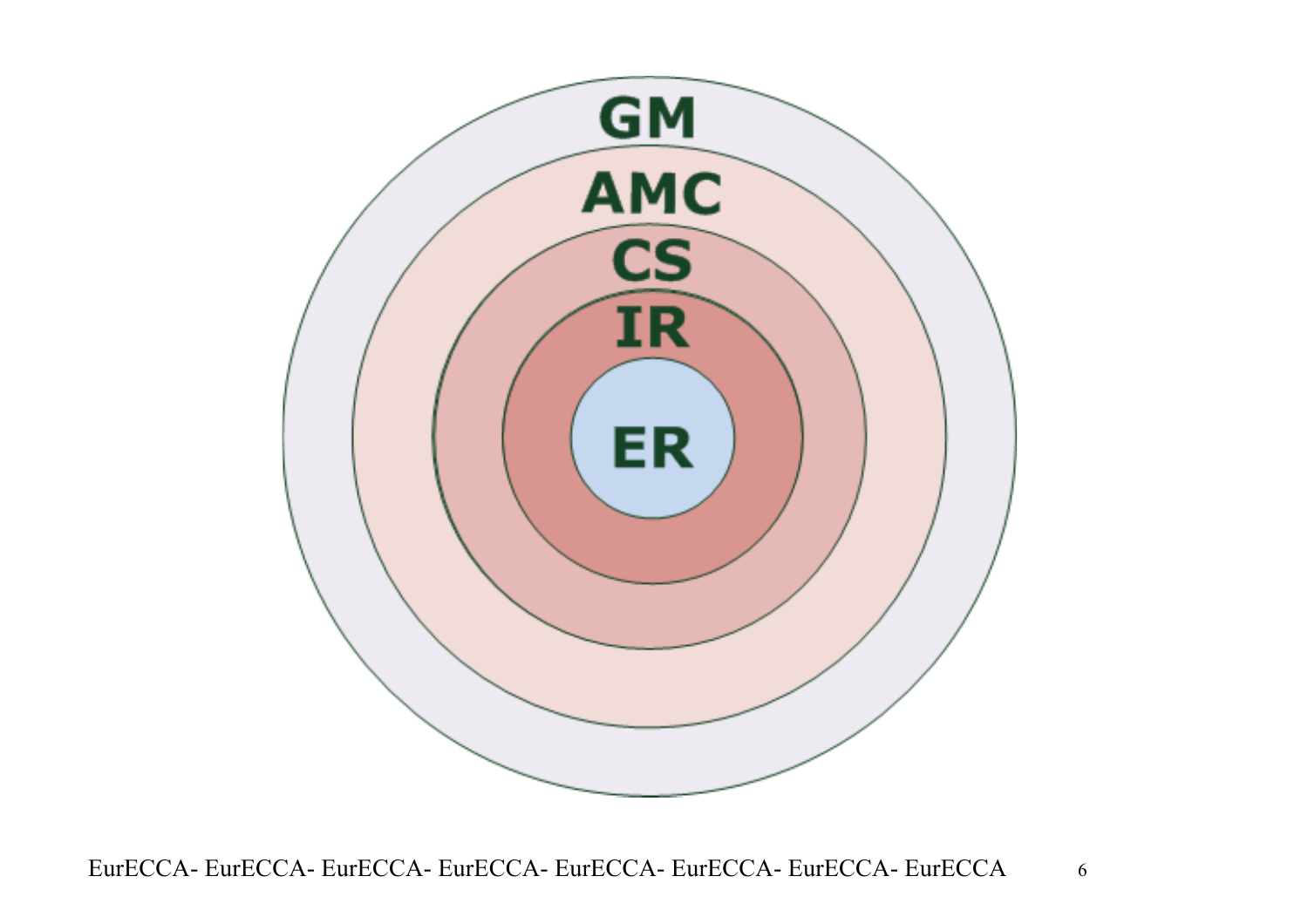**ER: E**ssential **R**equirements from the Basic Regulation 216/2008

**IR: I**mplementing **R**ules, part ORO from Regulation 83/2014 (Hard Rules)

**CS: C**ertification **S**pecification from Regulation 83/2014 (Soft Rules)

**AMC: A**cceptable **M**eans of **C**ompliance from Regulation 83/2014 (Soft Rules)

**GM: G**uidance **M**aterial from Regulation 83/2014 (Soft Rules)

**R**egulation 83/2014 so called FTL is divided in 4 parts: IR/CS/AMC/GM and must be in accordance with the Essential Requirements of the basic Regulation (EC) No 216/2008 of the European Parliament and of the Council of 20 February 2008 on common rules in the field of civil aviation and establishing a European Aviation Safety Agency.

Only the part IR codified as ORO has been voted by the European Parliament, also called hard rules (in black letters in the booklet)

The parts CS/AMC/GM are in the hands of EASA with no Parliamentary control, also called soft rules

CS: in green letters

AMC/GM: in blue letters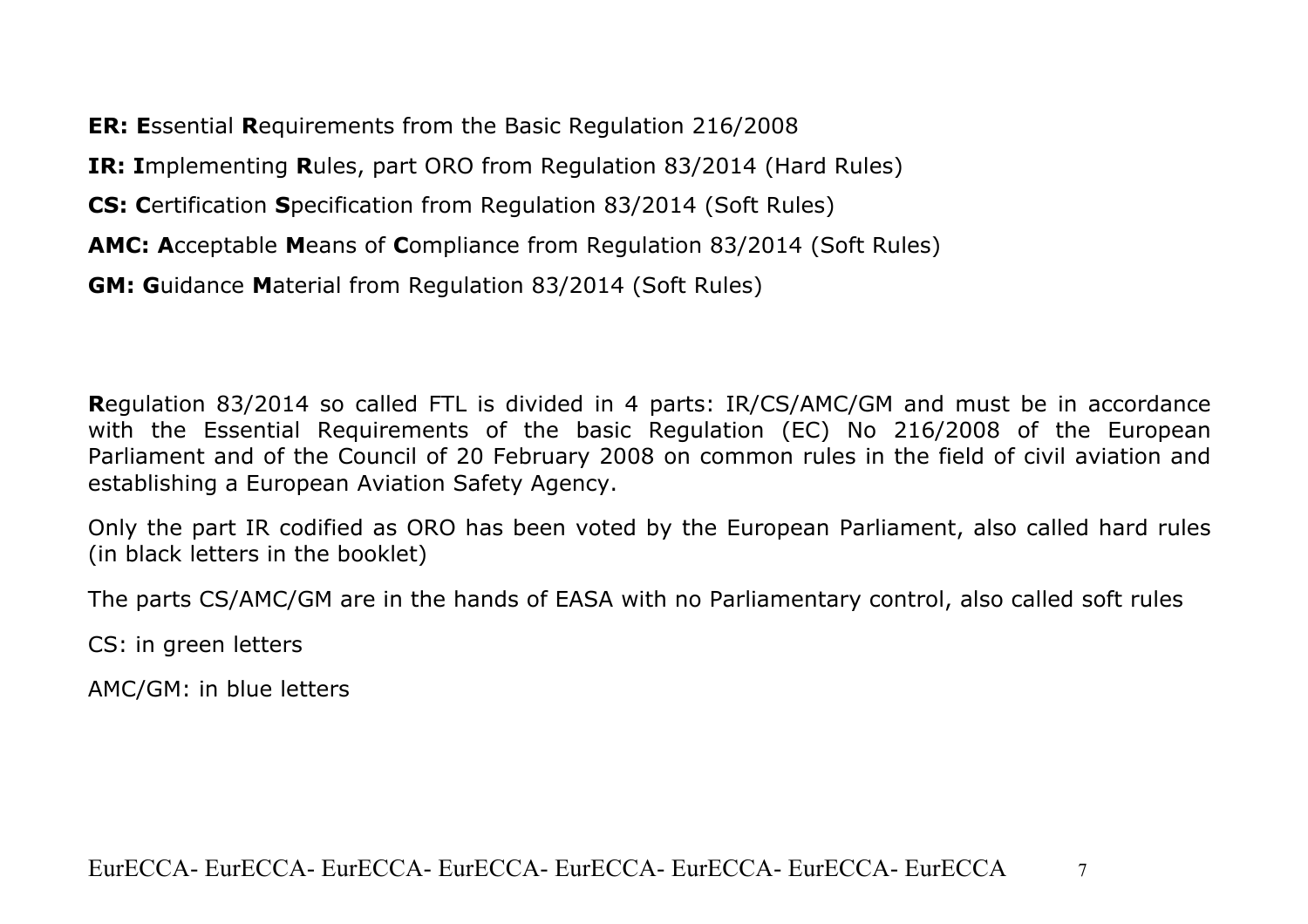#### **PART-ORO (ORGANISATION REQUIREMENTS) Subpart FTL — Flight and duty time limitations and rest requirements Section 1**

#### **ORO.FTL.105 Definitions**

For the purpose of this Subpart, the following definitions shall apply:

**(1) "Acclimatised"** means a state in which a crew member's circadian biological clock is synchronised to the time zone where the crew member is.

A crew member is considered to be acclimatised to a 2-hour wide time zone surrounding the local time at the point of departure. When the local time at the place where a duty commences differs by more than 2 hours from the local time at the place where the next duty tarts, the crew member, for the calculation of the maximum daily flight duty period, is considered to be acclimatised in accordance with the values in the Table

| Time difference (h) between reference<br>time and local time where the crew<br>member starts the next duty | Time elapsed since reporting at reference time |                 |                |                  |            |  |  |
|------------------------------------------------------------------------------------------------------------|------------------------------------------------|-----------------|----------------|------------------|------------|--|--|
|                                                                                                            | $<$ 48                                         | $48 -$<br>71:59 | $72-$<br>95:59 | $96 -$<br>119:59 | $\geq 120$ |  |  |
| $\leq 4$                                                                                                   | в                                              |                 |                |                  |            |  |  |
| ≤6                                                                                                         | в                                              |                 |                |                  |            |  |  |
| ≤9                                                                                                         | в                                              |                 |                |                  |            |  |  |
|                                                                                                            | D                                              |                 |                |                  |            |  |  |

*Table 1*

"B" means acclimatised to the local time of the departure time zone,

"D" means acclimatised to the local time where the crew member starts his/her next duty, and

"X" means that a crew member is in an unknown state of acclimatizatio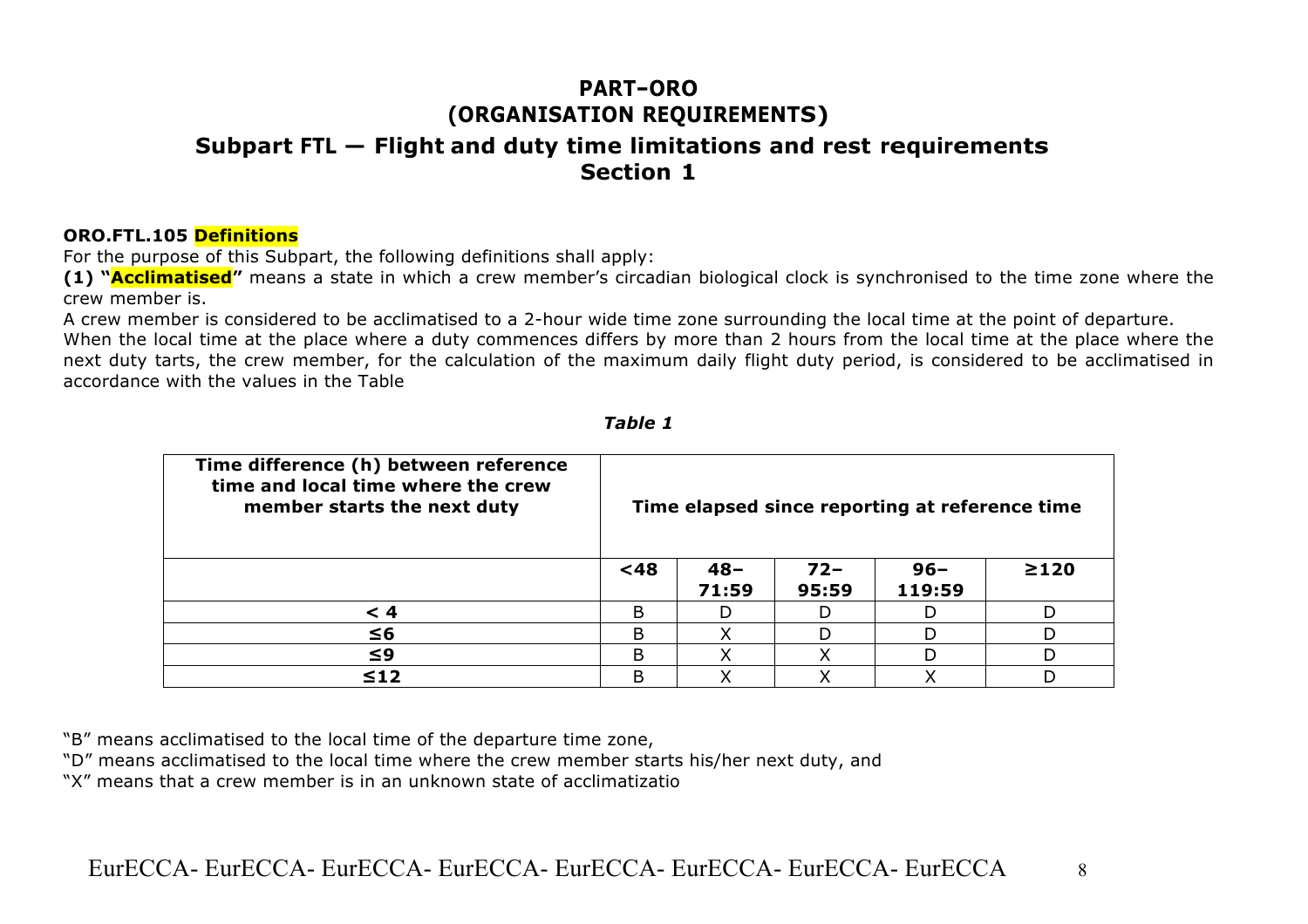#### Ø **GM1 ORO.FTL.105 (1) "Acclimatised"**

(a) A crew member remains acclimatised to the local time of his/her reference time during 47 hours 59 minutes after reporting no matter how many time zones he/she has crossed.

(b) The maximum daily FDP for acclimatised crew members is determined by using table 1 of ORO.FTL.205 (b) (1) with the reference time of the point of departure. As soon as 48 hours have elapsed, the state of acclimatisation is derived from the time elapsed since reporting at reference time and the number of time zones crossed.

Ø **GM2 ORO.FTL.105 (1) "Point of departure"** The point of departure refers to the reporting point for a flight duty period or positioning duty after a rest period.

Ø **GM3 ORO.FTL.105 (1) "Time elapsed since reporting time"** The time elapsed since reporting at reference time for operations applying CS FTL.1.235 (b) (3) (ii) at home base refers to the time elapsed since reporting for the first time at home base for a rotation

**2) "Reference time"** means the local time at the reporting point situated in a 2-hour wide time zone band around the local time where a crew member is acclimatised;

Ø **GM1 ORO.FTL.105 (2) "Reference time"**

(a) Reference time refers to reporting points in a 2-hour wide time zone band around the local time where a crew member is acclimatised.

(b) Example: A crew member is acclimatised to the local time in Helsinki and reports for duty in London. The reference time is the local time in London.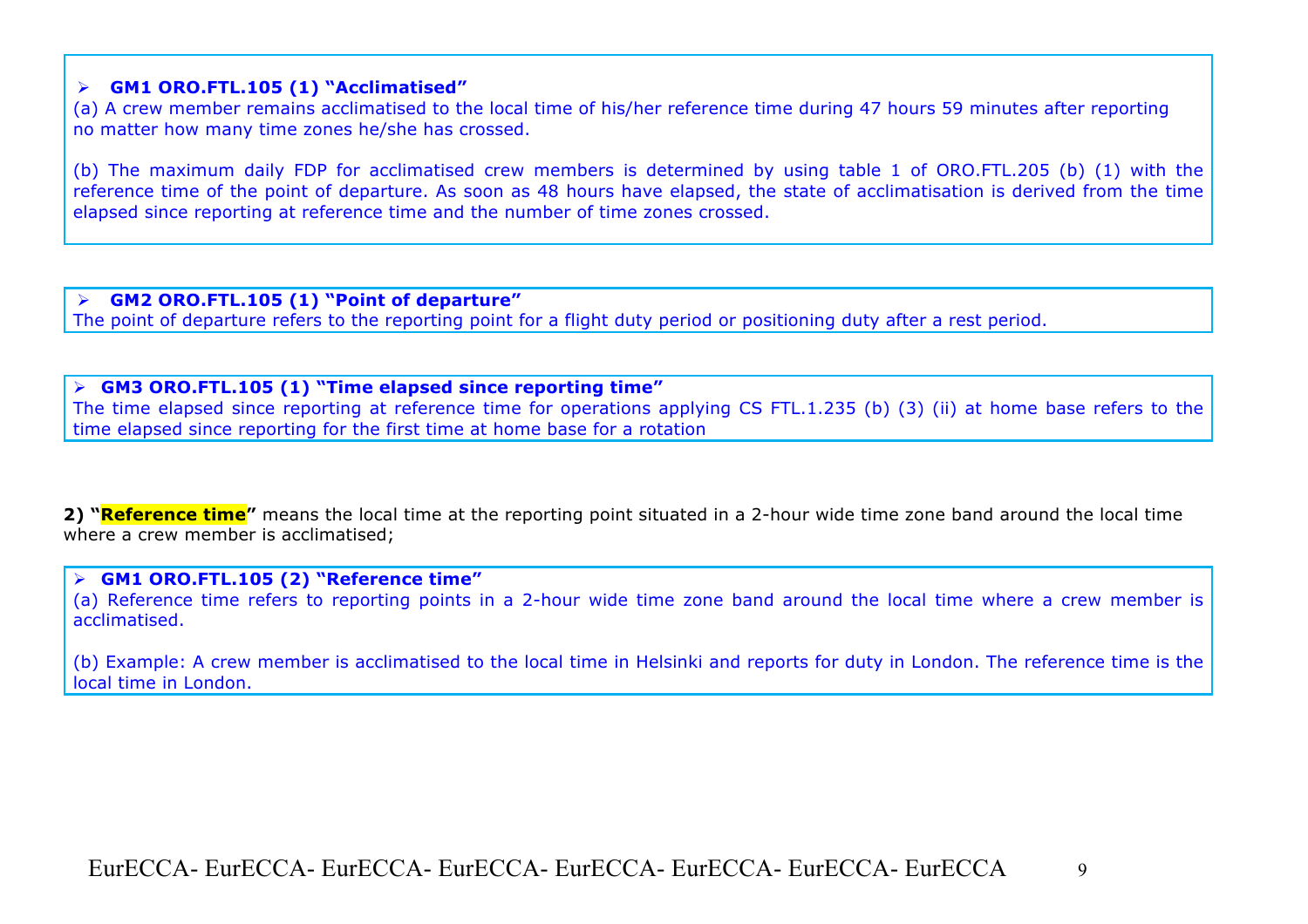**(3) "Accommodation"** means, for the purpose of standby and split duty, a quiet and comfortable place not open to the public with the ability to control light and temperature, equipped with adequate furniture that provides a crew member with the possibility to sleep, with enough capacity to accommodate all crew members present at the same time and with access to food and drink;

Ø **GM1 ORO.FTL.105 (3) Adequate furniture for "Accomodation"**  Adequate furniture for crew member accommodation should include a seat that reclines at least 45° back angle to the vertical, has a seat width of at least 20 inches (50cm) and provides leg and foot support.

**(4) "Suitable accommodation"** means, for the purpose of standby, split duty and rest, a separate room for each crew member located in a quiet environment and equipped with a bed, which is sufficiently ventilated, has a device for regulating temperature and light intensity, and access to food and drink;

**(5) "Augmented flight crew"** means a flight crew which comprises more than the minimum number required to operate the aircraft, allowing each flight crew member to leave the assigned post, for the purpose of in-flight rest, and to be replaced by another appropriately qualified flight crew member;

(**6) "Break"** means a period of time within a flight duty period, shorter than a rest period, counting as duty and during which a crew member is free of all tasks;

**(7) "Delayed reporting"** means the postponement of a scheduled FDP by the operator before a crew member has left the place of rest;

**(8) "Disruptive schedule"** means a crew member's roster which disrupts the sleep opportunity during the optimal sleep time window by comprising an FDP or a combination of FDPs which encroach, start or finish during any portion of the day or of the night where a crew member is acclimatised.

A schedule may be disruptive due to early starts, late finishes or night duties.

Ø **GM1 ORO.FTL.105 (8) "Determination of disruptive schedule"**

If a crew member is acclimatised to the local time at his/her home base, the local time at the home base should be used to consider an FDP as 'disruptive schedule'. This applies to operations within the 2-hour wide time zone surrounding the local time at the home base, if a crew member is acclimatised to the local time at his/her home base.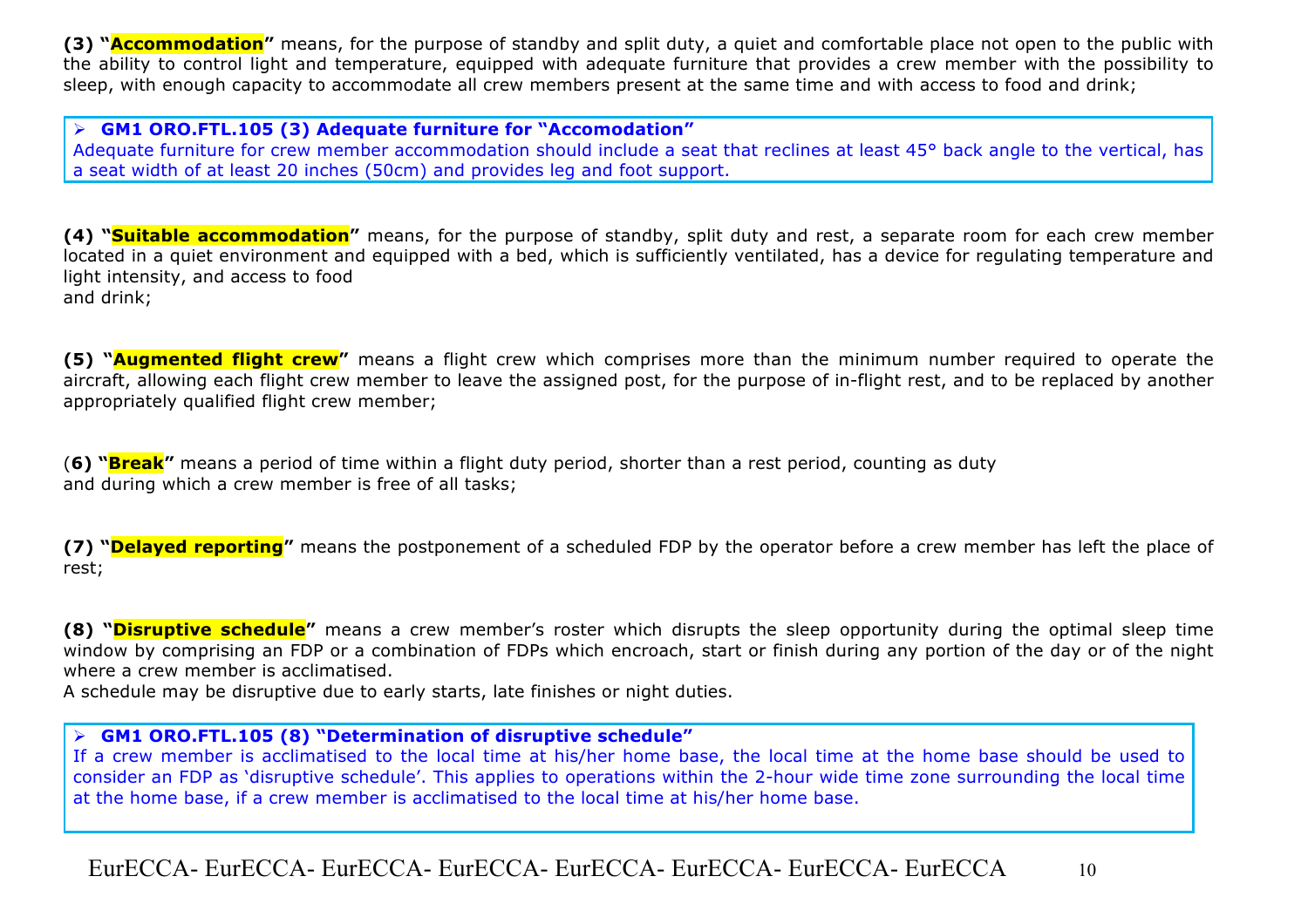**(9) "Night duty"** means a duty period encroaching any portion of the period between 02:00 and 04:59 in the time zone to which the crew is acclimatised;

**(10) "Duty"** means any task that a crew member performs for the operator, including flight duty, administrative work, giving or receiving training and checking, positioning, and some elements of standby;

Ø **GM1 ORO.FTL.105 (10) Elements of standby for duty** ORO.FTL.225 (c) and (d) and CS FTL.1.225 (b) (2) determine which elements of standby count as duty

**(11) "duty period"** means a period which starts when a crew member is required by an operator to report for or to commence a duty and ends when that person is free of all duties, including post-flight duty;

**(12) "flight duty period ('FDP')"** means a period that commences when a crew member is required to report for duty, which includes a sector or a series of sectors, and finishes when the aircraft finally comes to rest and the engines are shut down, at the end of the last sector on which the crew member acts as an operating crew member;

**(13) "flight time"** means, for aeroplanes and touring motor gliders, the time between an aircraft first moving from its parking place for the purpose of taking off until it comes to rest on the designated parking position and all engines or propellers are shut down;

**(14) "home base"** means the location, assigned by the operator to the crew member, from where the crew member normally starts and ends a duty period or a series of duty periods and where, under normal circumstances, the operator is not responsible for the accommodation of the crew member concerned;

**(15) "local day"** means a 24-hour period commencing at 00:00 local time;

**(16) "local night"** means a period of 8 hours falling between 22:00 and 08:00 local time;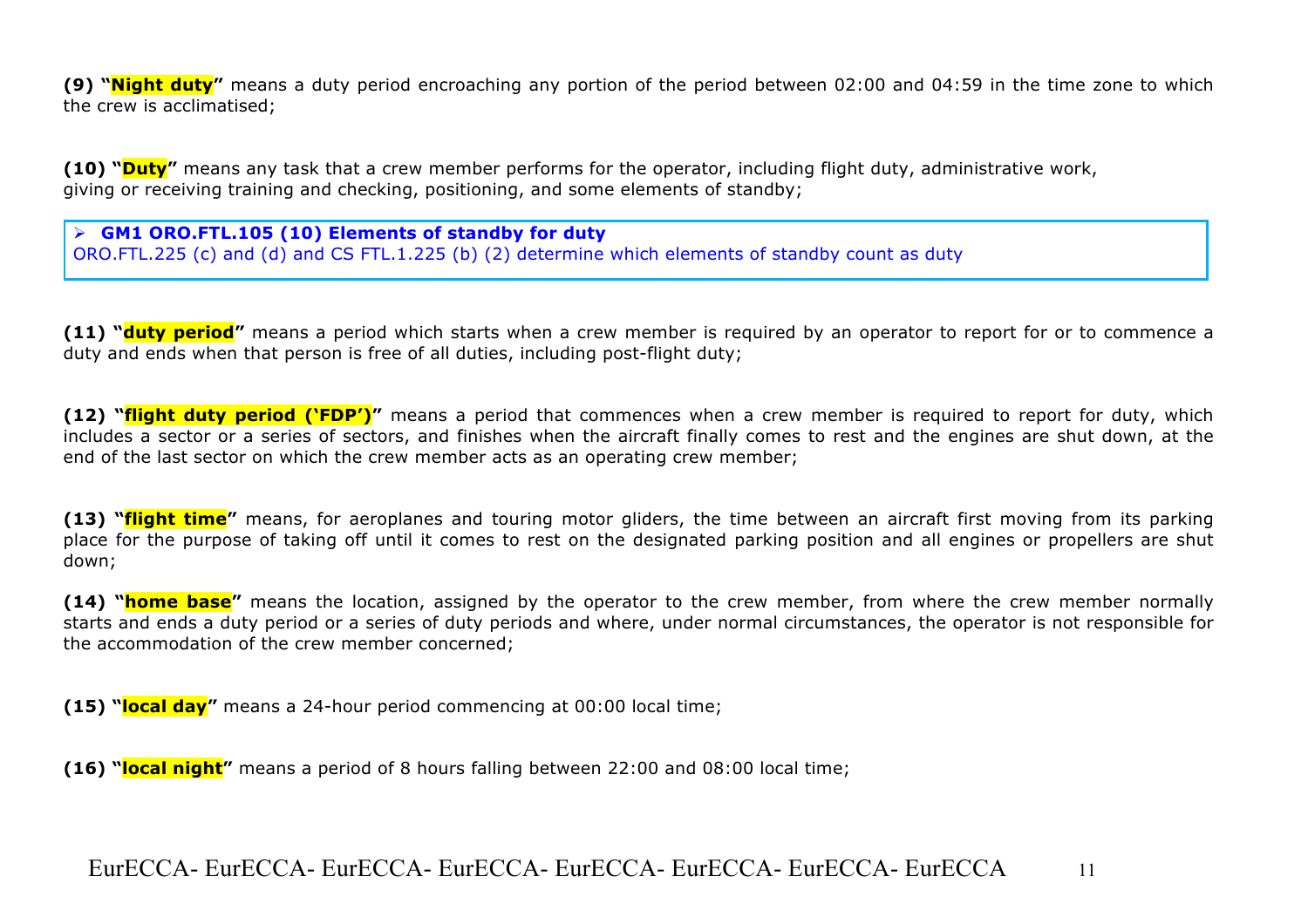#### **(17) "operating crew member"** means a crew member carrying out duties in an aircraft during a sector;

Ø **GM1 ORO.FTL.105 (17) "Operating Crew Member"** A person on board an aircraft is either a crew member or a passenger. If a crew member is not a passenger on board an aircraft he/she should be considered as 'carrying out duties'. The crew member remains an operating crew member during in-flight rest. In-flight rest counts in full as FDP, and for the purpose of ORO.FTL.210.

**(18) "Positioning"** means the transferring of a non-operating crew member from one place to another, at the behest of the operator, excluding:

- the time of travel from a private place of rest to the designated reporting place at home base and vice versa, and
- the time for local transfer from a place of rest to the commencement of duty and vice versa;

**(19) "Rest facility"** means a bunk or seat with leg and foot support suitable for crew members' sleeping on board an aircraft;

**(20) "Reserve"** means a period of time during which a crew member is required by the operator to be available to receive an assignment for an FDP, positioning or other duty notified at least 10 hours in advance

**(21) "Rest period"** means a continuous, uninterrupted and defined period of time, following duty or prior to duty, during which a crew member is free of all duties, standby and reserve;

**(22) "Rotation"** is a duty or a series of duties, including at least one flight duty, and rest periods out of home base, starting at home base and ending when returning to home base for a rest period where the operator is no longer responsible for the accommodation of the crew member;

**(23) "Single day free of duty"** means, for the purpose of complying with the provisions of Council Directive 2000/79/EC, a time free of all duties and standby consisting of one day and two local nights, which is notified in advance. A rest period may be included as part of the single day free of duty;

**(24) "Sector"** means the segment of an FDP between an aircraft first moving for the purpose of taking off until it comes to rest after landing on the designated parking position;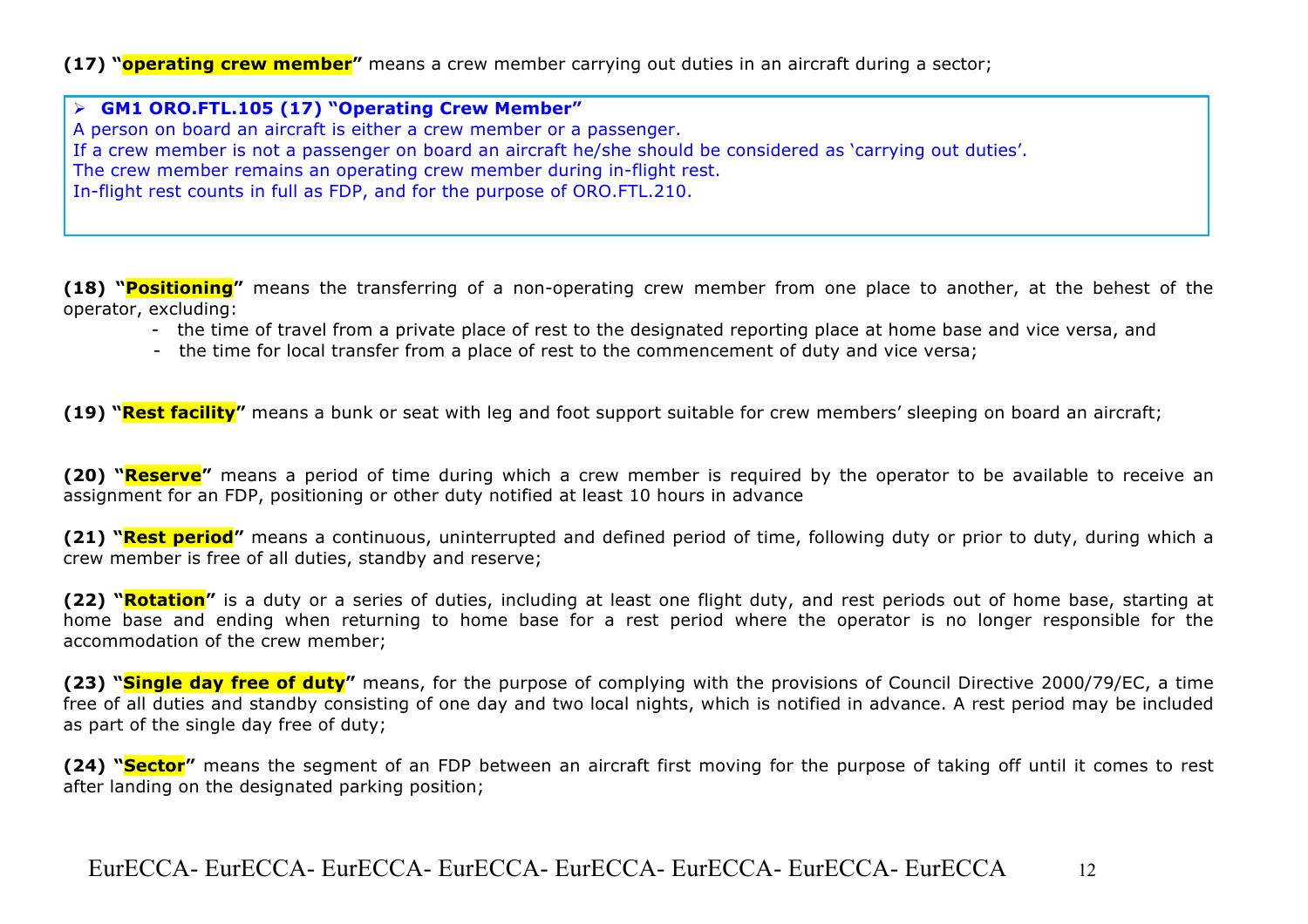**(25) "Standby"** means a pre-notified and defined period of time during which a crew member is required by the operator to be available to receive an assignment for a flight, positioning or other duty without an intervening rest period;

**(26) "Airport standby"** means a standby performed at the airport;

**(27) "Other standby"** means a standby either at home or in a suitable accommodation;

**(28) "Window of circadian low ('WOCL')"** means the period between 02:00 and 05:59 hours in the time zone to which a crew member is acclimatised.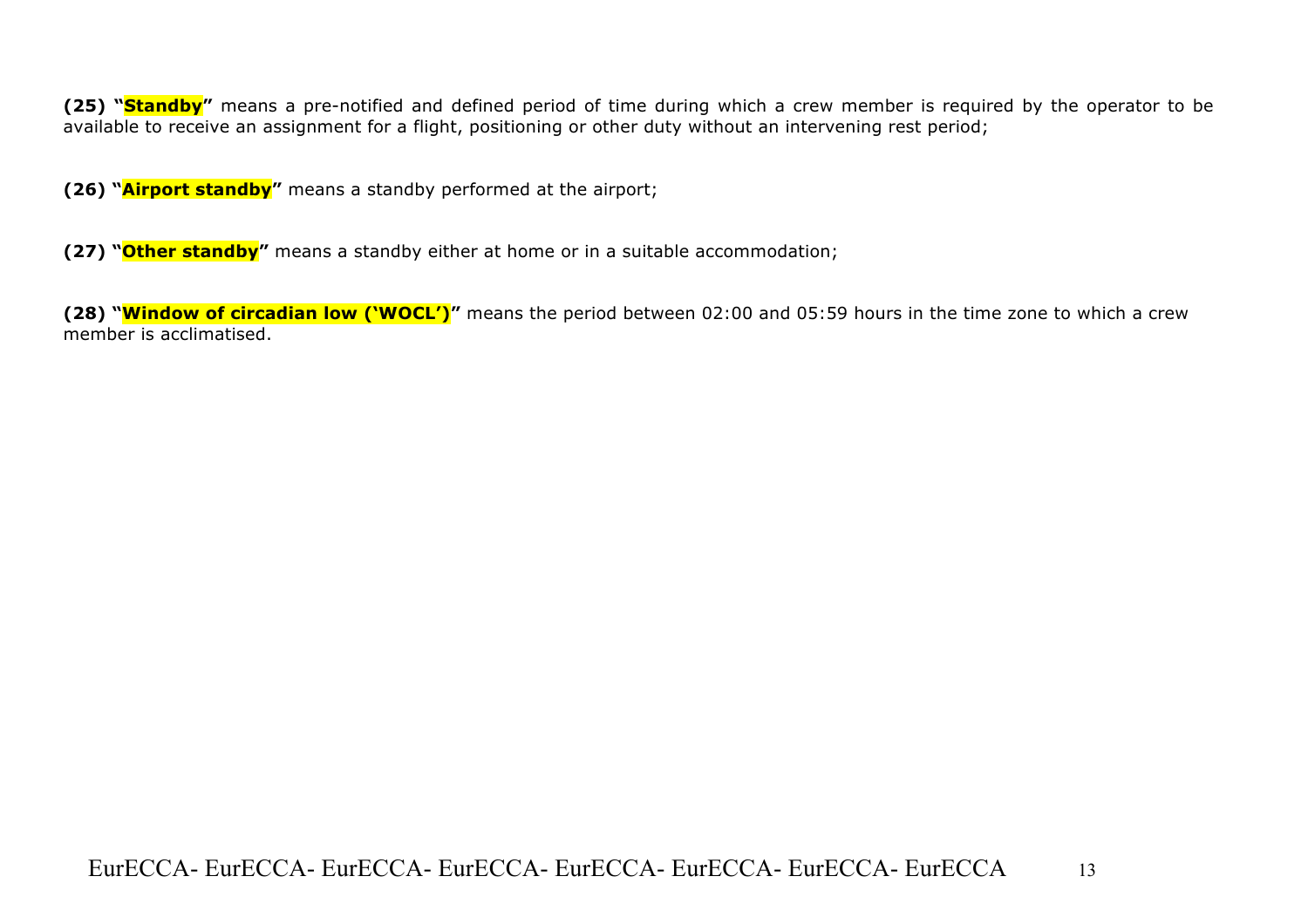#### **ORO.FTL.110 Operator responsibilities**

#### Ø **AMC1 ORO.FTL.110 Scheduling**

(a) Scheduling has an important impact on a crew member's ability to sleep and to maintain a proper level of alertness. When developing a workable roster, the operator should strike a fair balance between the commercial needs and the capacity of individual crew members to work effectively.

Rosters should be developed in such a way that they distribute the amount of work evenly among those that are involved.

(b) Schedules should allow for flights to be completed within the maximum permitted flight duty period and flight rosters should take into account the time needed for pre-flight duties, taxiing, the flight- and turnaround times. Other factors to be considered when planning duty periods should include:

(1) the allocation of work patterns which avoid undesirable practices such as alternating day/night duties, alternating eastward-westward or westward-eastward time zone transitions, positioning of crew members so that a serious disruption of established sleep/work patterns occurs;

(2) scheduling sufficient rest periods especially after long flights crossing many time zones; and

(3) preparation of duty rosters sufficiently in advance with planning of recurrent extended recovery rest periods and notification of the crew members well in advance to plan adequate pre-duty rest.

An operator shall:

(a) publish duty rosters sufficiently in advance to provide the opportunity for crew members to plan adequate rest;

Ø **AMC1 ORO.FTL.110 (a) Publication of rosters** Rosters should be published 14 days in advance.

(b) ensure that flight duty periods are planned in a way that enables crew members to remain sufficiently free from fatigue so that they can operate to a satisfactory level of safety under all circumstances;

(c) specify reporting times that allow sufficient time for ground duties;

(d) take into account the relationship between the frequency and pattern of flight duty periods and rest periods and give consideration to the cumulative effects of undertaking long duty hours combined with minimum rest periods;

EurECCA- EurECCA- EurECCA- EurECCA- EurECCA- EurECCA- EurECCA- EurECCA 14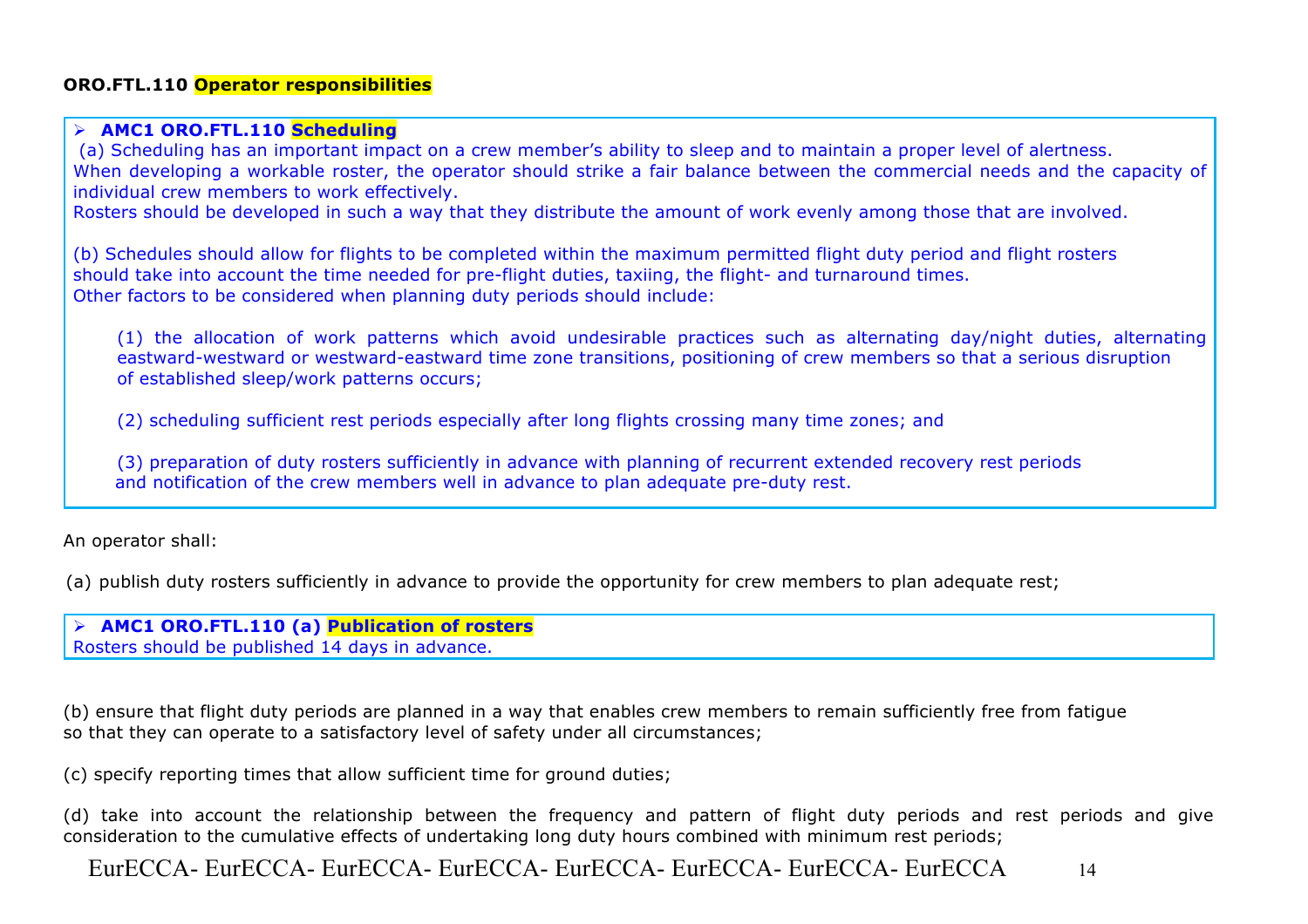(e) allocate duty patterns which avoid practices that cause a serious disruption of an established sleep/work pattern, such as alternating day/night duties;

(f) comply with the provisions concerning disruptive schedules in accordance with ARO.OPS.230;

(g) provide rest periods of sufficient time to enable crew members to overcome the effects of the previous duties and to be rested by the start of the following flight duty period;

(h) plan recurrent extended recovery rest periods and notify crew members sufficiently in advance;

(i) plan flight duties in order to be completed within the allowable flight duty period taking into account the time necessary for preflight duties, the sector and turnaround times;

(j) change a schedule and/or crew arrangements if the actual operation exceeds the maximum flight duty period on more than 33  $\%$ of the flight duties in that schedule during a scheduled seasonal period.

#### **AMC1 ORO.FTL.110 (j) Operational robustness of rosters**

The operator should establish and monitor performance indicators for operational robustness of rosters.

#### **GM1 ORO.FTL.110 (j) Operational robustness of rosters**

Performance indicators for operational robustness of rosters should support the operator in the assessment of the stability of its rostering system. Performance indicators for operational robustness of rosters should at least measure how often a rostered crew pairing for a duty period is achieved within the planned duration of that duty period. Crew pairing means rostered positioning and flights for crew members in one duty period.

#### **ORO.FTL.115 Crew member responsibilities**

Crew members shall:

- (a) comply with point CAT.GEN.MPA.100(b) of Annex IV (Part-CAT); and
- (b) make optimum use of the opportunities and facilities for rest provided and plan and use their rest periods properly.

#### **ORO.FTL.120 Fatigue risk management (FRM)**

(a) When FRM is required by this Subpart or an applicable certification specification, the operator shall establish, implement and maintain a FRM as an integral part of its management system.

The FRM shall ensure compliance with the essential requirements in points 7.f, 7.g and 8.f of Annex IV to Regulation (EC) n<sup>o</sup> 216/2008.

EurECCA- EurECCA- EurECCA- EurECCA- EurECCA- EurECCA- EurECCA- EurECCA 15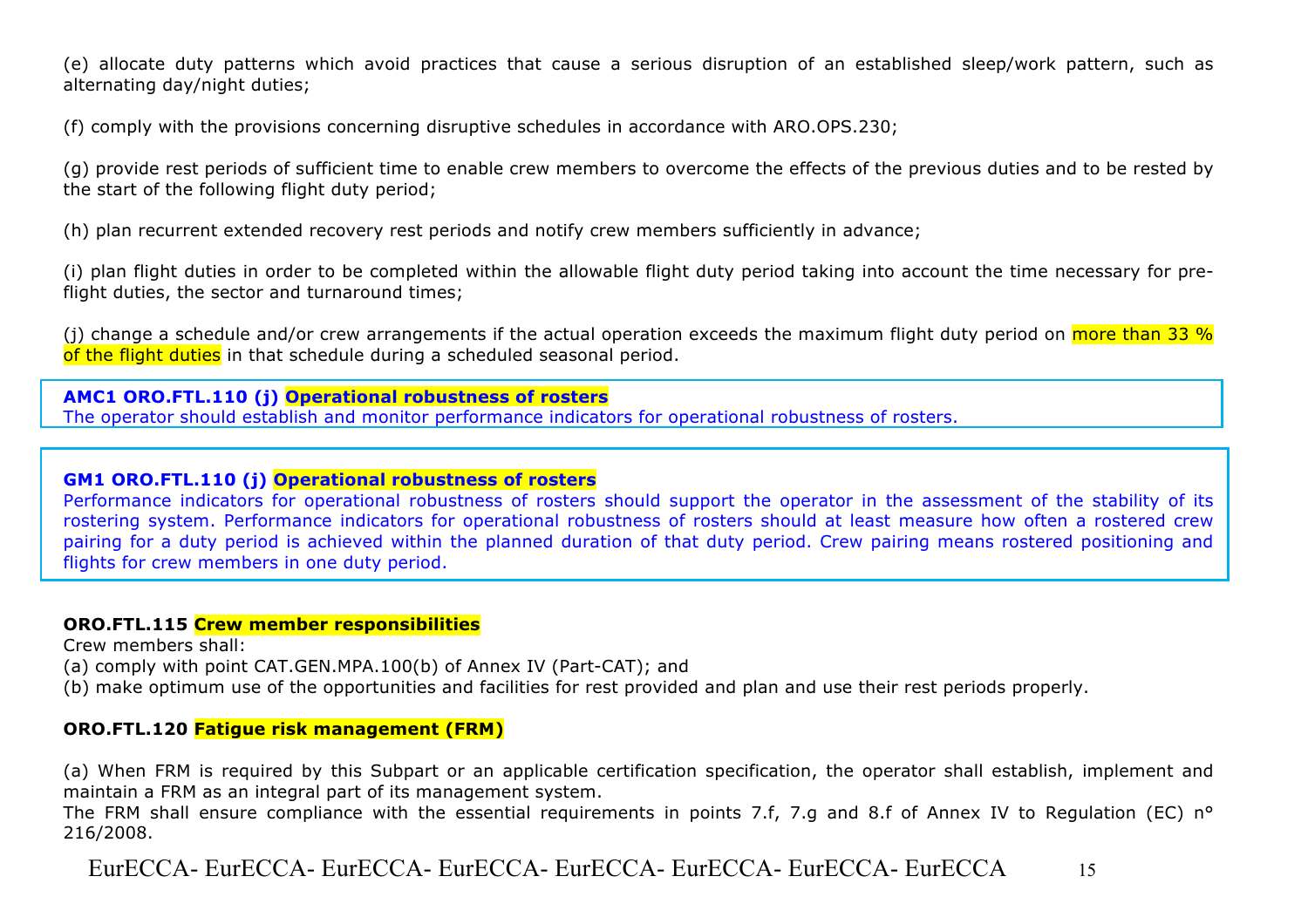The FRM shall be described in the operations manual.

(b) The FRM established, implemented and maintained shall provide for continuous improvement to the overall performance of the FRM and shall include:

**(1)** a description of the philosophy and principles of the operator with regard to FRM, referred to as the FRM policy;

#### **AMC1 ORO.FTL.120 (b) (1) FRM Policy**

(a) The operator's FRM policy should identify all the elements of FRM.

(b) The FRM policy should define to which operations FRM applies.

#### (c) The FRM policy should:

**(1)** reflect the shared responsibility of management, flight and cabin crew , and other involved personnel;

**(2)** state the safety objectives of FRM;

**(3)** be signed by the accountable manager;

**(1)** be communicated, with visible endorsement, to all the relevant areas and levels of the organisation;

**(2)** declare management commitment to effective safety reporting;

**(3)** declare management commitment to the provision of adequate resources for FRM;

**(4)** declare management commitment to continuous improvement of FRM;

 **(5)** require that clear lines of accountability for management, flight and cabin crew , and all other involved personnel are identified; and

**(6)** require periodic reviews to ensure it remains relevant and appropriate.

**(2)** documentation of the FRM processes, including a process for making personnel aware of their responsibilities and the procedure for amending this documentation

#### **AMC2 ORO.FTL.120 (b) (2) FRM Documentation**

The operator should develop and keep current FRM documentation that describes and records:

(a) FRM policy and objectives;

(b) FRM processes and procedures;

(c) accountabilities, responsibilities and authorities for these processes and procedures;

(d) mechanisms for on-going involvement of management, flight and cabin crew members, and all other involved personnel;

(e) FRM training programmes, training requirements and attendance records;

(f) scheduled and actual flight times, duty periods and rest periods with deviations and reasons for deviations; and

 $\mathbb{E}[\mathcal{L}_{\mathcal{L}}(\mathcal{L}_{\mathcal{L}}(\mathcal{L}_{\mathcal{L}}(\mathcal{L}_{\mathcal{L}}(\mathcal{L}_{\mathcal{L}}(\mathcal{L}_{\mathcal{L}}(\mathcal{L}_{\mathcal{L}}(\mathcal{L}_{\mathcal{L}}(\mathcal{L}_{\mathcal{L}}(\mathcal{L}_{\mathcal{L}}(\mathcal{L}_{\mathcal{L}}(\mathcal{L}_{\mathcal{L}}(\mathcal{L}_{\mathcal{L}}(\mathcal{L}_{\mathcal{L}}(\mathcal{L}_{\mathcal{L}}(\mathcal{L}_{\mathcal{L}}(\mathcal{L}_{\mathcal{L}}(\mathcal{L}_{\mathcal{$ 

(g) FRM outputs including findings from collected data, recommendations, and actions taken.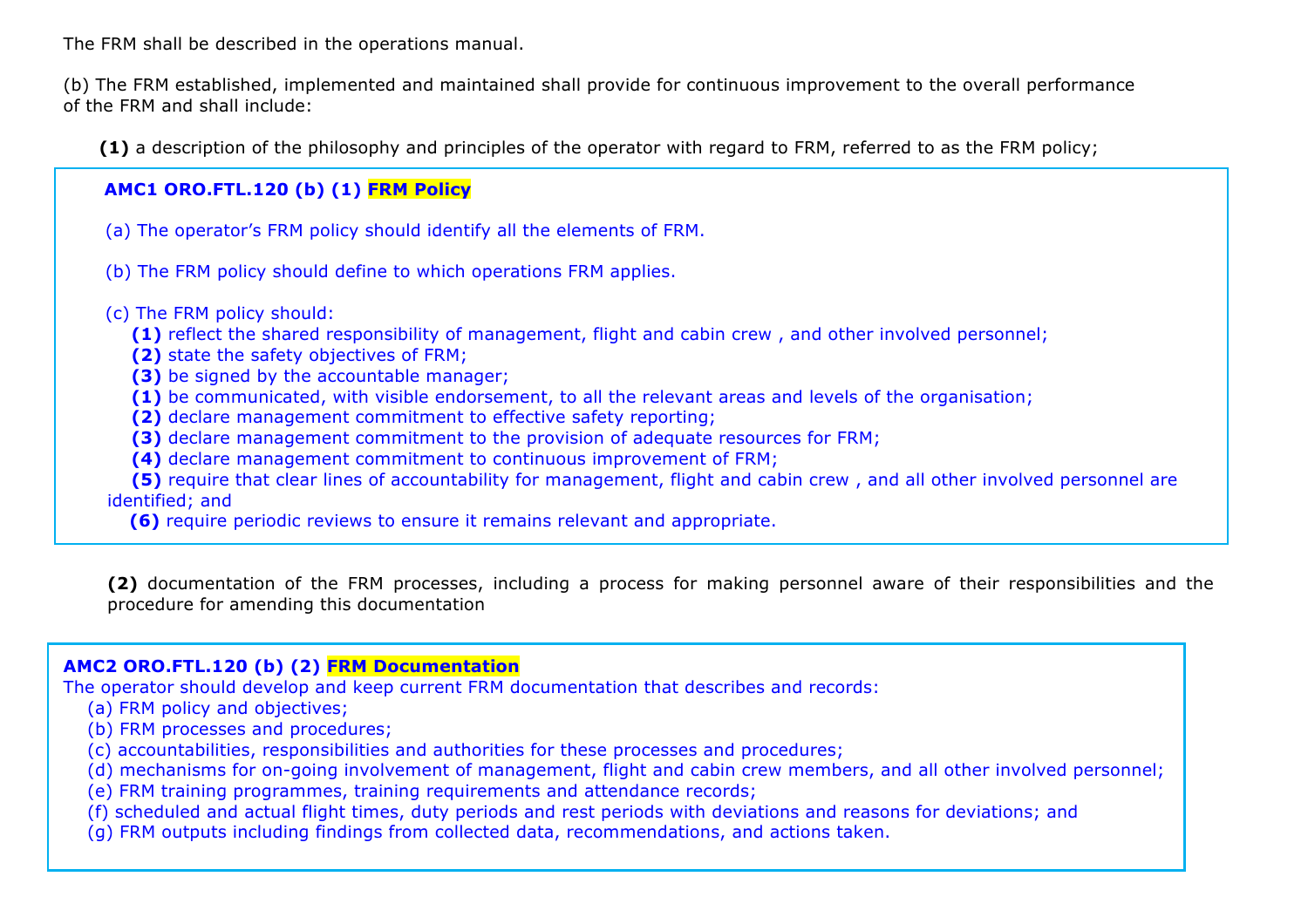**(3)** scientific principles and knowledge;

**(4)** a hazard identification and risk assessment process that allows managing the operational risk(s) of the operator arising from crew member fatigue on a continuous basis;

#### **AMC1 ORO.FTL.120 (b) (4) FRM Identification of hazards**

The operator should develop and maintain three documented processes for fatigue hazard identification:

(a) *Predictive*

The predictive process should identify fatigue hazards by examining crew scheduling and taking into account factors known to affect sleep and fatigue and their effects on performance.

Methods of examination may include, but are not limited to:

- **(1)** operator or industry operational experience and data collected on similar types of operations;
- **(2)** evidence-based scheduling practices; and
- **(3)** bio-mathematical models.

#### (b) *Proactive*

The proactive process should identify fatigue hazards within current flight operations. Methods of examination may include, but are not limited to:

- **(1)** self-reporting of fatigue risks;
- **(2)** crew fatigue surveys;
- **(3)** relevant flight and cabin crew performance data;
- **(4)** available safety databases and scientific studies; and
- **(5)** analysis of planned versus actual time worked.

#### (c) *Reactive*

The reactive process should identify the contribution of fatigue hazards to reports and events associated with potential negative safety consequences in order to determine how the impact of fatigue could have been minimized. At a minimum, the process may be triggered by any of the following:

- **(1)** fatigue reports;
- **(1)** confidential reports;
- **(2)** audit reports;
- **(3)** incidents; or
- **(4)** flight data monitoring (FDM) events.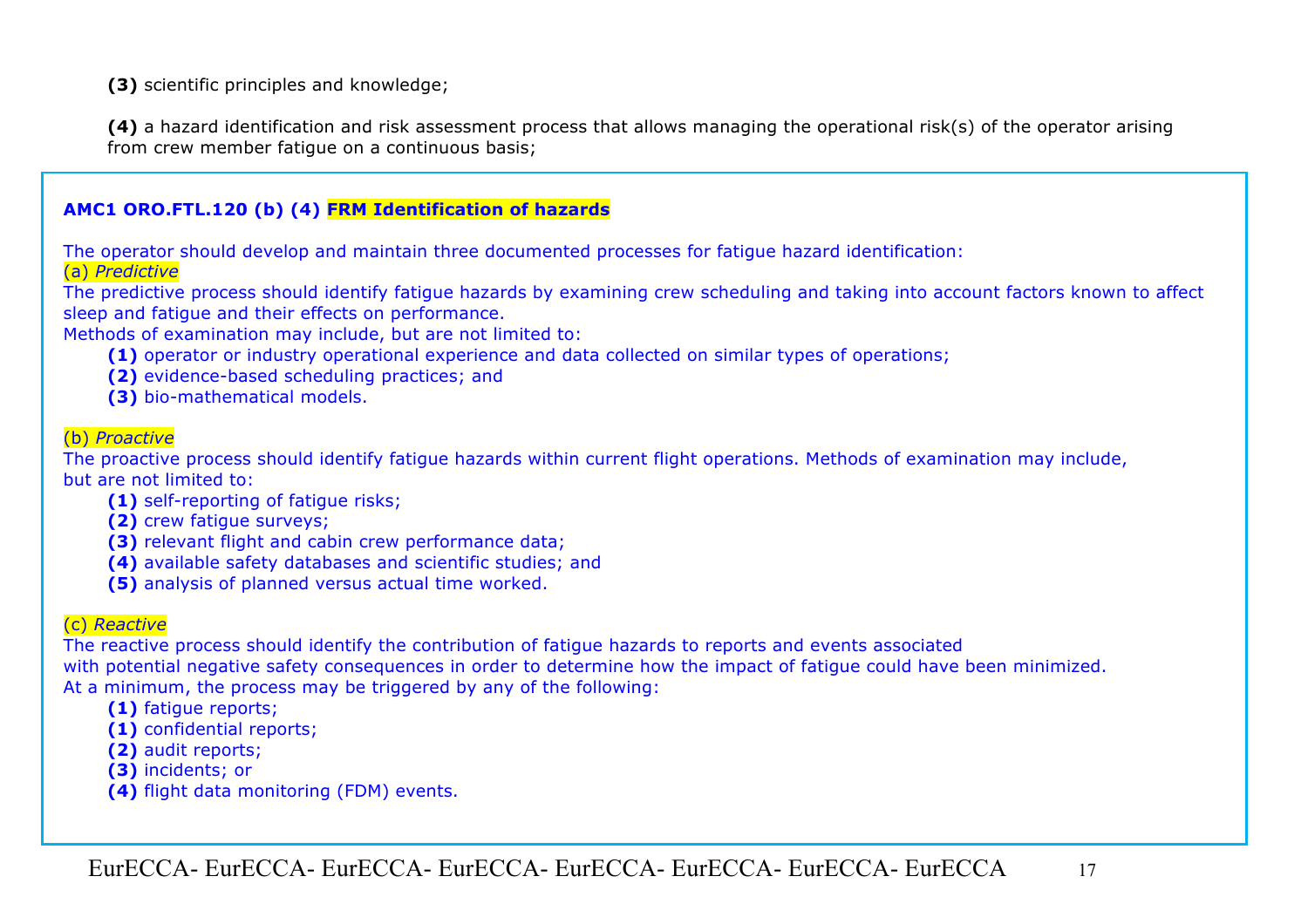#### **AMC2 ORO.FTL.120 (b) (4) FRM Risk assessment**

An operator should develop and implement risk assessment procedures that determine the probability and potential severity of fatigue-related events and identify when the associated risks require mitigation.

The risk assessment procedures should review identified hazards and link them to:

- (a) operational processes;
- (b) their probability;
- (c) possible consequences; and
- (d) the effectiveness of existing safety barriers and controls.

**(5)** a risk mitigation process that provides for remedial actions to be implemented promptly, which are necessary to effectively mitigate the operator's risk(s) arising from crew member fatigue and for continuous monitoring and regular assessment of the mitigation of fatigue risks achieved by such actions;

#### **AMC1 ORO.FTL.120 (b) (5) FRM Risk mitigation**

- An operator should develop and implement risk mitigation procedures that:
- (a) select the appropriate mitigation strategies;
- (b) implement the mitigation strategies; and
- (c) monitor the strategies' implementation and effectiveness.

#### **AMC1 ORO.FTL.120 (b) (5) FRM Safety assurance**

The operator should develop and maintain FRM safety assurance processes to:

- (a) provide for continuous FRM performance monitoring, analysis of trends, and measurement to validate the effectiveness
	- of the fatigue safety risk controls. The sources of data may include, but are not limited to:
		- **(1)** hazard reporting and investigations;
		- **(2)** audits and surveys; and
		- **(3)** reviews and fatigue studies;

(b) provide a formal process for the management of change which should include, but is not limited to:

- **(1)** identification of changes in the operational environment that may affect FRM;
- **(2)** identification of changes within the organisation that may affect FRM; and
- **(3)** consideration of available tools which could be used to maintain or improve FRM performance prior to implementing changes; and
- (c) provide for the continuous improvement of FRM. This should include, but is not limited to:
	- **(1)** the elimination and/or modification of risk controls have had unintended consequences or that are no longer needed due to changes in the operational or organisational environment;
	- **(2)** routine evaluations of facilities, equipment, documentation and procedures; and
	- **(3)** the determination of the need to introduce new processes and procedures to mitigate emerging fatigue-related risks.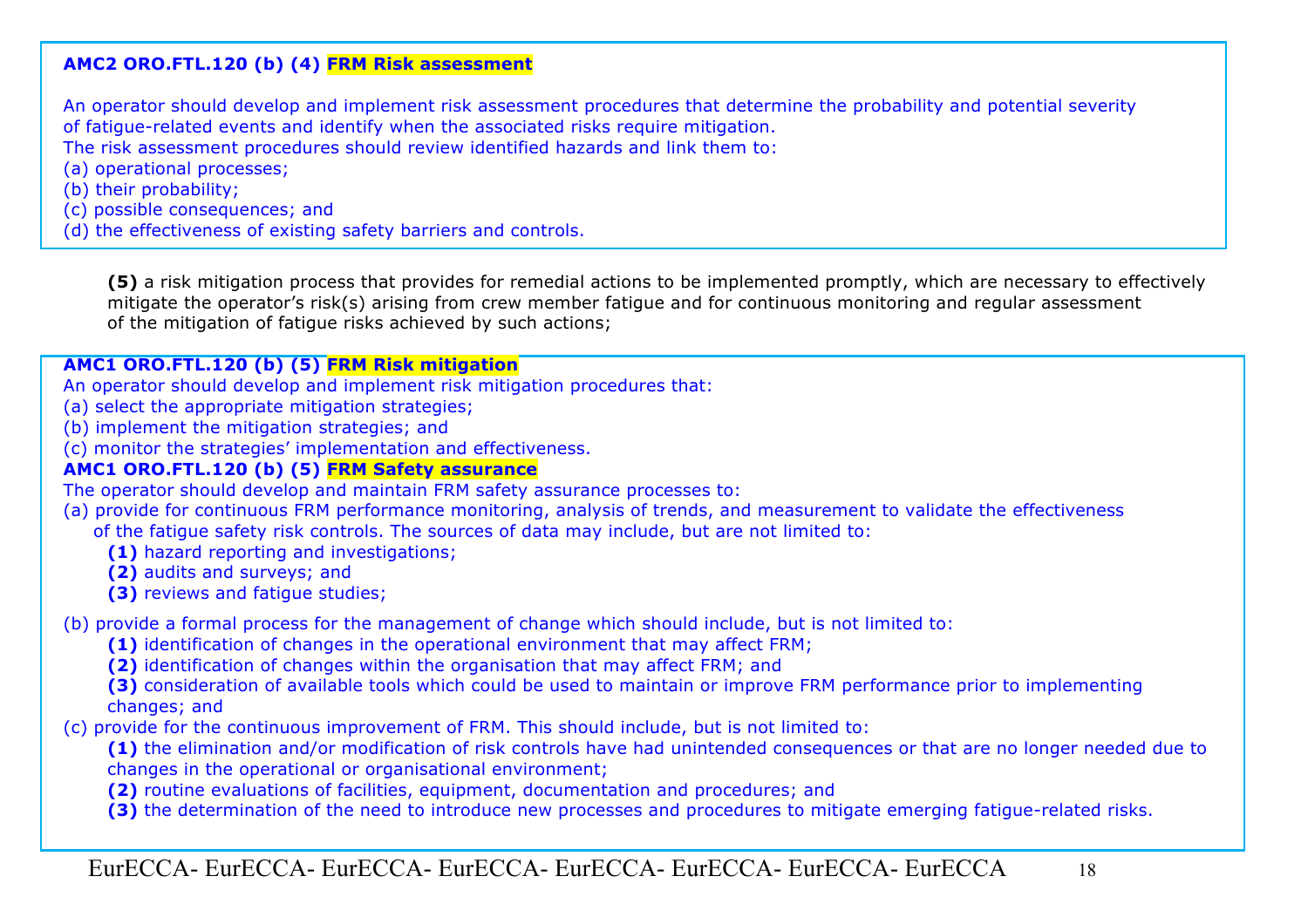- **(6)** FRM safety assurance processes;
- **(7)** FRM promotion processes.

#### **AMC1 ORO.FTL.120 (b) (9) FRM Promotion Process**

FRM promotion processes should support the on-going development of FRM, the continuous improvement of its overall performance, and attainment of optimum safety levels.

The following should be established and implemented by the operator as part of its FRM:

(a) training programmes to ensure competency commensurate with the roles and responsibilities of management, flight and cabin crew, and all other involved personnel under the planned FRM; and

(b) an effective FRM communication plan that:

- (1) explains FRM policies, procedures and responsibilities to all relevant stakeholders; and
- (2) describes communication channels used to gather and disseminate FRM-related information.

(c) The FRM shall correspond to the flight time specification scheme, the size of the operator and the nature and complexity of its activities, taking into account the hazards and associated risks inherent in those activities and the applicable flight time specification scheme.

(d) The operator shall take mitigating actions when the FRM safety assurance process shows that the required safety performance is not maintained.

#### **ORO.FTL.125 Flight time specification schemes**

(a) Operators shall establish, implement and maintain flight time specification schemes that are appropriate for the type(s) of operation performed and that comply with Regulation (EC) No 216/2008, this Subpart and other applicable legislation, including Directive 2000/79/EC.

(b) Before being implemented, flight time specification schemes, including any related FRM where required, shall be approved by the competent authority.

(c) To demonstrate compliance with Regulation (EC) n° 216/2008 and this Subpart, the operator shall apply the applicable certification specifications adopted by the Agency. Alternatively, if the operator wants to deviate from those certification specifications in accordance with Article 22(2) of Regulation (EC) No 216/2008, it shall provide the competent authority with a full description of the intended deviation prior to implementing it.

The description shall include any revisions to manuals or procedures that may be relevant, as well as an assessment demonstrating that the requirements of Regulation (EC) n° 216/2008 and of this Subpart are met.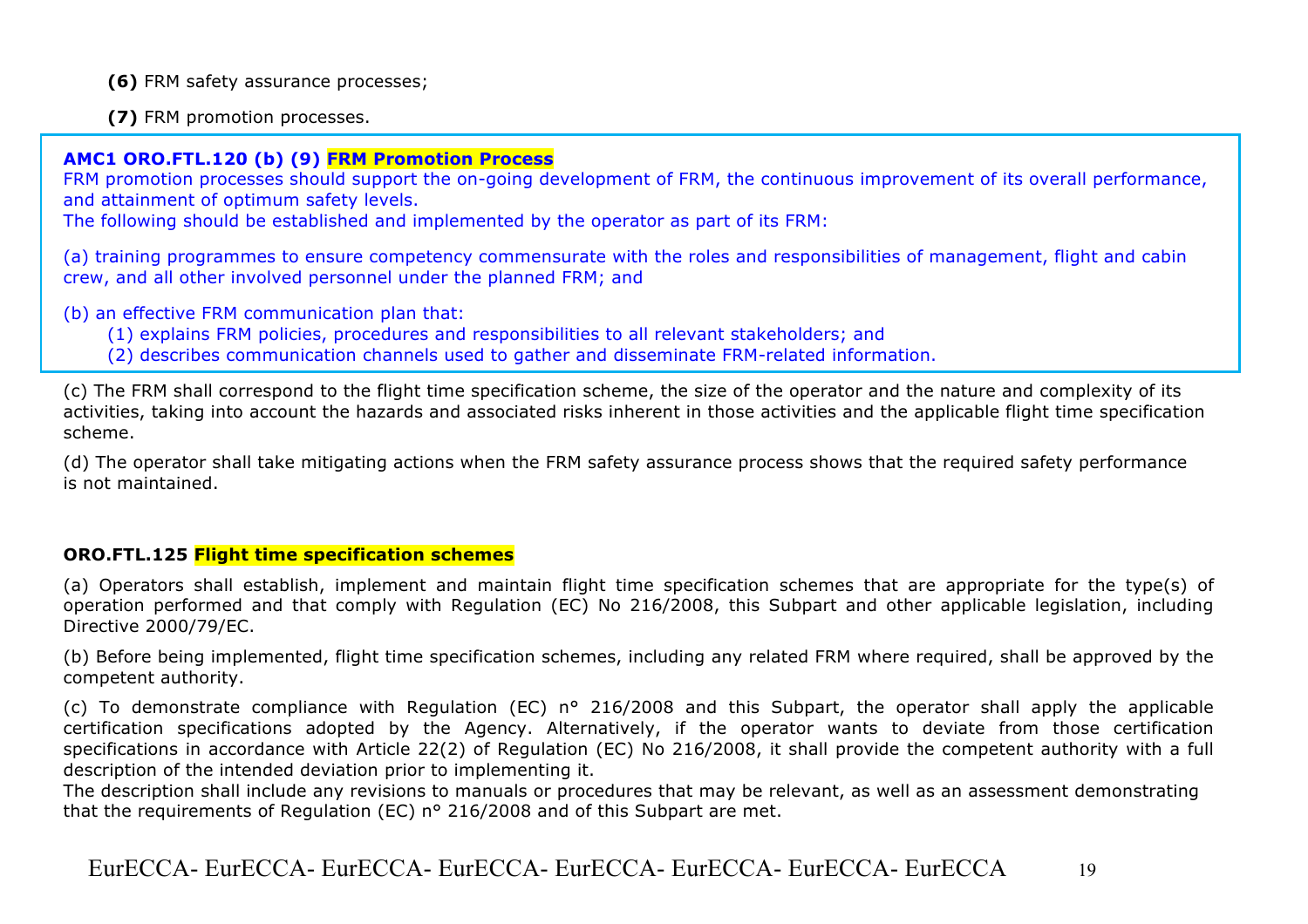(d) For the purpose of point ARO.OPS.235(d), within 2 years of the implementation of a deviation or derogation, the operator shall collect data concerning the granted deviation or derogation and analyse that data using scientific principles with a view to assessing the effects of the deviation or derogation on aircrew fatigue.

Such analysis shall be provided in the form of a report to the competent authority.

#### **SECTION 2 Commercial Air Transport Operators ORO.FTL.200 Home base**

An operator shall assign a home base to each crew member.

#### **CS FTL.1.200 Home base**

(a) The home base is a single airport location assigned with a high degree of permanence.

(b) In the case of a change of home base, the first recurrent extended recovery rest period prior to starting duty at the new home base is increased to 72 hours, including 3 local nights.

Travelling time between the former home base and the new home base is positioning.

#### **GM1 CS FTL.1.200 Home base** TRAVELLING TIME

Crew members should consider making arrangements for temporary accommodation closer to their home base if the travelling time from their residence to their home base usually exceeds 90 minutes.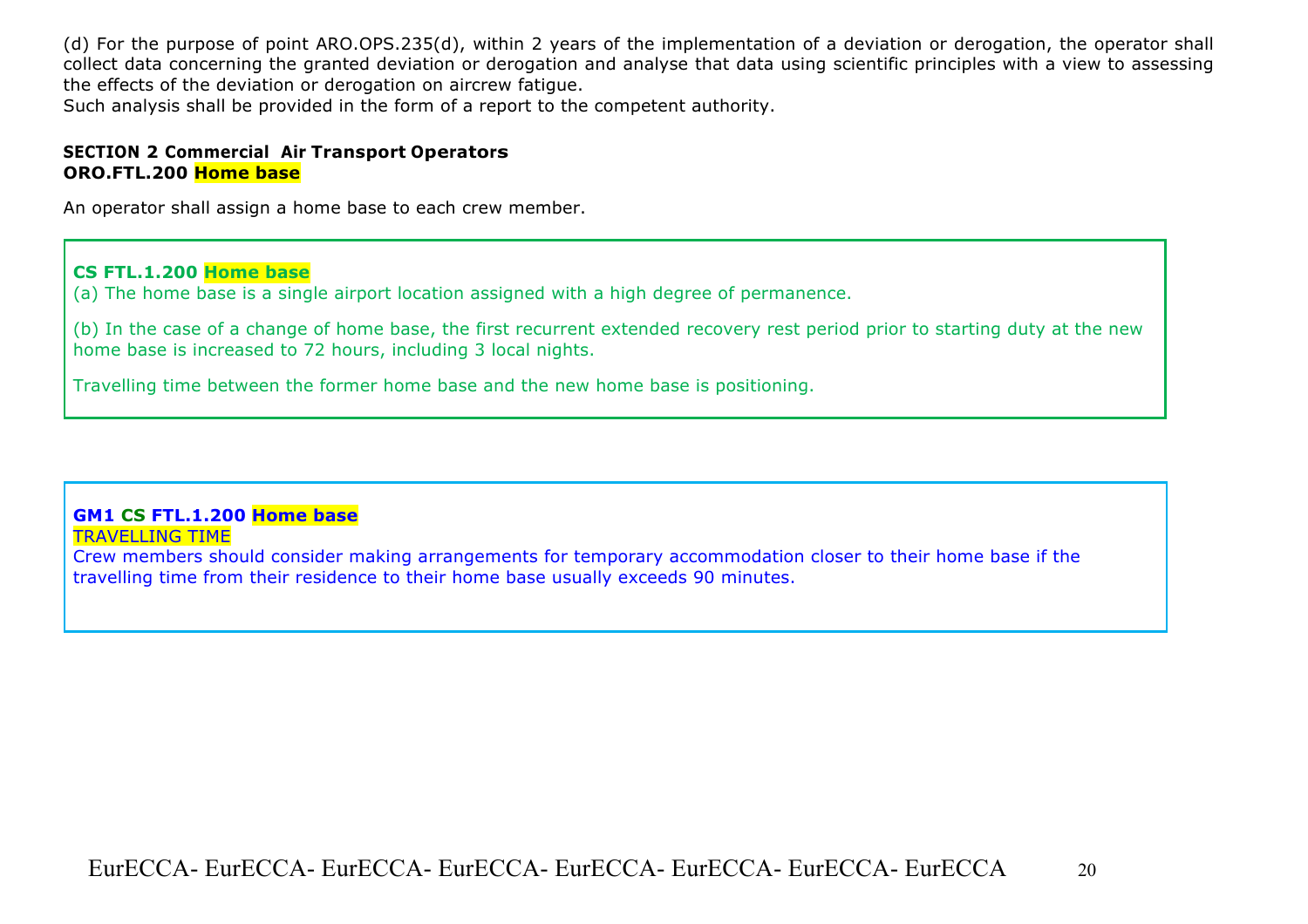#### **ORO.FTL.205 Flight duty period (FDP)**

#### **a) The operator shall:**

**(1)** define reporting times appropriate to each individual operation taking into account ORO.FTL.110 (c);

#### **GM1 ORO.FTL.205 (a) (1) Flight Duty Period (FDP) REPORTING TIMES**

The operator should specify reporting times taking into account the type of operation, the size and type of aircraft and the reporting airport conditions.

**(2)** establish procedures specifying how the commander shall, in case of special circumstances which could lead to severe fatigue, and after consultation with the crew members concerned, reduce the actual FDP and/or increase the rest period in order to eliminate any detrimental effect on flight safety.

#### **b) Basic maximum daily FDP**

**(1)** The maximum daily FDP without the use of extensions for acclimatised crew members shall be in accordance with the following table:

#### **GM1 ORO.FTL.205 (b) (1) Flight duty period (FDP)** REFERENCE TIME

 The start time of the FDP in the table refers to the 'reference time'. That means, to the local time of the point of departure, if this point of departure is within a 2-hour wide time zone band around the local time where a crew member is acclimatised.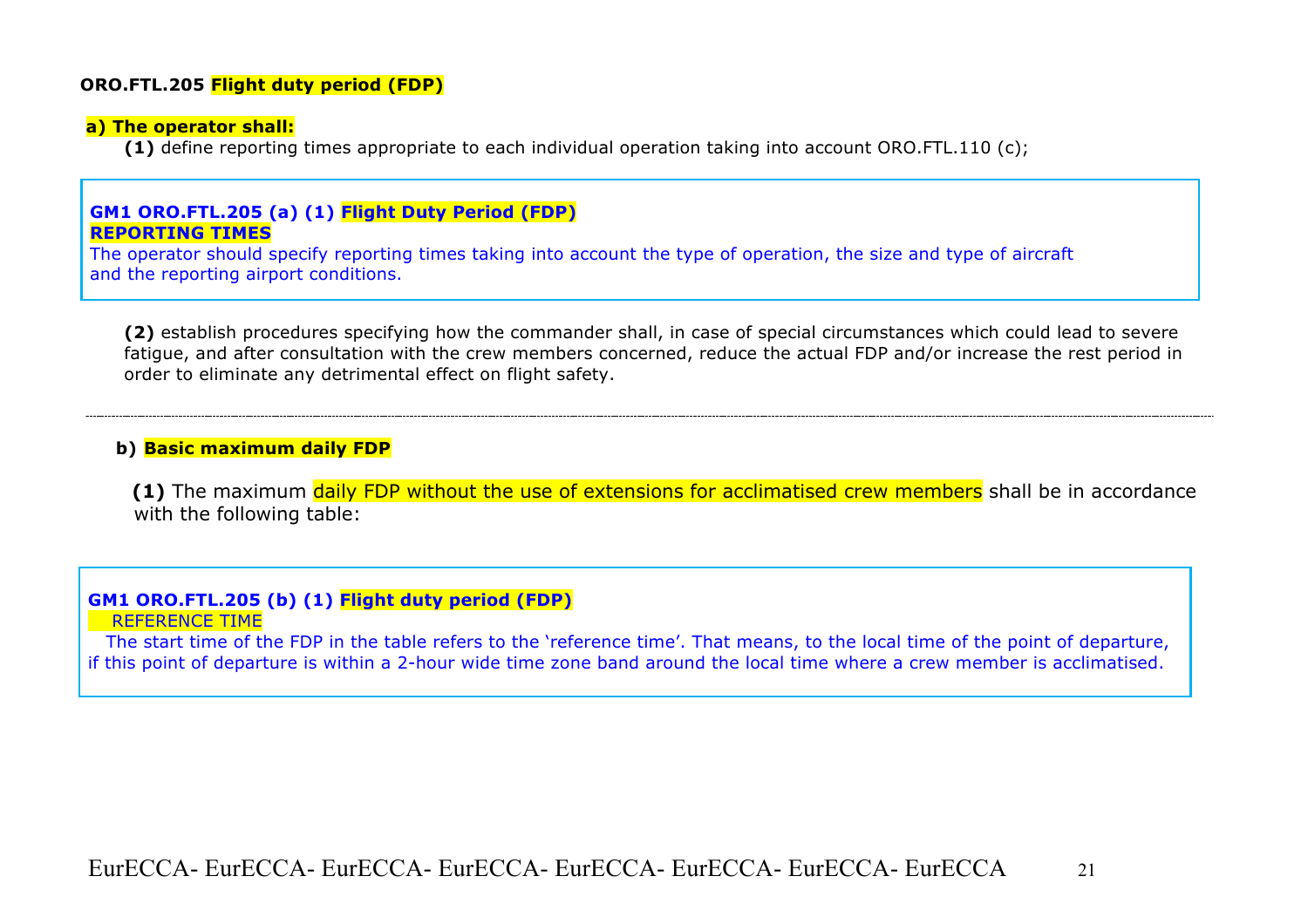| ×<br>٧ |  |
|--------|--|
|--------|--|

#### **Maximum daily FDP — Acclimatised crew members**

| Start of FDP at reference time   1-2 sectors |       | <b>3 sectors</b> | $\blacktriangleleft$ | 5              | 6              | 7              | 8              | 9              | 10             |
|----------------------------------------------|-------|------------------|----------------------|----------------|----------------|----------------|----------------|----------------|----------------|
|                                              |       |                  | <b>sectors</b>       | <b>sectors</b> | <b>sectors</b> | <b>sectors</b> | <b>sectors</b> | <b>sectors</b> | <b>sectors</b> |
|                                              |       |                  |                      |                |                |                |                |                |                |
| 06H00 - 13H29                                | 13:00 | 12:30            | 12:00                | 11:30          | 11:00          | 10:30          | 10:00          | 09:30          | 09:00          |
| 13H30 - 13H59                                | 12:45 | 12:15            | 11:45                | 11:15          | 10:45          | 10:15          | 09:45          | 09:15          | 09:00          |
| 14H00 - 14H29                                | 12:30 | 12:00            | 11:30                | 11:00          | 10:30          | 10:00          | 09:30          | 09:00          | 09:00          |
| 14H30 - 14H59                                | 12:15 | 11:45            | 11:15                | 10:45          | 10:15          | 09:45          | 09:15          | 09:00          | 09:00          |
| 15H00 - 15H29                                | 12:00 | 11:30            | 11:00                | 10:30          | 10:00          | 09:30          | 09:00          | 09:00          | 09:00          |
| 15H30 - 15H59                                | 11:45 | 11:15            | 10:45                | 10:15          | 09:45          | 09:15          | 09:00          | 09:00          | 09:00          |
| $16H00 - 16H29$                              | 11:30 | 11:00            | 10:30                | 10:00          | 09:30          | 09:00          | 09:00          | 09:00          | 09:00          |
| $16H30 - 16H59$                              | 11:15 | 10:45            | 10:15                | 09:45          | 09:15          | 09:00          | 09:00          | 09:00          | 09:00          |
| 17H00 - 04H59                                | 11:00 | 10:30            | 10:00                | 09:30          | 09:00          | 09:00          | 09:00          | 09:00          | 09:00          |
| 05H00 - 05H14                                | 12:00 | 11:30            | 11:00                | 10:30          | 10:00          | 09:30          | 09:00          | 09:00          | 09:00          |
| 05H15 - 05H29                                | 12:15 | 11:45            | 11:15                | 10:45          | 10:15          | 09:45          | 09:15          | 09:00          | 09:00          |
| 05H30 - 05H44                                | 12:30 | 12:00            | 11:30                | 11:00          | 10:30          | 10:00          | 09:30          | 09:00          | 09:00          |
| 05H45 - 05H59                                | 12:45 | 12:15            | 11:45                | 11:15          | 10:45          | 10:15          | 09:45          | 09:15          | 09:00          |

**(2)** The maximum daily FDP when crew members are in an unknown state of acclimatisation shall be in accordance with the following table:

#### **CS FTL.1.205 Flight duty period (FDP)**

(a) Night duties under the provisions of ORO.FTL.205 (b) and (d) comply with the following:

**(1)** When establishing the maximum FDP for consecutive night duties, the number of sectors is limited to 4 sectors per duty.

**(2)** The operator applies appropriate fatigue risk management to actively manage the fatiguing effect of night duties of more than 10 hours in relation to the surrounding duties and rest periods.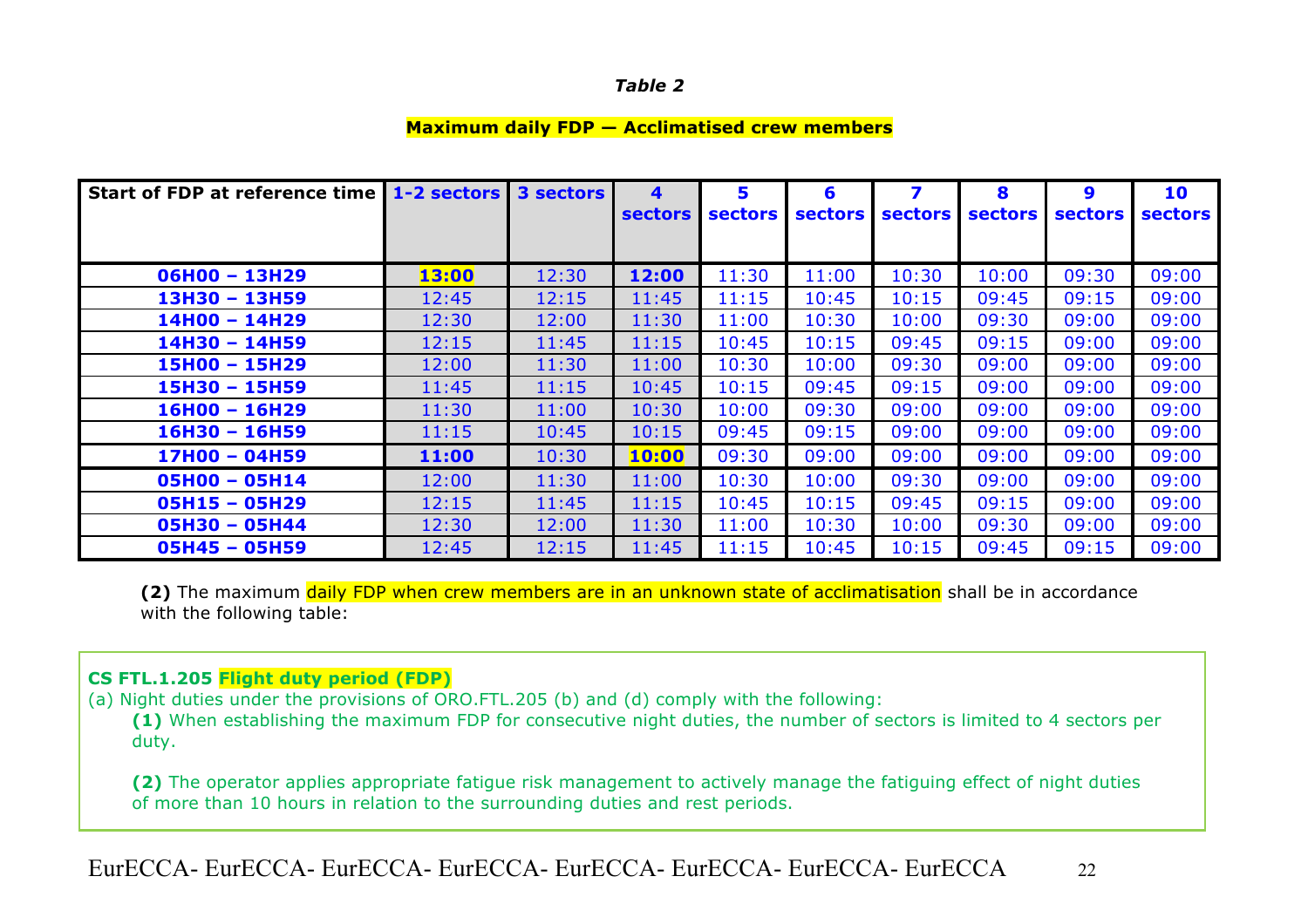#### **GM1 CS FTL.1.205 (a) (2) Flight duty period (FDP)**  NIGHT DUTIES – APPROPRIATE FATIGUE RISK MANAGEMENT

(a) When rostering night duties of more than 10 hours (referred to below as 'long night duties'), it is critical for the crew member to obtain sufficient sleep before such duties when he/she is adapted to being awake during day time hours at the local time where he/she is acclimatised.

To optimise alertness on long night duties, the likelihood of obtaining sleep as close as possible to the start of the FDP should be considered, when rostering rest periods before long night duties, by providing sufficient time to the crew member to adapt to being awake during the night.

Rostering practices leading to extended wakefulness before reporting for such duties should be avoided.

Fatigue risk management principles that could be applied to the rostering of long night duties may include:

- **(1)** avoiding long night duties after extended recovery rest periods
- **(2)** progressively delaying the rostered ending time of the FDPs preceding long night duties;
- **(3)** starting a block of night duties with a shorter FDP; and
- **(4)** avoiding the sequence of early starts and long night duties.
- (b) Fatigue risk management principles may be applied to the rostering of long night duties by means of:
	- **(1)** considering operator or industry operational experience and data collected on similar operations;
	- **(2)** evidence-based scheduling practices; and
	- **(3)** bio-mathematical models.

**(2)** The maximum daily FDP when crew members are in an unknown state of acclimatisation shall be in accordance with the following table:

*Table 3*

#### **Crew members in an unknown state of acclimatization**

| Maximum daily FDP according to sectors |       |       |       |       |  |  |
|----------------------------------------|-------|-------|-------|-------|--|--|
| $1 - 2$                                |       |       |       |       |  |  |
| 11۰∩∩                                  | 10.30 | 10۰00 | 09:30 | 09:00 |  |  |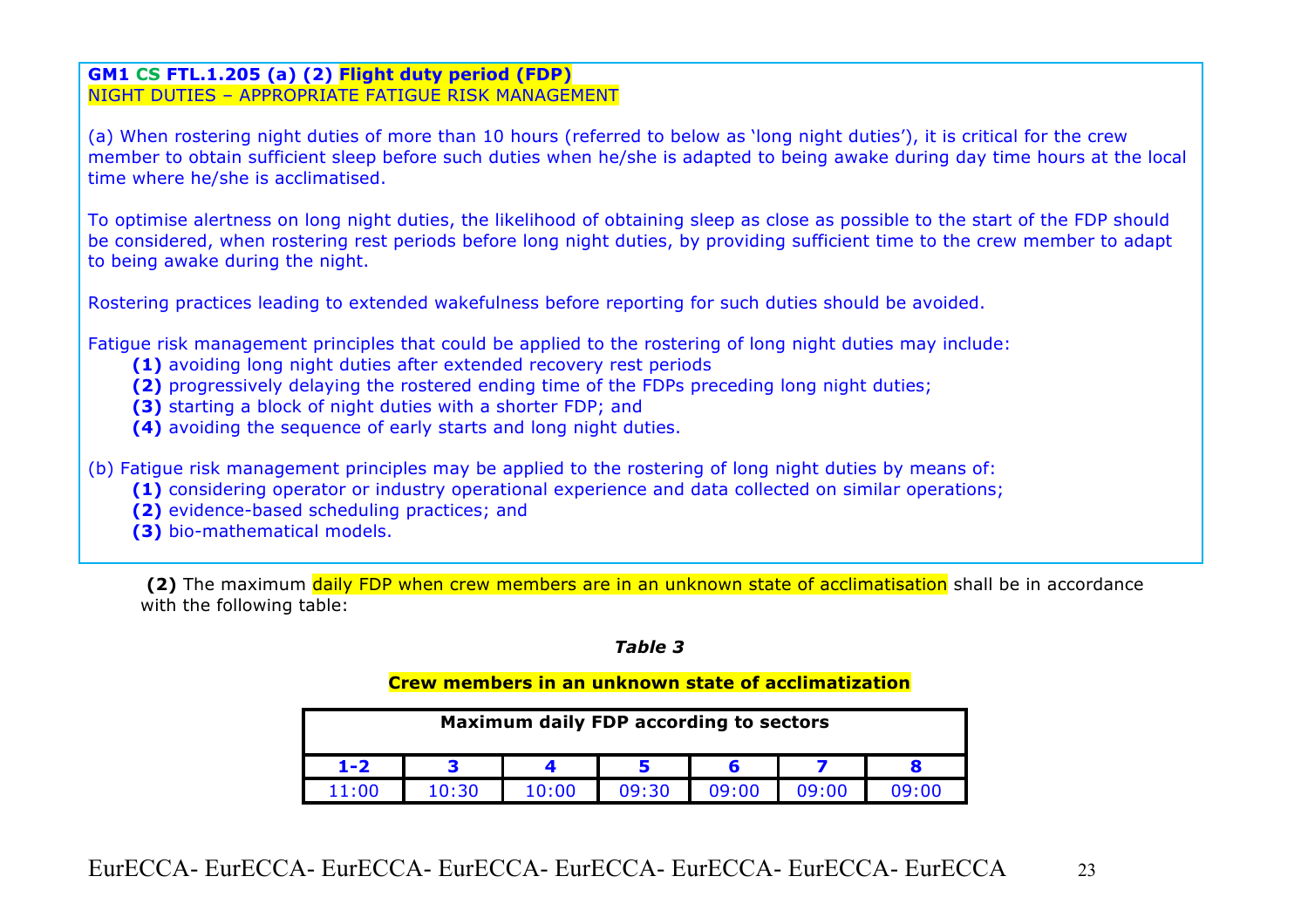**(3)** The maximum daily FDP when crew members are in an unknown state of acclimatisation and the operator has implemented a FRM, shall be in accordance with the following table:

#### *Table 4*

#### **Crew members in an unknown state of acclimatisation under FRM**

The values in the following table may apply provided the operator's FRM continuously monitors that the required safety performance is maintained.

| Maximum daily FDP according to sectors |       |       |       |       |  |  |
|----------------------------------------|-------|-------|-------|-------|--|--|
| $1 - 2$                                |       |       |       |       |  |  |
| 12:00                                  | 11:30 | 11:00 | 10:30 | 10:00 |  |  |

#### **(c) FDP with different reporting time for flight crew and cabin crew.**

Whenever cabin crew requires more time than the flight crew for their pre-flight briefing for the same sector or series of sectors, the FDP of the cabin crew may be extended by the difference in reporting time between the cabin crew and the flight crew.

The difference shall not exceed 1 hour.

The maximum daily FDP for cabin crew shall be based on the time at which the flight crew report for their FDP, but the FDP shall start at the reporting time of the cabin crew.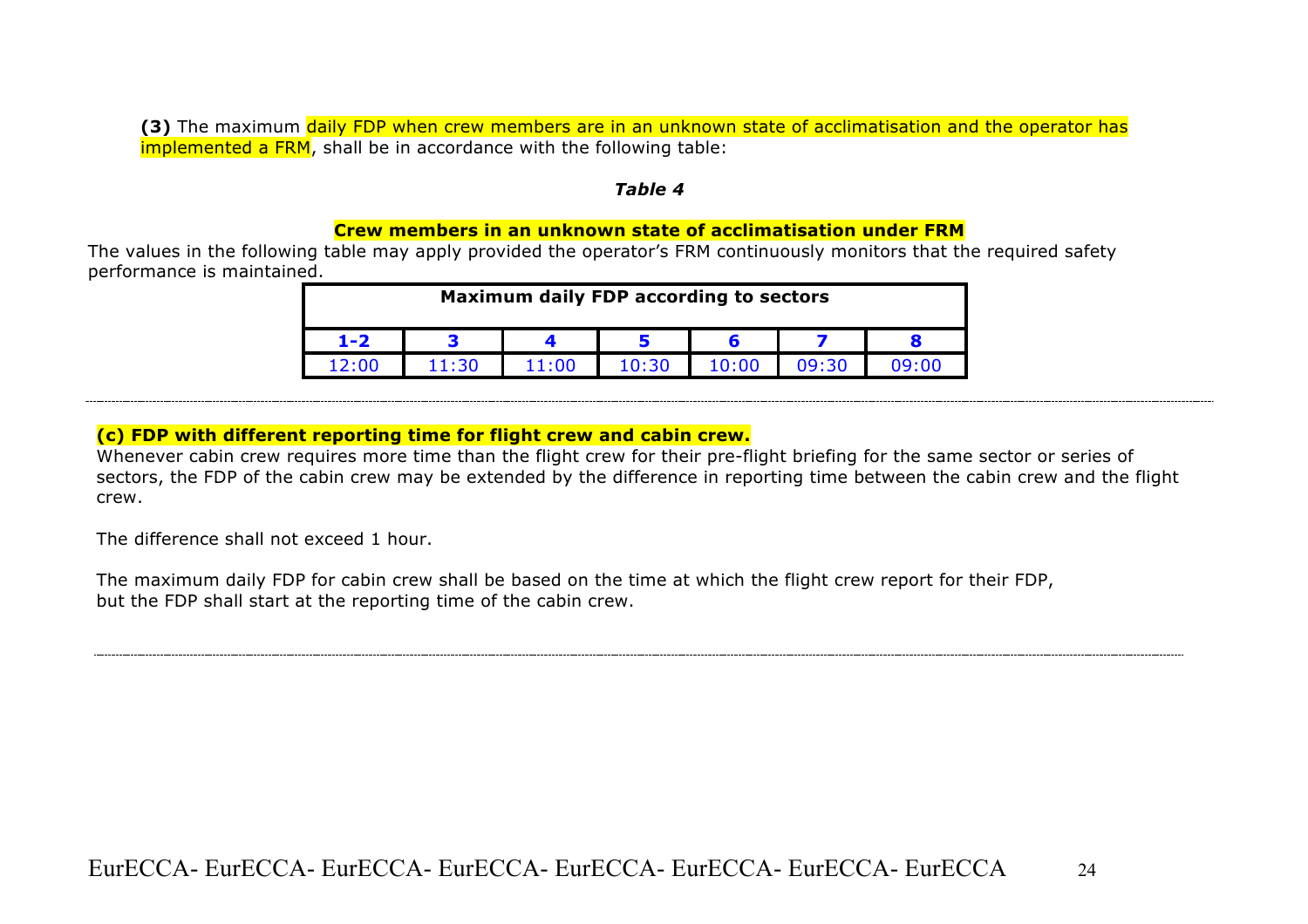#### **(d) Maximum daily FDP for acclimatised crew members with the use of extensions without in-flight rest.**

**(1)** The maximum daily FDP may be extended by up to 1 hour not more than twice in any 7 consecutive days. In that case:

(i) the minimum pre-flight and post-flight rest periods shall be increased by 2 hours; or

(ii) the post-flight rest period shall be increased by 4 hours.

**(2)** When extensions are used for consecutive FDPs, the additional pre- and post-flight rest between the two extended FDPs required under subparagraph 1 shall be provided consecutively.

**(3)** The use of the extension shall be planned in advance, and shall be limited to a maximum of:

- (i) 5 sectors when the WOCL is not encroached; or
- (ii) 4 sectors, when the WOCL is encroached by 2 hours or less; or
- (iii) 2 sectors, when the WOCL is encroached by more than 2 hours.

**(4)** Extension of the maximum basic daily FDP without in-flight rest shall not be combined with extensions due to inflight rest or split duty in the same duty period.

**(5)** Flight time specification schemes shall specify the limits for extensions of the maximum basic daily FDP in accordance with the certification specifications applicable to the type of operation, taking into account:

(i) the number of sectors flown; and

(ii) WOCL encroachment.

**CS FTL.1.205 Flight duty period (FDP)**

**b) Extension of FDP without in-flight rest**

The extension of FDP without in-flight rest under the provisions of ORO.FTL.205 (d) (5) is limited to the values specified in the table below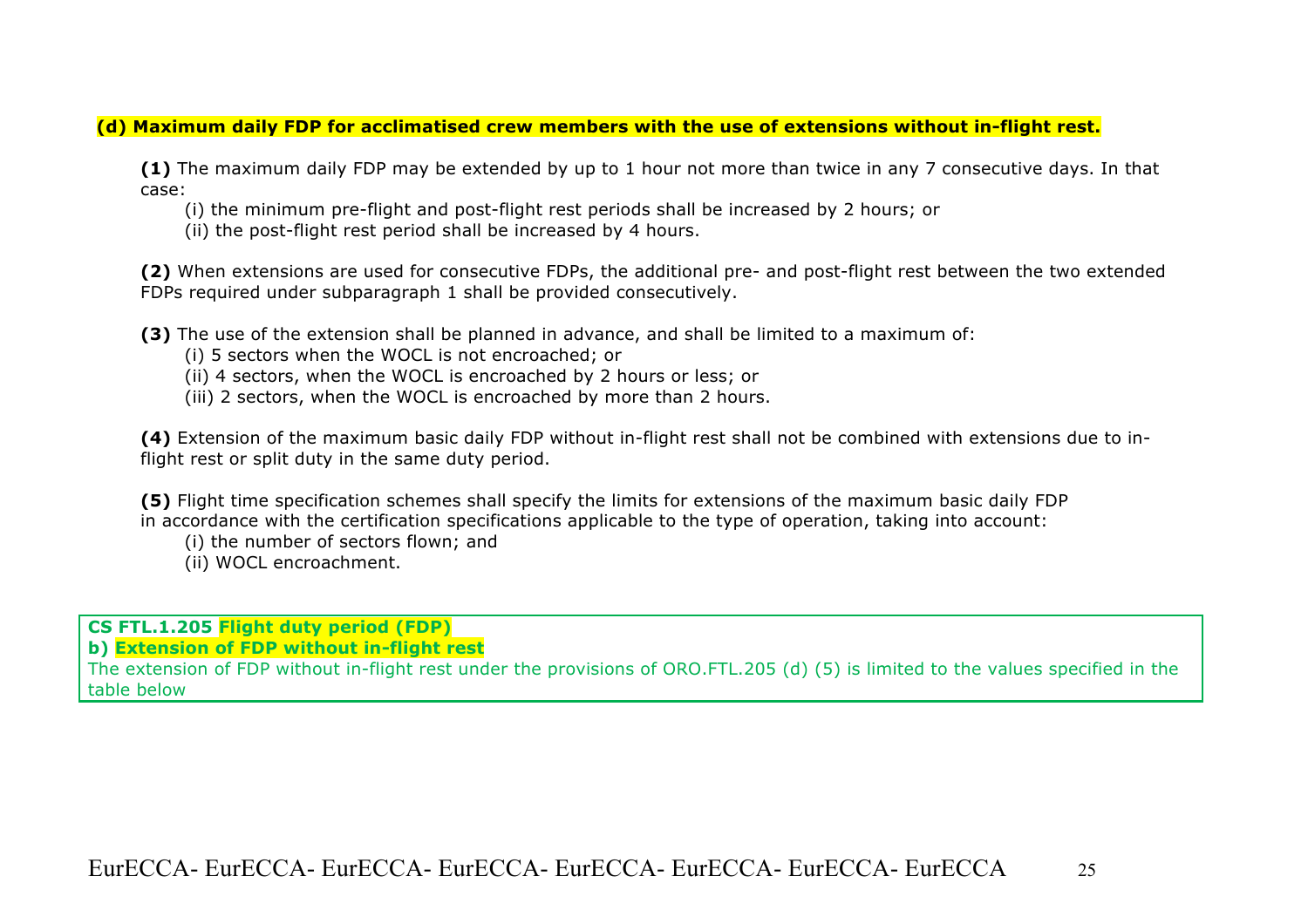#### **Table 5**

#### **Maximum daily FDP with extension**

| <b>Starting time</b> | 1-2 sectors | 3 sectors                                                     | 4 sectors                                                            | 5 sectors                                                 |
|----------------------|-------------|---------------------------------------------------------------|----------------------------------------------------------------------|-----------------------------------------------------------|
| of FDP               | (in hours)  | [Extension not possible if the FDP<br>encroaches on the "WOCL | <b>[Extension not possible if the FDP</b><br>encroaches on the "WOCL | <b>Extension not possible</b><br>if the FDP encroaches on |
|                      |             | (2H00-5H59) for more than 2 hours]                            | (2H00-5H59) for more than 2                                          | the "WOCL(2H00-5H59)]                                     |
|                      |             |                                                               | hours]                                                               |                                                           |
| $06H00 - 06H14$      | Not allowed | N/A                                                           | N/A                                                                  | N/A                                                       |
| 06H15 - 06H29        | 13:15       | 12:45                                                         | 12:15                                                                | 11:45                                                     |
| 06H30 - 06H44        | 13:30       | 13:00                                                         | 12:30                                                                | 12:00                                                     |
| 06H45 - 06H59        | 13:45       | 13:15                                                         | 12:45                                                                | 12:15                                                     |
| $07H00 - 13H29$      | 14:00       | 13:30                                                         | 13:00                                                                | 12:30                                                     |
| 13H30 - 13H59        | 13:45       | 13:15                                                         | 12:45                                                                | N/A                                                       |
| 14H00 - 14H29        | 13:30       | 13:00                                                         | 12:30                                                                | N/A                                                       |
| $14H30 - 14H59$      | 13:15       | 12:45                                                         | 12:15                                                                | N/A                                                       |
| $15H00 - 15H29$      | 13:00       | 12:30                                                         | 12:00                                                                | N/A                                                       |
| 15H30 - 15H59        | 12:45       | N/A                                                           | N/A                                                                  | N/A                                                       |
| $16H00 - 16H29$      | 12:30       | N/A                                                           | N/A                                                                  | N/A                                                       |
| $16H30 - 16H59$      | 12:15       | N/A                                                           | N/A                                                                  | N/A                                                       |
| 17H00 - 17H29        | 12:00       | N/A                                                           | N/A                                                                  | N/A                                                       |
| 17H30 - 17H59        | 11:45       | N/A                                                           | N/A                                                                  | N/A                                                       |
| 18H00 - 18H29        | 11:30       | N/A                                                           | N/A                                                                  | N/A                                                       |
| 18H30 - 18H59        | 11:15       | N/A                                                           | N/A                                                                  | N/A                                                       |
| 19H00 - 05H59        | N/A         | N/A                                                           | N/A                                                                  | N/A                                                       |

#### **(e) Maximum daily FDP with the use of extensions due to in-flight rest**

Flight time specification schemes shall specify the conditions for extensions of the maximum basic daily FDP with in- flight rest in accordance with the certification specifications applicable to the type of operation, taking into account:

(i) the number of sectors flown;

(ii) the minimum in-flight rest allocated to each crew member;

(iii) the type of in-flight rest facilities; and

(iv) the augmentation of the basic flight crew.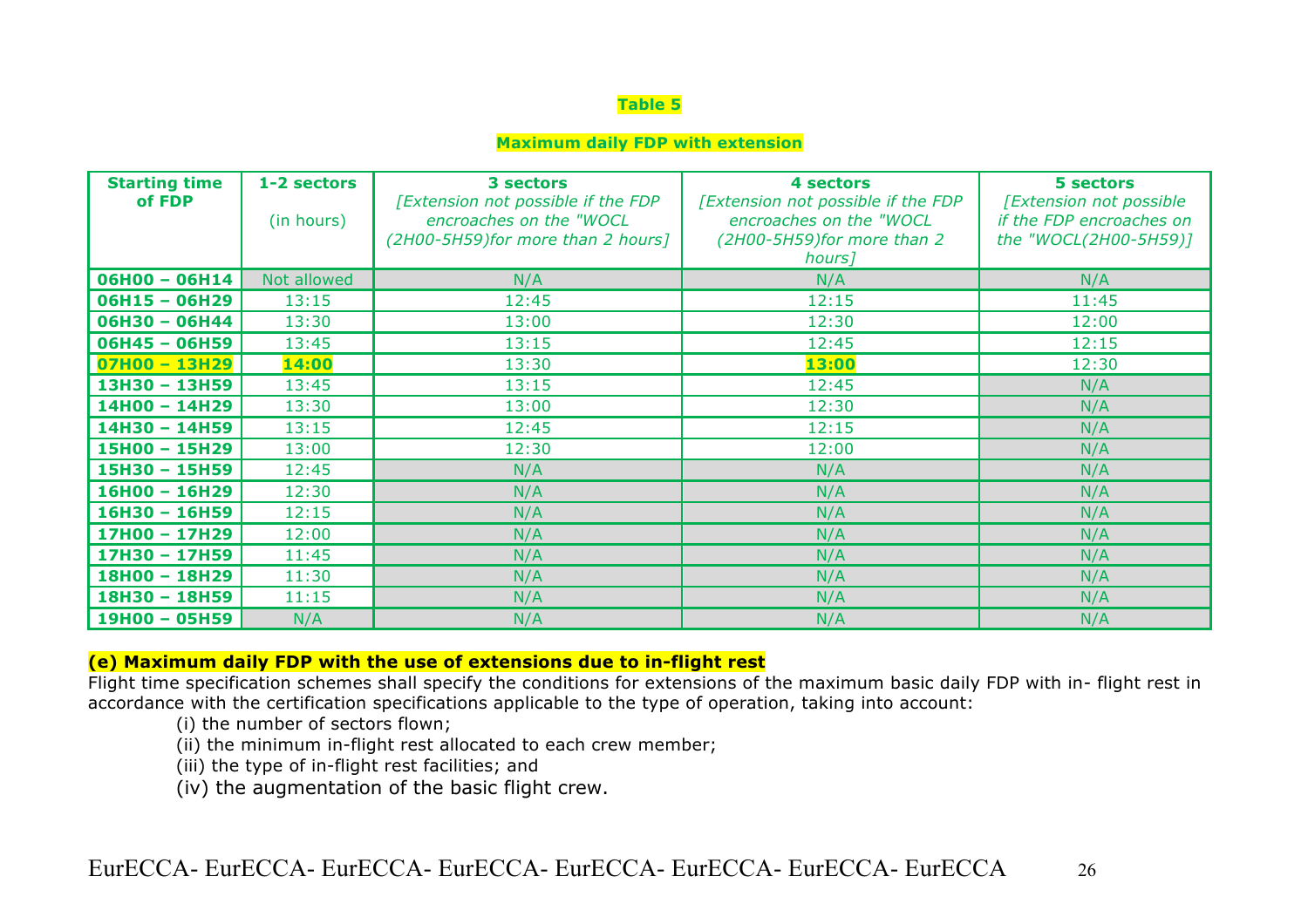**CS FTL.1.205 Flight duty period (FDP) (c) Extension of FDP due to in-flight rest**

In-flight rest facilities in accordance with ORO.FTL.205 (e) (iii) fulfil the following minimum standards:

— '**Class 1 rest facility**' means a bunk or other surface that allows for a flat or near flat sleeping position. It reclines to at least 80° back angle to the vertical and is located separately from both the flight crew compartment and the passenger cabin in an area that allows the crew member to control light, and provides isolation from noise and disturbance;

— '**Class 2 rest facility**' means a seat in an aircraft cabin that reclines at least 45° back angle to the vertical, has at least a pitch of 55 inches (137,5 cm), a seat width of at least 20 inches (50 cm) and provides leg and foot support. It is separated from passengers by at least a curtain to provide darkness and some sound mitigation, and is reasonably free from disturbance by passengers or crew members;

— '**Class 3 rest facility**' means a seat in an aircraft cabin or flight crew compartment that reclines at least 40° from the vertical, provides leg and foot support and is separated from passengers by at least a curtain to provide darkness and some sound mitigation, and is not adjacent to any seat occupied by passengers.

**(1)** The extension of FDP with in-flight rest under the provisions of ORO.FTL.205 (e) complies with the following:

(i) the FDP is limited to 3 sectors; and

(ii) the minimum in-flight rest period is a consecutive 90-minute period for each crew member and 2 consecutive hours for the flight crew members at control during landing.

#### **GM1 CS FTL.1.205 (c) (1) (ii) Flight Duty Period (FDP)**

#### IN-FLIGHT REST

In-flight rest should be taken during the cruise phase of the flight.

#### **GM2 CS FTL.1.205 (c) (1) (ii) Flight Duty Period (FDP)** IN-FLIGHT REST

 In-flight rest periods should be allocated in order to optimise the alertness of those flight crew members at control during landing.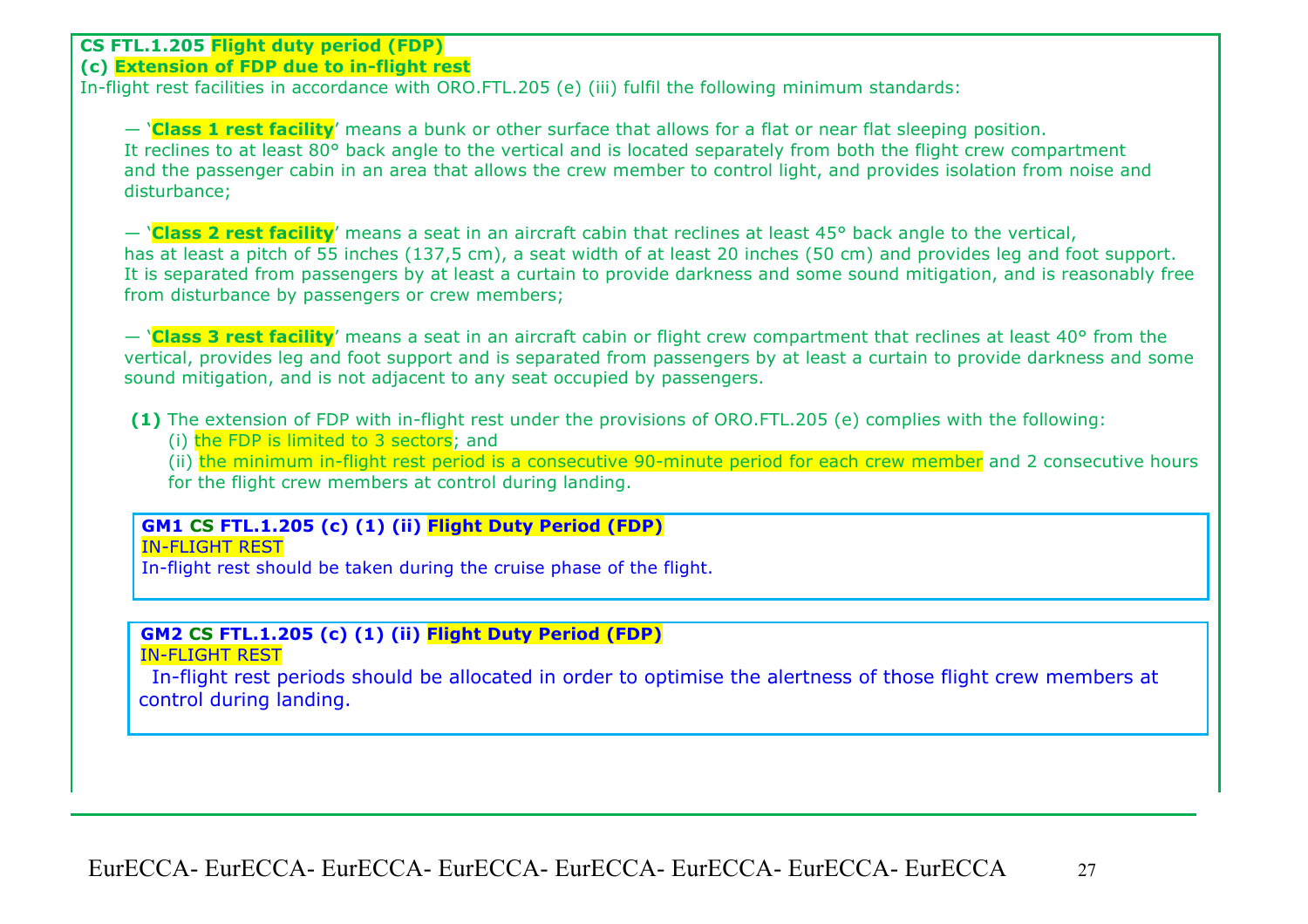**(2)** The maximum daily FDP under the provisions of ORO.FTL.205 (e) may be extended due to in-flight rest for flight crew: (i) with one additional flight crew member:

- (A) up to 14 hours with class 3 rest facilities;
- (B) up to 15 hours with class 2 rest facilities; or
- (C) up to 16 hours with class 1 rest facilities;
- (ii) with two additional flight crew members:
	- (A) up to 15 hours with class 3 rest facilities;
	- (B) up to 16 hours with class 2 rest facilities; or
	- (C) up to 17 hours with class 1 rest facilities.

**(3)** The minimum in-flight rest for each cabin crew member is:

| <b>Maximum extended FDP</b> | Minimum in-flight rest (in hours) |                |                |  |  |
|-----------------------------|-----------------------------------|----------------|----------------|--|--|
|                             | <b>Class 1</b>                    | <b>Class 2</b> | <b>Class 3</b> |  |  |
| up to 14:30 hrs             | 1:30                              | 1:30           | 1:30           |  |  |
| $14:31 - 15:00$ hrs         | 1:45                              | 2:00           | 2:20           |  |  |
| $15:01 - 15:30$ hrs         | 2:00                              | 2:20           | 2:40           |  |  |
| $15:31 - 16:00$ hrs         | 2:15                              | 2:40           | 3:00           |  |  |
| $16:01 - 16:30$ hrs         | 2:35                              | 3:00           | Not allowed    |  |  |
| $16:31 - 17:00$ hrs         | 3:00                              | 3:25           | Not allowed    |  |  |
| $17:01 - 17:30$ hrs         | 3:25                              | Not allowed    | Not allowed    |  |  |
| $17:31 - 18:00$ hrs         | 3:50                              | Not allowed    | Not allowed    |  |  |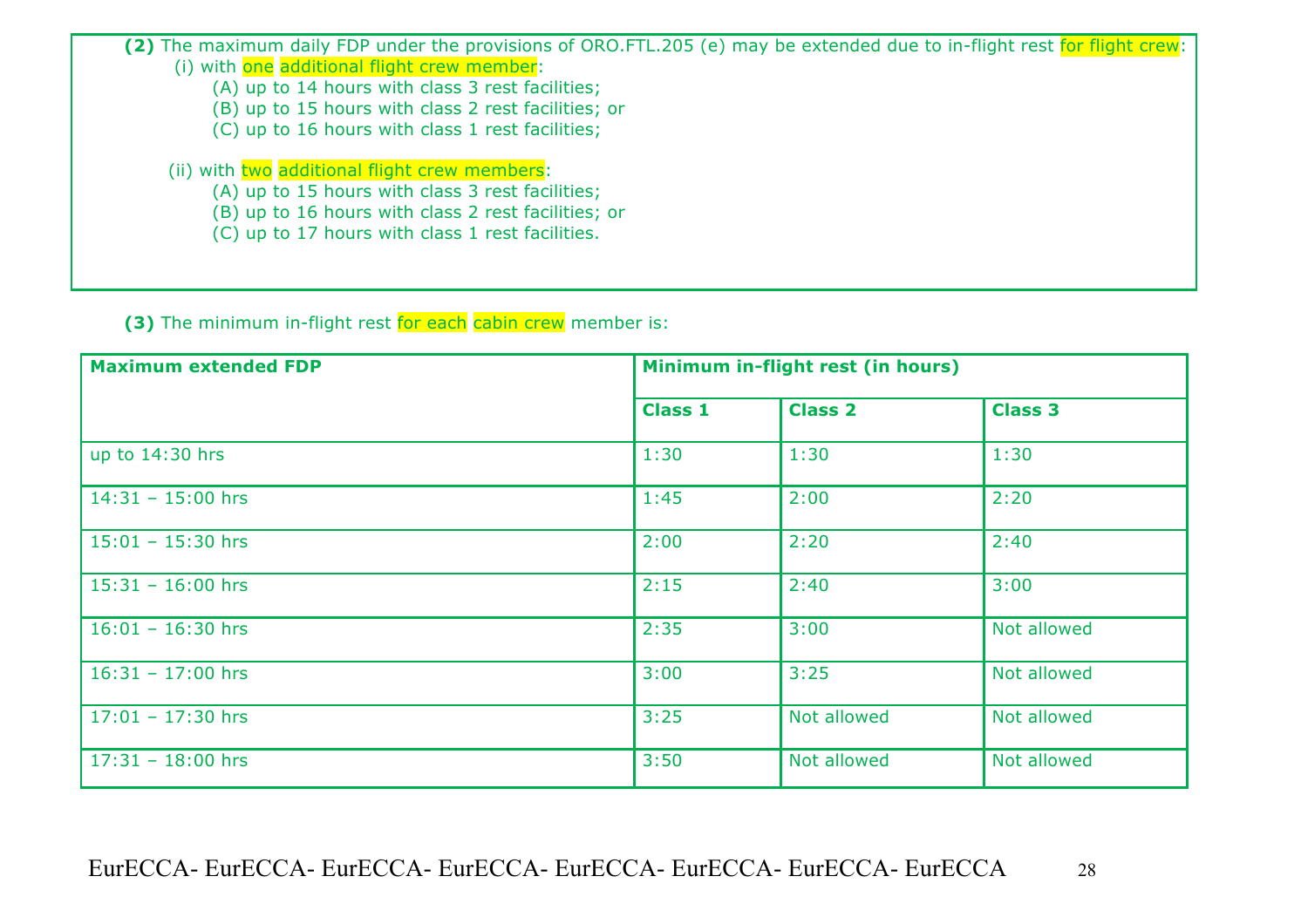**(4)** The limits specified in (2) may be increased by 1 hour for FDPs that include 1 sector of more than 9 hours of continuous flight time and a maximum of 2 sectors.

**(5)** All time spent in the rest facility is counted as FDP.

**(6)** The minimum rest at destination is at least as long as the preceding duty period, or 14 hours, whichever is greater.

**(7)** A crew member does not start a positioning sector to become part of this operating crew on the same flight.

#### **(f) Unforeseen circumstances in flight operations — Commander's discretion**

#### **AMC1 ORO.FTL.205 (f) Flight Duty Period (FDP)**

CIRCUMSTANCES IN ACTUAL FLIGHT OPERATIONS — COMMANDER'S DISCRETION

(a) As general guidance when developing a commander's discretion policy, the operator should take into consideration the shared responsibility of management, flight and cabin crew in the case of unforeseen circumstances. The exercise of commander's discretion should be considered exceptional and should be avoided at home base and/or company hubs where standby or reserve crew members should be available.

Operators should asses on a regular basis the series of pairings where commander's discretion has been exercised in order to be aware of possible inconsistencies in their rostering.

(b) The operator's policy on commander's discretion should state the safety objectives, especially in the case of an extended FDP or reduced rest and should take due consideration of additional factors that might decrease a crew member's alertness levels, such as:

#### **(1)** WOCL encroachment;

- **(2)** weather conditions;
- **(3)** complexity of the operation and/or airport environment;
- **(4)** aeroplane malfunctions or specifications;
- **(5)** flight with training or supervisory duties;
- **(6)** increased number of sectors;
- **(7)** circadian disruption; and
- **(8)** individual conditions of affected crew members (time since awake, sleep-related factor, workload, etc.).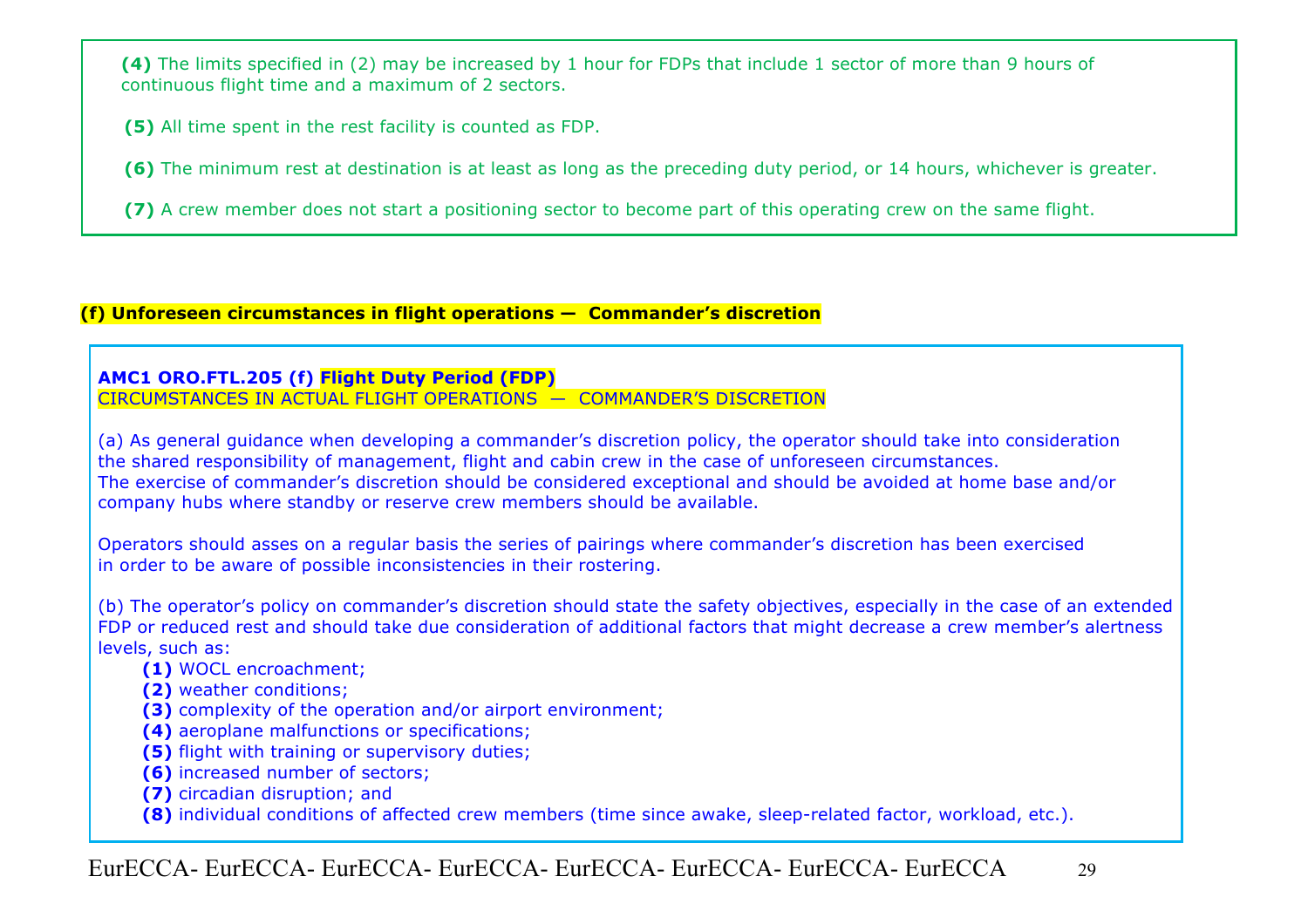**(1)** The conditions to modify the limits on flight duty, duty and rest periods by the commander in the case of unforeseen circumstances in flight operations, which start at or after the reporting time, shall comply with the following:

(i) the maximum daily FDP which results after applying points (b) and (e) of point ORO.FTL.205 or point ORO.FTL.220 may not be increased by more than 2 hours unless the flight crew has been augmented, in which case the maximum flight duty period may be increased by not more than 3 hours;

#### **GM1 ORO.FTL.205 (f) (1) (i) Flight Duty Period (FDP)**  COMMANDER'S DISCRETION

The maximum basic daily FDP that results after applying ORO.FTL.205 (b) should be used to calculate the limits of commander's discretion, if commander's discretion is applied to an FDP which has been extended under the provisions of ORO.FTL.205 (d).

(ii) if on the final sector within an FDP the allowed increase is exceeded because of unforeseen circumstances after take-off, the flight may continue to the planned destination or alternate aerodrome; and

(iii) the rest period following the FDP may be reduced but can never be less than 10 hours.

**(2)** In case of unforeseen circumstances which could lead to severe fatigue, the commander shall reduce the actual flight duty period and/or increase the rest period in order to eliminate any detrimental effect on flight safety.

**(3)** The commander shall consult all crew members on their alertness levels before deciding the modifications under subparagraphs 1 and 2.

**(4)** The commander shall submit a report to the operator when an FDP is increased or a rest period is reduced at his or her discretion.

**(5)** Where the increase of an FDP or reduction of a rest period exceeds 1 hour, a copy of the report, to which the operator shall add its comments, shall be sent by the operator to the competent authority not later than 28 days after the event.

**(6)** The operator shall implement a non-punitive process for the use of the discretion described under this provision and shall describe it in the operations manual.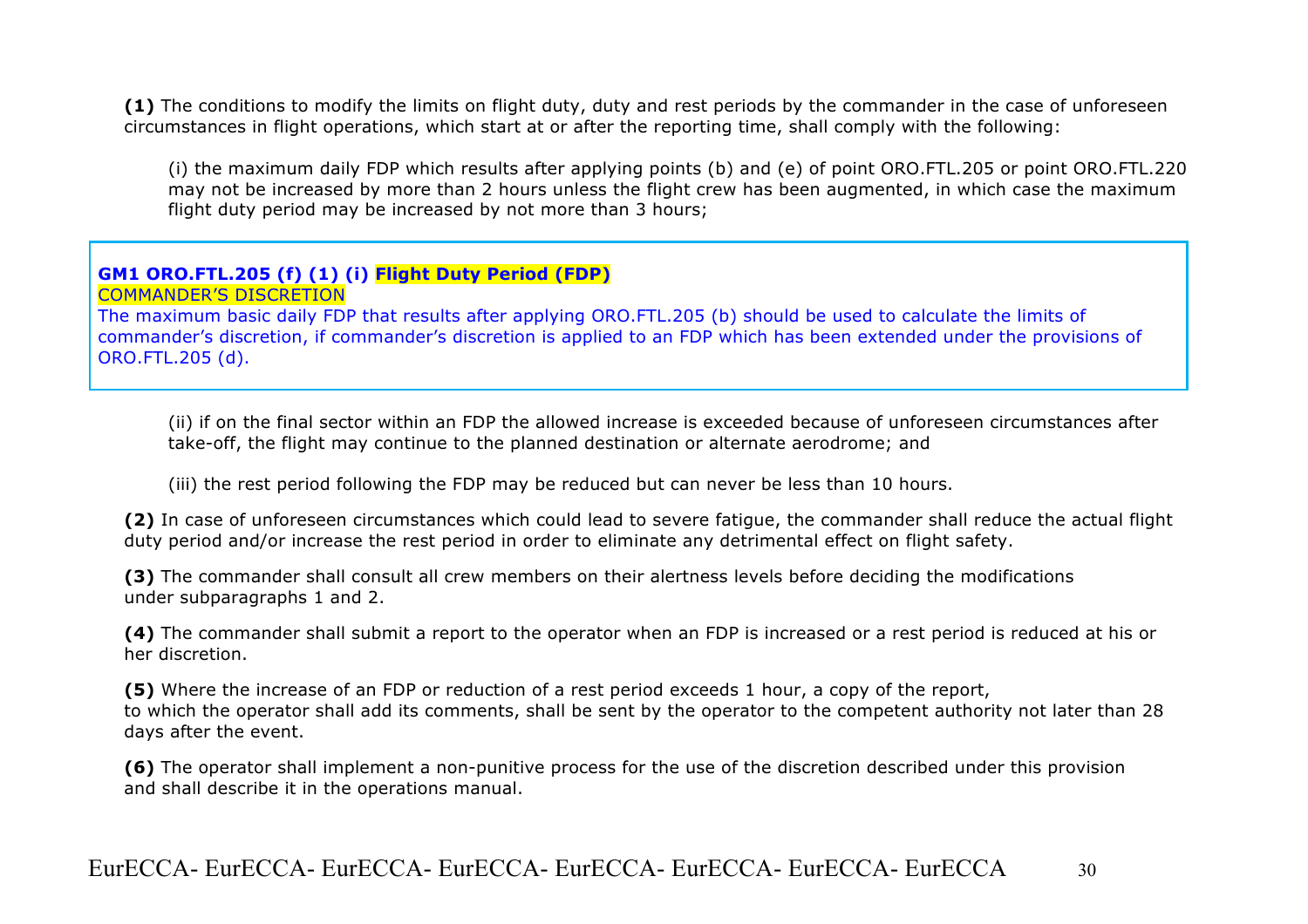#### **(g) Unforeseen circumstances in flight operations — delayed reporting**

The operator shall establish procedures, in the operations manual, for delayed reporting in the event of unforeseen circumstances, in accordance with the certification specifications applicable to the type of operation.

| CS FTL.1.205 Flight duty period (FDP)<br>(d) Unforeseen circumstances in actual flight operations - Delayed reporting                                                                                                                                                                                                                                                                                             |
|-------------------------------------------------------------------------------------------------------------------------------------------------------------------------------------------------------------------------------------------------------------------------------------------------------------------------------------------------------------------------------------------------------------------|
| GM1 CS FTL.1.205 (d) Flight Duty Period (FDP)<br><b>DELAYED REPORTING</b><br>Operator procedures for delayed reporting should:<br>(a) specify a contacting mode;<br>(b) establish minimum and maximum notification times; and<br>(c) avoid interference with sleeping patterns when possible.                                                                                                                     |
| (1) The operator may delay the reporting time in the event of unforeseen circumstances, if procedures for delayed<br>reporting are established in the operations manual.<br>The operator keeps records of delayed reporting.                                                                                                                                                                                      |
| Delayed reporting procedures establish a notification time allowing a crew member to remain in his/her suitable<br>accommodation when the delayed reporting procedure is activated.<br>In such a case, if the crew member is informed of the delayed reporting time, the FDP is calculated as follows:<br>(i) one notification of a delay leads to the calculation of the maximum FDP according to (iii) or (iv); |
| (ii) if the reporting time is further amended, the FDP starts counting 1 hour after the second notification<br>or at the original delayed reporting time if this is earlier;                                                                                                                                                                                                                                      |
| (iii) when the delay is less than 4 hours, the maximum FDP is calculated based on the original reporting time<br>and the FDP starts counting at the delayed reporting time;                                                                                                                                                                                                                                       |
| (iv) when the delay is 4 hours or more, the maximum FDP is calculated based on the more limiting of the original<br>or the delayed reporting time and the FDP starts counting at the delayed reporting time;                                                                                                                                                                                                      |
| (v) as an exception to (i) and (ii), when the operator informs the crew member of a delay of 10 hours or more in<br>reporting time and the crew member is not further disturbed by the operator, such delay of 10 hours or more<br>counts as a rest period.                                                                                                                                                       |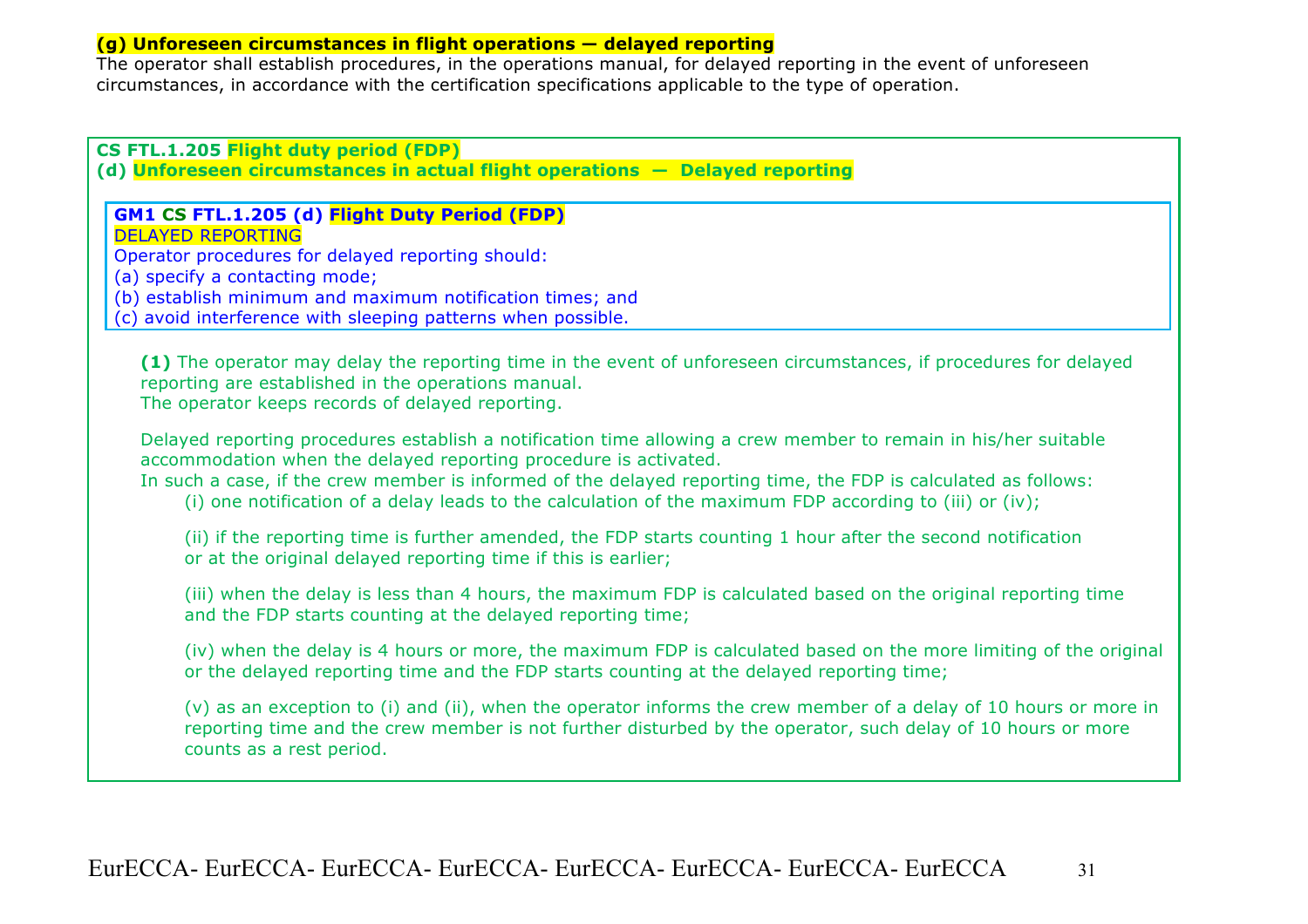#### **210 Flight times and duty periods**

#### **ORO.FTL.210 Flight times and duty periods**

(a) The total duty periods to which a crew member may be assigned shall not exceed:

- **(1)** 60 duty hours in any 7 consecutive days;
- **(2)** 110 duty hours in any 14 consecutive days; and
- **(3)** 190 duty hours in any 28 consecutive days, spread as evenly as practicable throughout that period.

(b) The total flight time of the sectors on which an individual crew member is assigned as an operating crew member shall not exceed:

**(1)** 100 hours of flight time in any 28 consecutive days;

**(2)** 900 hours of flight time in any calendar year; and

**(3)** 1 000 hours of flight time in any 12 consecutive calendar months.

(c) Post-flight duty shall count as duty period.

The operator shall specify in its operations manual the minimum time period for post-flight duties.

#### **AMC1 ORO.FTL.210 (c) Flight times and duty periods**

POST-FLIGHT DUTIES

The operator should specify post-flight duty times taking into account the type of operation, the size and type of aircraft and the airport conditions.

#### **215 Positioning**

#### **ORO.FTL.215 Positioning**

If an operator positions a crew member, the following shall apply:

- (a) positioning after reporting but prior to operating shall be counted as FDP but shall not count as a sector;
- (b) all time spent on positioning shall count as duty period.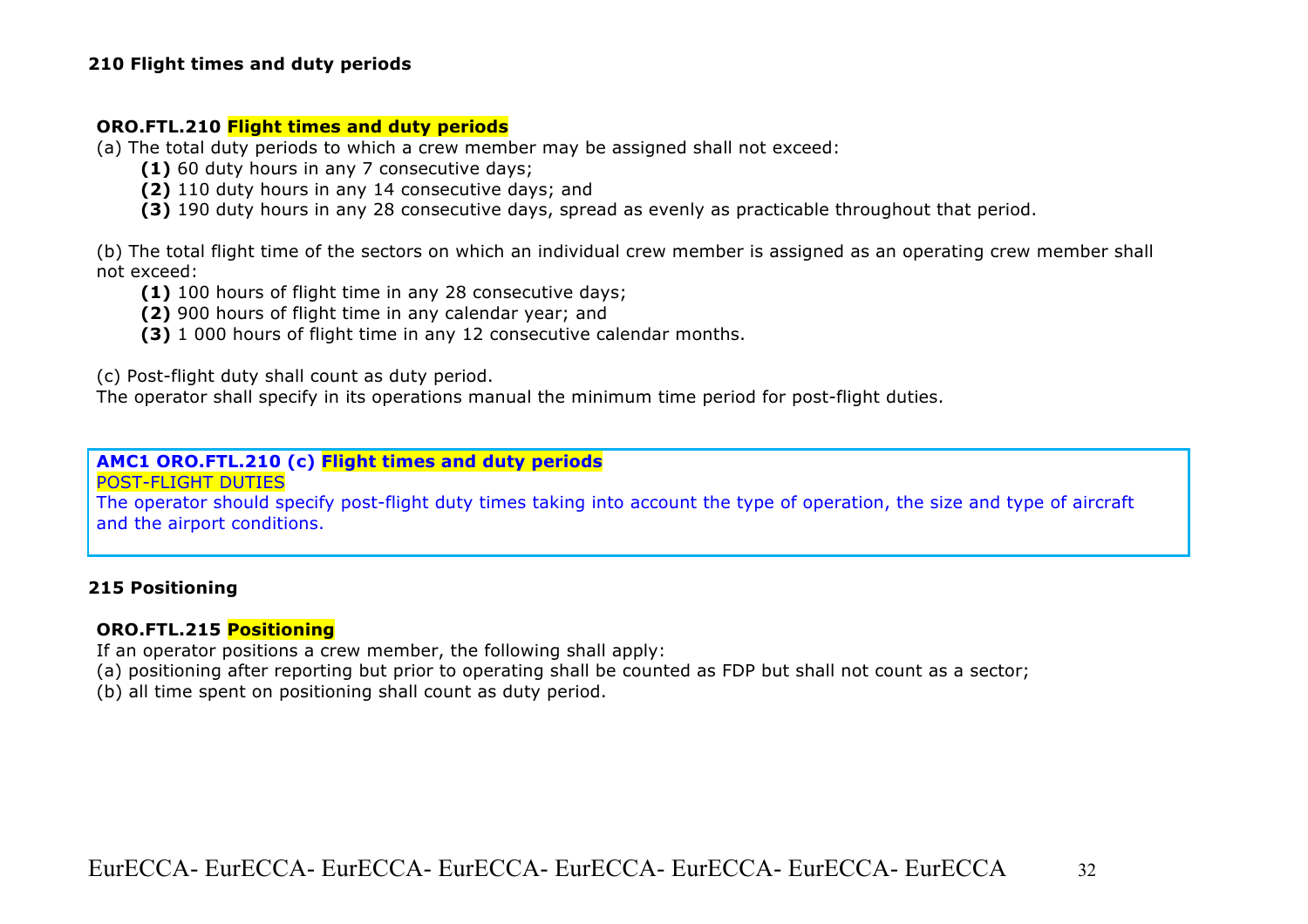#### **220 Split duty**

#### **ORO.FTL.220 Split duty**

The conditions for extending the basic maximum daily FDP due to a break on the ground shall be in accordance with the following:

(a) flight time specification schemes shall specify the following elements for split duty in accordance with the certification specifications applicable to the type of operation:

**(1)** the minimum duration of a break on the ground; and

**(2)** the possibility to extend the FDP prescribed under point ORO.FTL.205 (b) taking into account the duration of the break on the ground, the facilities provided to the crew member to rest and other relevant factors;

(b) the break on the ground shall count in full as FDP;

(c) split duty shall not follow a reduced rest.

#### **CS FTL.1.220 Split duty**

The increase of limits on flight duty, under the provisions of ORO.FTL.220, complies with the following:

(a) The break on the ground within the FDP has a minimum duration of 3 consecutive hours.

(b) The break excludes the time allowed for post and pre-flight duties and travelling. The minimum total time for post and preflight duties and travelling is 30 minutes. The operator specifies the actual times in its operations manual.

#### **GM1 CS FTL.1.220 (b) Split duty**

POST, PRE-FLIGHT DUTY AND TRAVELLING TIMES

The operator should specify post and pre-flight duty and travelling times taking into account aircraft type, type of operation and airport conditions.

(c) The maximum FDP specified in ORO.FTL.205 (b) may be increased by up to 50 % of the break.

(d) Suitable accommodation is provided either for a break of 6 hours or more or for a break that encroaches the window of circadian low (WOCL).

(e) In all other cases:

**(1)** accommodation is provided; and

**(2)** any time of the actual break exceeding 6 hours or any time of the break that encroaches the WOCL does not count for the extension of the FDP.

(f) Split duty cannot be combined with in-flight rest.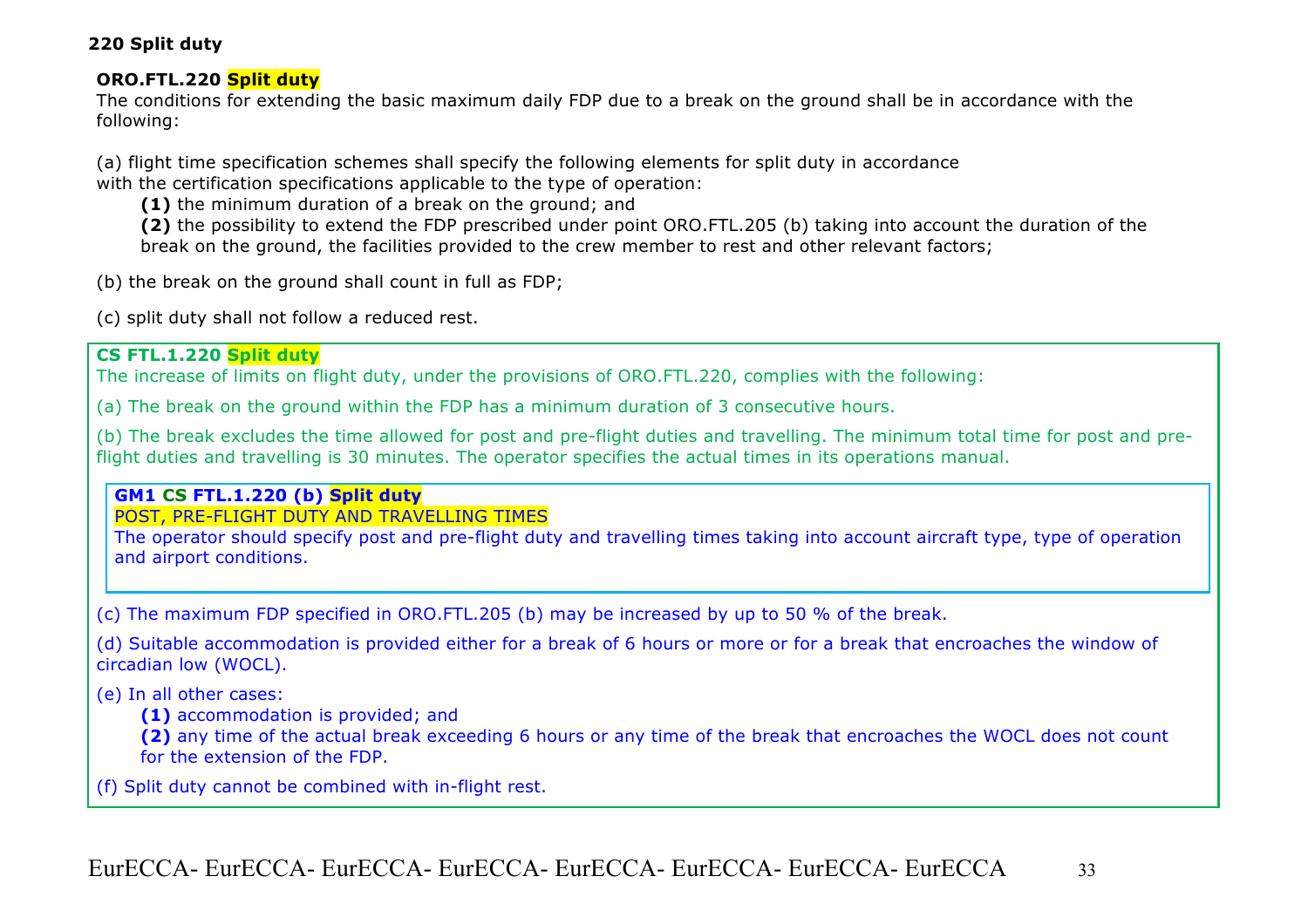#### **225 Standby and duties at the airport**

#### **ORO.FTL.225 Standby and duties at the airport**

If an operator assigns crew members to standby or to any duty at the airport, the following shall apply in accordance with the certification specifications applicable to the type of operation:

(a) standby and any duty at the airport shall be in the roster and the start and end time of standby shall be defined and notified in advance to the crew members concerned to provide them with the opportunity to plan adequate rest;

(b) a crew member is considered on airport standby from reporting at the reporting point until the end of the notified airport standby period;

(c) airport standby shall count in full as duty period for the purpose of points ORO.FTL.210 and ORO.FTL.235;

(d) any duty at the airport shall count in full as duty period and the FDP shall count in full from the airport duty reporting time;

(e) the operator shall provide accommodation to the crew member on airport standby;

(f) flight time specification schemes shall specify the following elements:

**(1)** the maximum duration of any standby;

**(2)** the impact of the time spent on standby on the maximum FDP that may be assigned, taking into account facilities provided to the crew member to rest, and other relevant factors such as:

- the need for immediate readiness of the crew member,
- the interference of standby with sleep, and
- sufficient notification to protect a sleep opportunity between the call for duty and the assigned FDP;

**(3)** the minimum rest period following standby which does not lead to assignment of an FDP;

**(4)** how time spent on standby other than airport standby shall be counted for the purpose of cumulative duty periods.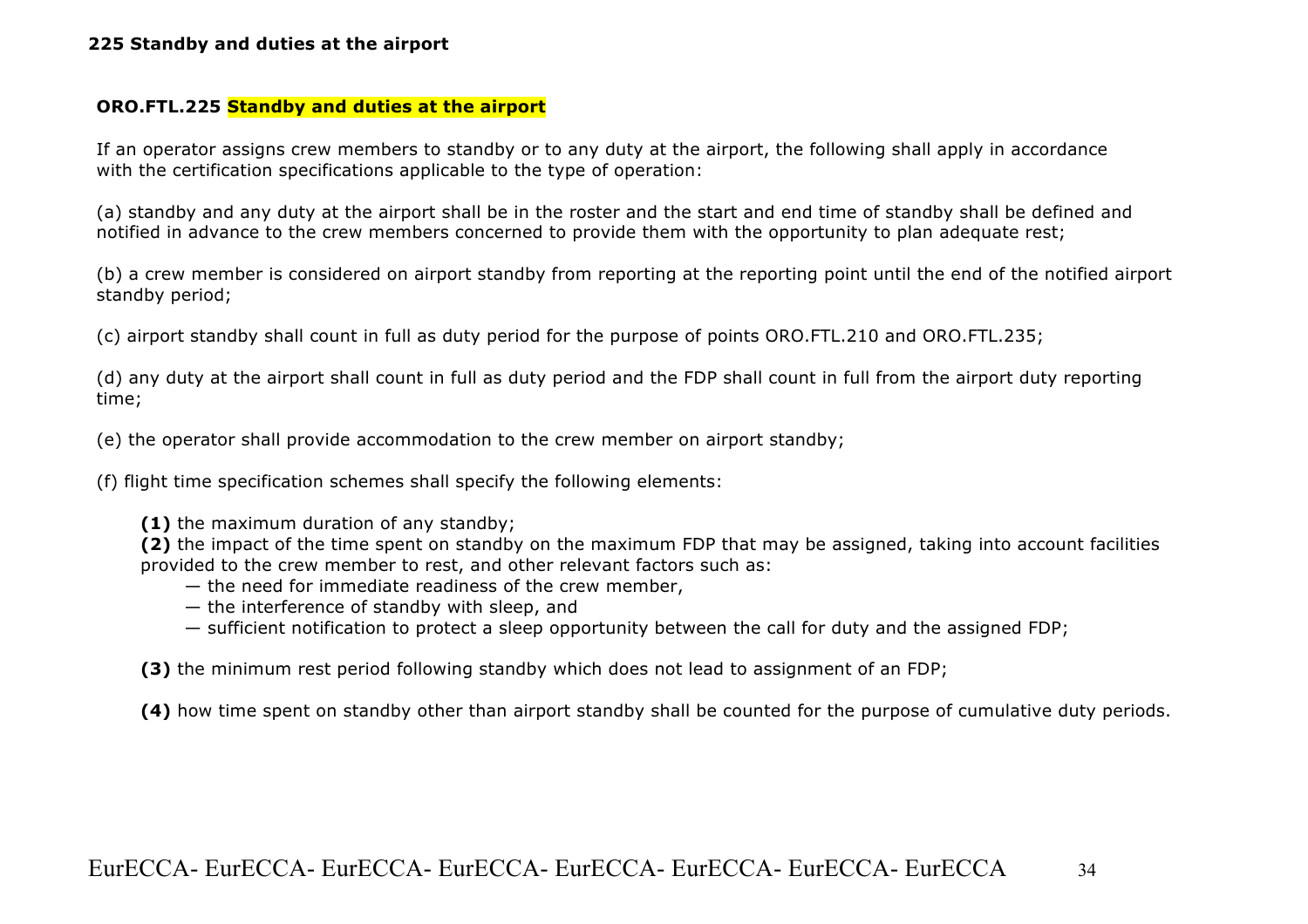#### **CS FTL.1.225 Standby**

#### **GM1 CS FTL.1.225 Standby** MINIMUM REST AND STANDBY

(a) If airport or other standby initially assigned is reduced by the operator during standby that does not lead to an assignment to a flight duty period, the minimum rest requirements specified in ORO.FTL.235 should apply.

(b) If a minimum rest period as specified in ORO.FTL.235 is provided before reporting for the duty assigned during the standby, this time period should not count as standby duty.

(c) Standby other than airport standby counts (partly) as duty for the purpose of ORO.FTL.210 only.

If a crew member receives an assignment during standby other than airport standby, the actual reporting time at the designated reporting point should be used for the purpose of ORO.FTL.235.

The modification of limits on flight duty, duty and rest periods under the provisions of ORO.FTL.225 complies with the following:

#### **(a) Airport standby**

**(1)** If not leading to the assignment of an FDP, airport standby is followed by a rest period as specified in ORO.FTL.235.

**(2)** If an assigned FDP starts during airport standby, the following applies:

(i) the FDP counts from the start of the FDP.

The maximum FDP is reduced by any time spent on standby in excess of 4 hours;

(ii) the maximum combined duration of airport standby and assigned FDP as specified in ORO.FTL.205 (b) and (d) is 16 hours.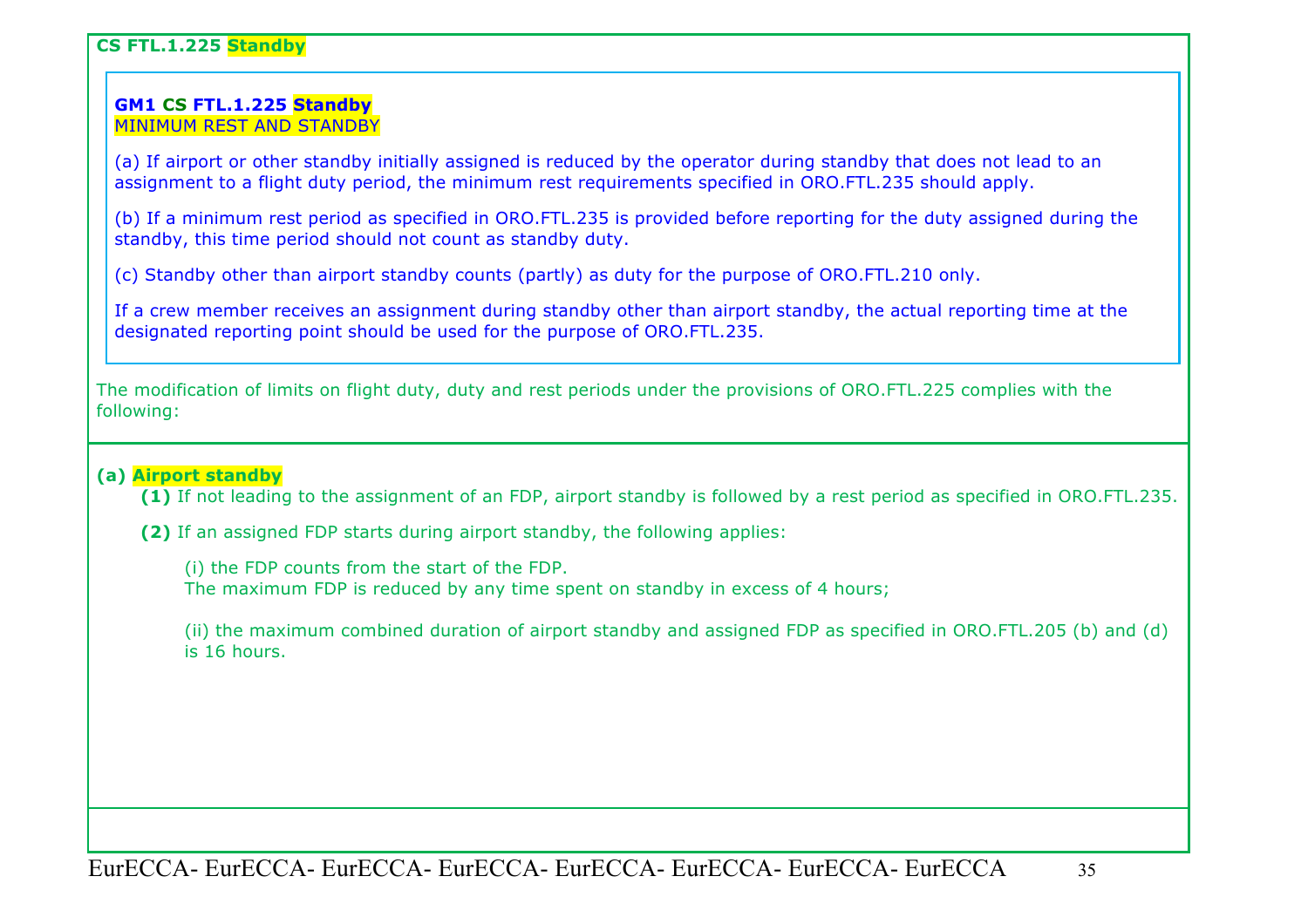#### **(b)Standby other than airport standby:**

#### **GM1 CS FTL.1.225 (b) Standby**

STANDBY OTHER THAN AIRPORT STANDBY NOTIFICATION

Operator procedures for the notification of assigned duties during standby other than airport standby should avoid interference with sleeping patterns if possible.

**(1)** The maximum duration of standby other than airport standby is 16 hours;

**(2)** The operator's standby procedures are designed to ensure that the combination of standby and FDP do not lead to more than 18 hours awake time;

**GM1 CS FTL.1.225 (b) (2) Standby**  AWAKE TIME

Scientific research shows that continuous awake in excess of 18 hours can reduce the alertness and should be avoided.

**(3)** 25 % of time spent on standby other than airport standby counts as duty time for the purpose of ORO.FTL.210;

**(4)** standby is followed by a rest period in accordance with ORO.FTL.235;

**(5)** Standby ceases when the crew member reports at the designated reporting point;

**(6)** If standby ceases within the first 6 hours, the maximum FDP counts from reporting;

**(7)** If standby ceases after the first 6 hours, the maximum FDP is reduced by the amount of standby time exceeding 6 hours;

**(8)** If the FDP is extended due to in-flight rest according to CS FTL.1.205 (c), or to split duty according to CS FTL.1.220, the 6 hours of paragraph (6) and (7) are extended to 8 hours;

**(9)** If standby starts between 23:00 and 07:00, the time between 23:00 and 07:00 does not count towards the reduction of the FDP under (6), (7) and (8) until the crew member is contacted by the operator; and

**(10)** The response time between call and reporting time established by the operator allows the crew member to arrive from his/her place of rest to the designated reporting point within a reasonable time.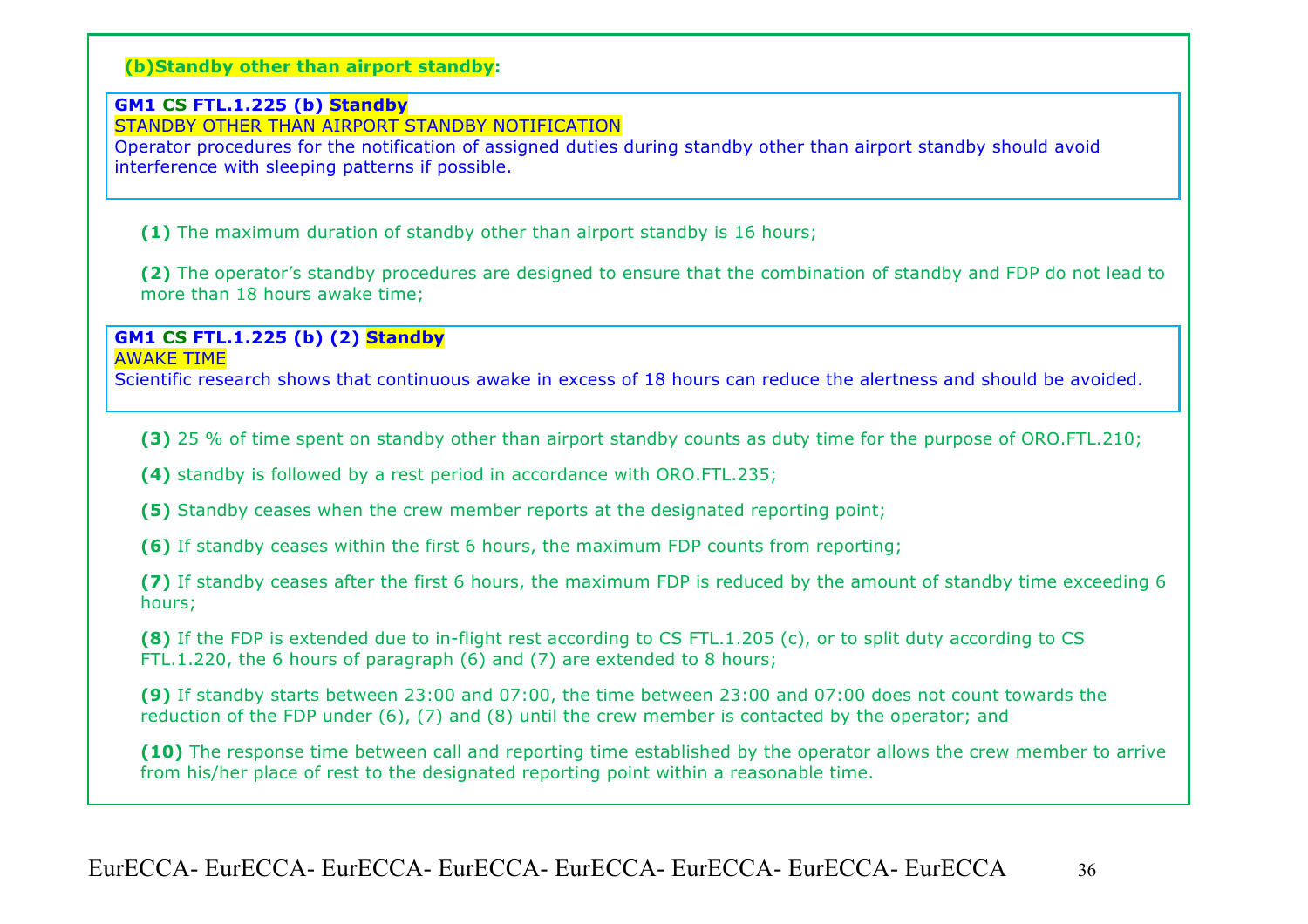#### **230 Reserve**

#### **ORO.FTL.230 Reserve**

If an operator assigns crew members to reserve, the following requirements shall apply in accordance with the certification specifications applicable to the type of operation:

(a) reserve shall be in the roster;

#### **GM1 ORO.FTL.230 (a) Reserve**

#### ROSTERING OF RESERVE

Including reserve in a roster, also referred to as 'rostering', implies that a reserve period that does not result in a duty period may not retrospectively be considered as part of a recurrent extended recovery rest period.

(b) flight time specification schemes shall specify the following elements:

- **(1)** the maximum duration of any single reserve period;
- **(2)** the number of consecutive reserve days that may be assigned to a crew member.

#### **CS FTL.1.230 Reserve**

#### **GM1 CS FTL.1.230 Reserve**

#### RESERVE NOTIFICATION

Operator procedures for the notification of assigned duties during reserve should avoid interference with sleeping patterns if possible.

#### **GM2 CS FTL.1.230 Reserve**  NOTIFICATION IN ADVANCE

The minimum 'at least 10 hours' between the notification of an assignment for any duty and reporting for that duty during reserve may include the period of 8 hours during which a crew member on reserve is not contacted by the operator.

The operator assigns duties to a crew member on reserve under the provisions of ORO.FTL.230 complying with the following: (a) An assigned FDP counts from the reporting time.

(b) Reserve times do not count as duty period for the purpose of ORO.FTL.210 and ORO.FTL.235.

(c)The operator defines the maximum number of consecutive reserve days within the limits of ORO.FTL.235 (d).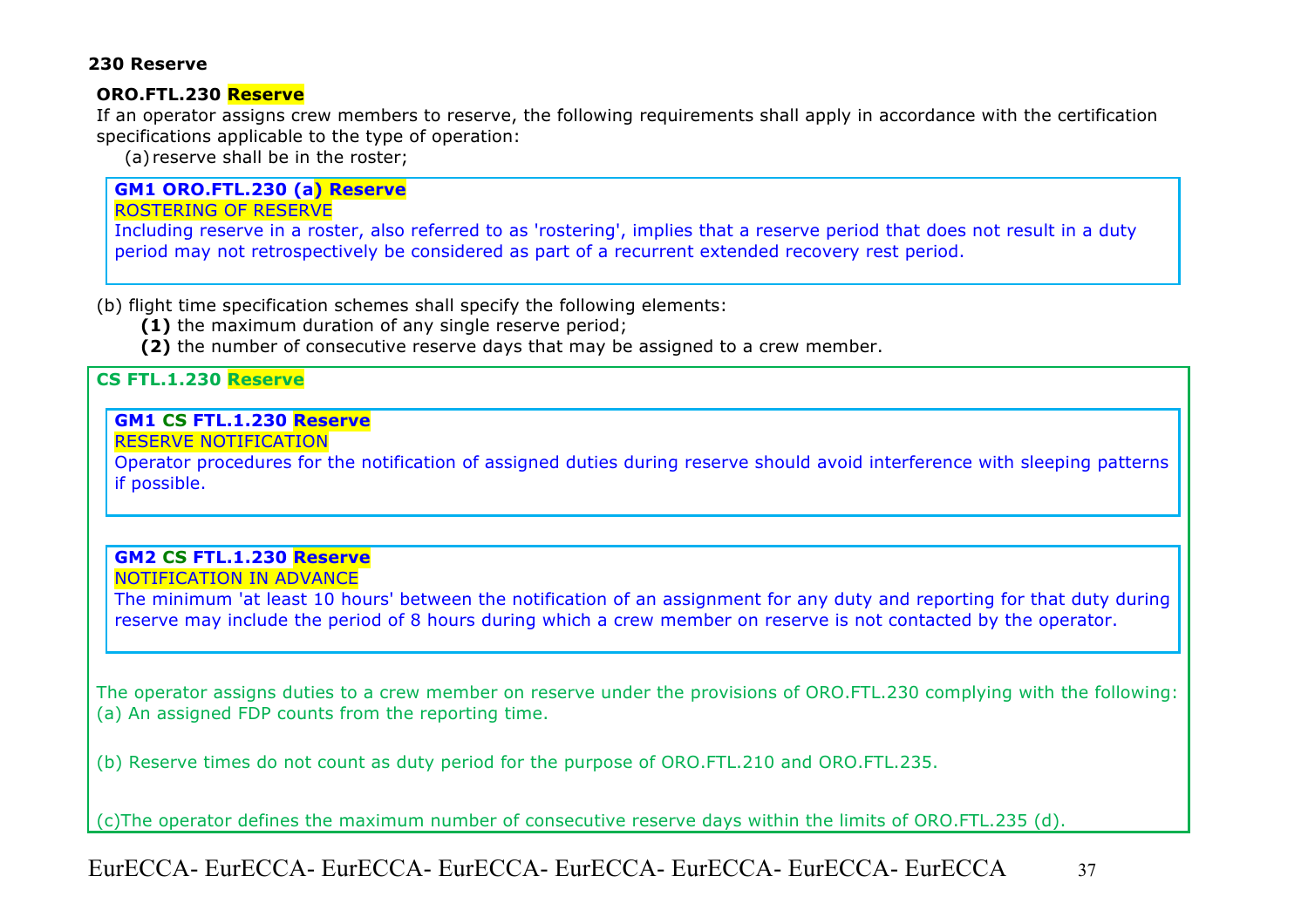**GM1 CS FTL.1.230 (c) Reserve**  RECURRENT EXTENDED RECOVERY REST ORO.FTL.235 (d) applies to a crew member on reserve.

(d) To protect an 8-hour sleep opportunity, the operator rosters a period of 8 hours, taking into account fatigue management principles,for each reserve day during which a crew member on reserve is not contacted by the operator.

#### **235 Rest periods**

#### **ORO.FTL.235 Rest periods**

#### **(a) Minimum rest period at home base.**

**(1)** The minimum rest period provided before undertaking an FDP starting at home base shall be at least as long as the preceding duty period, or 12 hours, whichever is greater.

**(2)** By way of derogation from point (1), the minimum rest provided under point (b) applies if the operator provides suitable accommodation to the crew member at home base.

#### **GM1 ORO.FTL.235 (a) (2) Rest periods**

MINIMUM REST PERIOD AT HOME BASE IF SUITABLE ACCOMMODATION IS PROVIDED An operator may apply the minimum rest period away from home base during a rotation which includes a rest period at a crew member's home base.

This applies only if the crew member does not rest at his/her residence, or temporary accommodation, because the operator provides suitable accommodation. This type of roster is known as "back-to-back operation".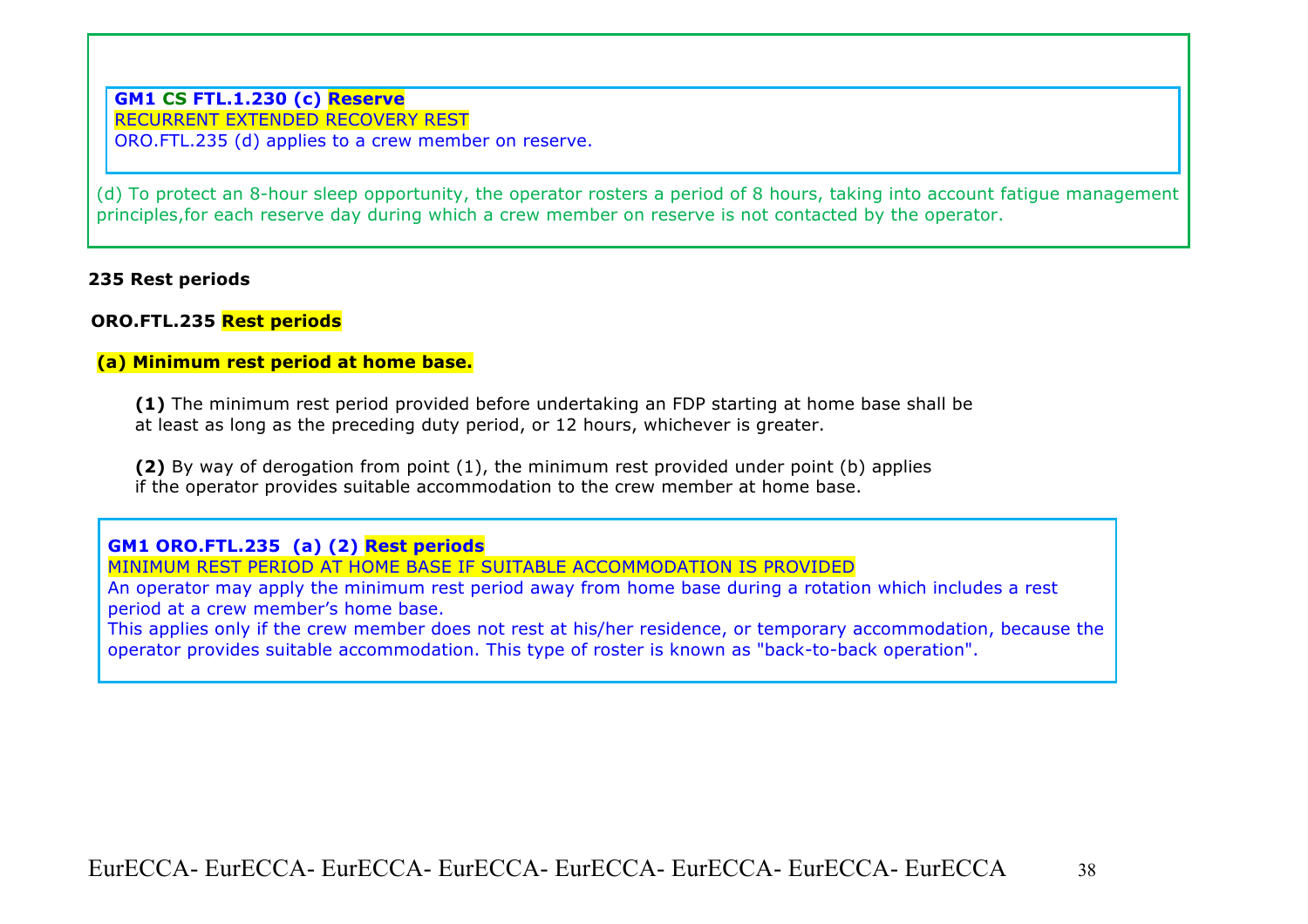#### **(b) Minimum rest period away from home base**.

The minimum rest period provided before undertaking an FDP starting away from home base shall be at least as long as the preceding duty period, or 10 hours, whichever is greater.

This period shall include an 8-hour sleep opportunity in addition to the time for travelling and physiological needs.

#### **AMC1 ORO.FTL.235 (b) Rest periods**

MINIMUM REST PERIOD AWAY FROM HOME BASE

The time allowed for physiological needs should be 1 hour.

Consequently, if the travelling time to the suitable accommodation is more than 30 minutes, the operator should increase the rest period by twice the amount of difference of travelling time above 30 minutes.

#### **CS FTL.1.235 Rest periods**

#### (**a) Disruptive schedules**

**(1)** If a transition from a late finish/night duty to an early start is planned at home base, the rest period between the 2 FDPs includes 1 local night.

**(2)** If a crew member performs 4 or more night duties, early starts or late finishes between 2 extended recovery rest periods as defined in ORO.FTL.235 (d), the second extended recovery rest period is extended to 60 hours.

#### **(b) Time zone differences**

**(1)** For the purpose of ORO.FTL.235 (e) (1), 'rotation' is a series of duties, including at least one flight duty, and rest period out of home base, starting at home base and ending when returning to home base for a rest period where the operator is no longer responsible for the accommodation of the crew member.

**(2)** The operator monitors rotations and combinations of rotations in terms of their effect on crew member fatigue, and adapts the rosters as necessary.

**(3)**Time zone differences are compensated by additional rest, as follows:

#### **GM1 CS FTL.1.235 (b) (3) Rest periods**

TIME ELAPSED SINCE REPORTING

The time elapsed since reporting for a rotation involving at least a 4-hour time difference to the reference time stops counting when the crew member returns to his/her home base for a rest period during which the operator is no longer responsible for the accommodation of the crew member.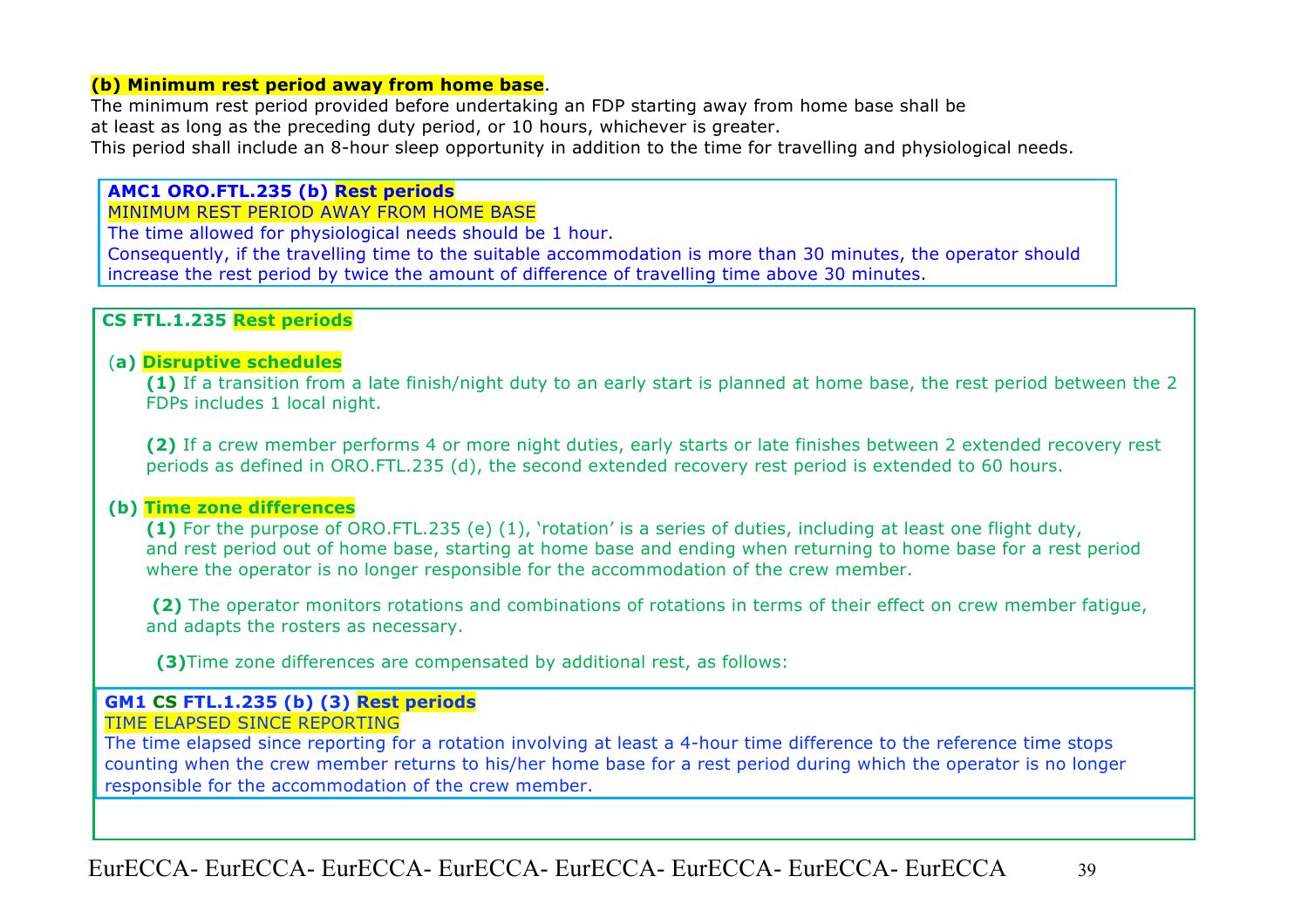(i) At home base, if a rotation involves a 4 hour time difference or more, the minimum rest is as specified in the following table.

**Minimum local nights of rest at home base to compensate for time zone differences**

| Maximum time difference (h) between<br>reference time and local time where a crew<br>member rests during a rotation | Time elapsed (h) since reporting for the first FDP in a<br>rotation involving at least 4 hour time difference to the<br>reference time |              |              |           |  |  |
|---------------------------------------------------------------------------------------------------------------------|----------------------------------------------------------------------------------------------------------------------------------------|--------------|--------------|-----------|--|--|
|                                                                                                                     | < 48                                                                                                                                   | $48 - 71:59$ | $72 - 95:59$ | $\geq 96$ |  |  |
| $\leq 6$                                                                                                            |                                                                                                                                        |              |              |           |  |  |
| $\leq 9$                                                                                                            |                                                                                                                                        |              |              |           |  |  |
| $\leq 12$                                                                                                           |                                                                                                                                        |              |              |           |  |  |

(ii) Away from home base, if an FDP involves a 4-hour time difference or more, the minimum rest following that FDP is at least as long as the preceding duty period, or 14 hours, whichever is greater.

By way of derogation from point (b) (3) (i) and only once between 2 recurrent extended recovery rest periods as specified in ORO.FTL.235 (d), the minimum rest provided under this point (b) (3) (ii) may also apply to home base if the operator provides suitable accommodation to the crew member.

**(4)** In case of an Eastward-Westward or Westward-Eastward transition, at least 3 local nights of rest at home base are provided between alternating rotations.

**(5)** The monitoring of combinations of rotations is conducted under the operator's management system provisions.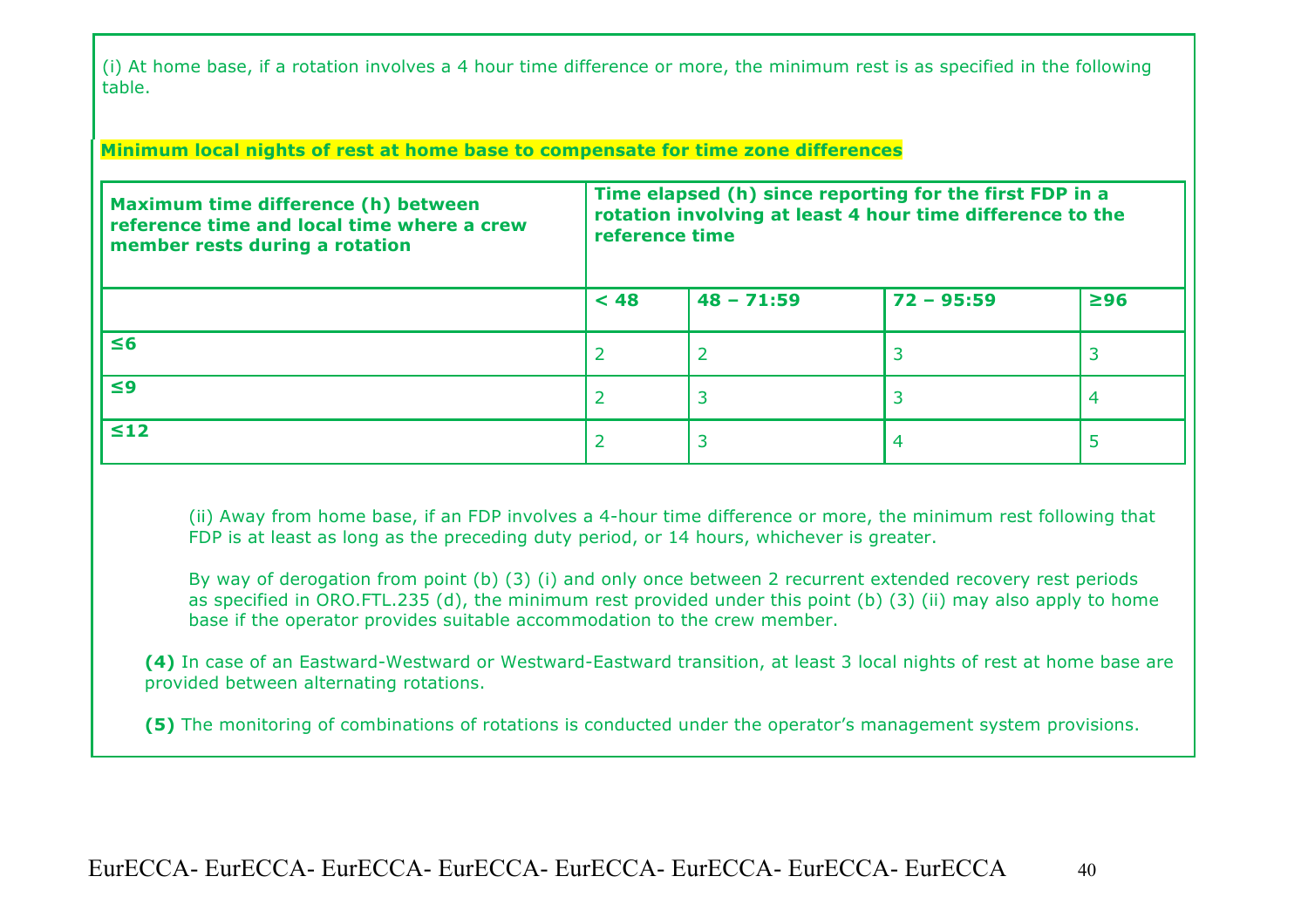#### **(c) Reduced rest**

By derogation from points (a) and (b), flight time specification schemes may reduce the minimum rest periods in accordance with the certification specifications applicable to the type of operation and taking into account the following elements:

- **(1)** the minimum reduced rest period;
- **(2)** the increase of the subsequent rest period; and
- **(3)** the reduction of the FDP following the reduced rest.

#### **(c) Reduced rest**

**(1)** The minimum reduced rest periods under reduced rest arrangements are 12 hours at home base and 10 hours out of base.

**(2)** Reduced rest is used under fatigue risk management.

**(3)** The rest period following the reduced rest is extended by the difference between the minimum rest period specified in ORO.FTL.235 (a) or (b) and the reduced rest.

**(4)** The FDP following the reduced rest is reduced by the difference between the minimum rest period specified in ORO.FTL.235 (a) or (b) as applicable and the reduced rest.

**(5)** There is a maximum of 2 reduced rest periods between 2 recurrent extended recovery rest periods specified in accordance with ORO.FTL.235 (d).

#### **(d) Recurrent extended recovery rest periods**

Flight time specification schemes shall specify recurrent extended recovery rest periods to compensate for cumulative fatigue.

The minimum recurrent extended recovery rest period shall be 36 hours, including 2 local nights, and in any case the time between the end of one recurrent extended recovery rest period and the start of the next extended recovery rest period shall not be more than 168 hours.

The recurrent extended recovery rest period shall be increased to 2 local days twice every month.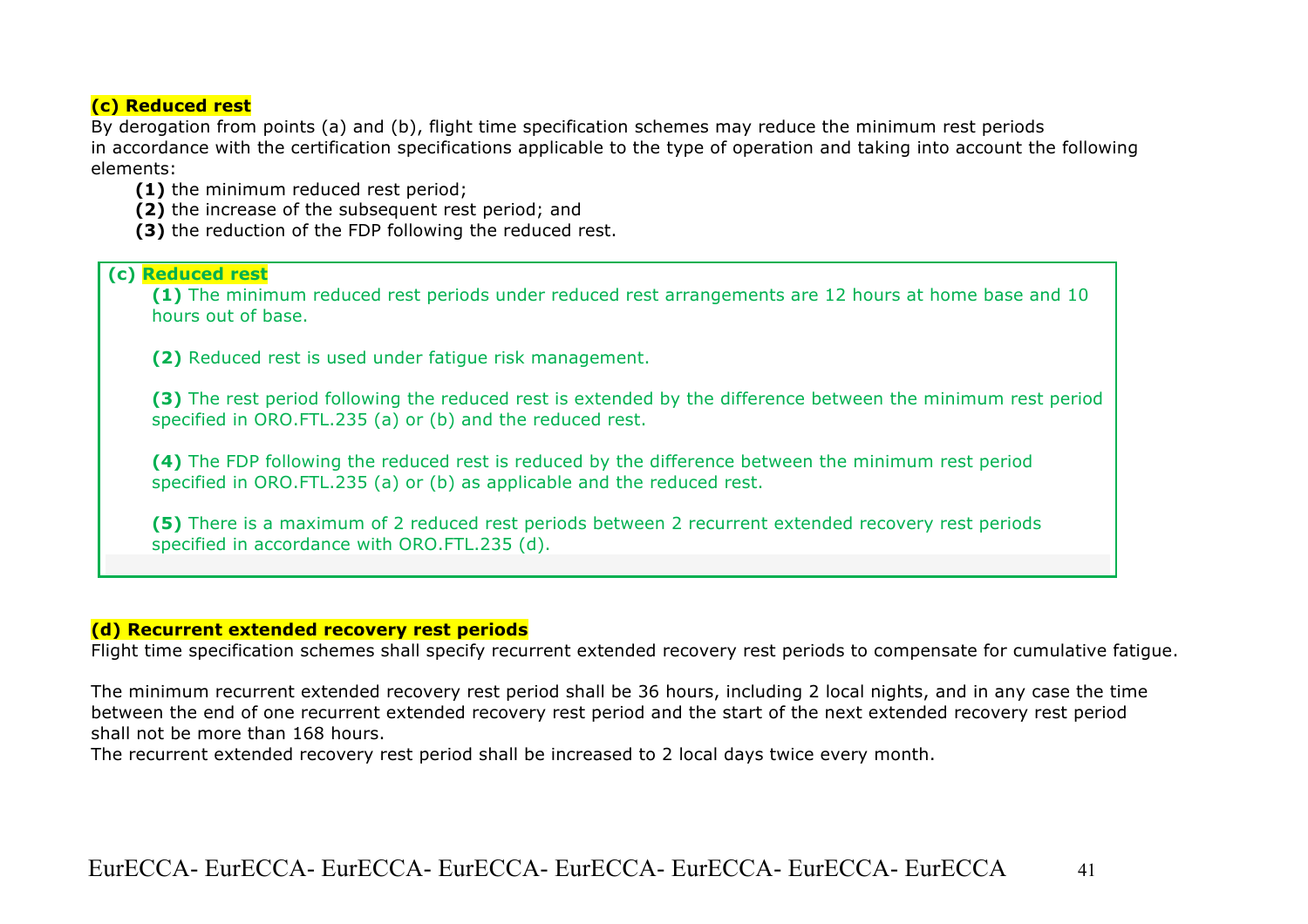**(e)** Flight time specification schemes shall specify additional rest periods in accordance with the applicable certification specifications to compensate for:

- **(1)** the effects of time zone differences and extensions of the FDP;
- **(2)** additional cumulative fatigue due to disruptive schedules; and
- **(3)** a change of home base.

#### **ORO.FTL.240 Nutrition**

#### **AMC1 ORO.FTL.240 Nutrition**

#### MEAL OPPORTUNITY

 (a) The operations manual should specify the minimum duration of the meal opportunity, when a meal opportunity is provided, in particular when the FDP encompasses the regular meal windows (e.g. if the FDP starts at 11:00 hours and ends at 22:00 hours meal opportunities for two meals should be given).

 (b) It should define the time frames in which a regular meal should be consumed in order not to alter the human needs for nutrition without affecting the crew member's body rhythms.

Ξ (a) During the FDP there shall be the opportunity for a meal and drink in order to avoid any detriment to a crew member's performance, especially when the FDP exceeds 6 hours.

(b) An operator shall specify in its operations manual how the crew member's nutrition during FDP is ensured.

#### **245 Records of home base, flight times, duty and rest periods**

#### **ORO.FTL.245 Records of home base, flight times, duty and rest periods**

- (a) An operator shall maintain, for a period of 24 months:
	- **(1)** individual records for each crew member including:
		- (i) flight times;
		- (ii) start, duration and end of each duty period and FDP;
		- (iii) rest periods and days free of all duties; and
		- (iv) assigned home base;
	- **(2)** reports on extended flight duty periods and reduced rest periods.
- (b) Upon request, the operator shall provide copies of individual records of flight times, duty periods and rest periods to:
	- **(1)** the crew member concerned; and
	- **(2)** to another operator, in relation to a crew member who is or becomes a crew member of the operator concerned.

(c) Records referred to in point CAT.GEN.MPA.100(b)(5)in relation to crew members who undertake duties for more than one operator shall be kept for a period of 24 months.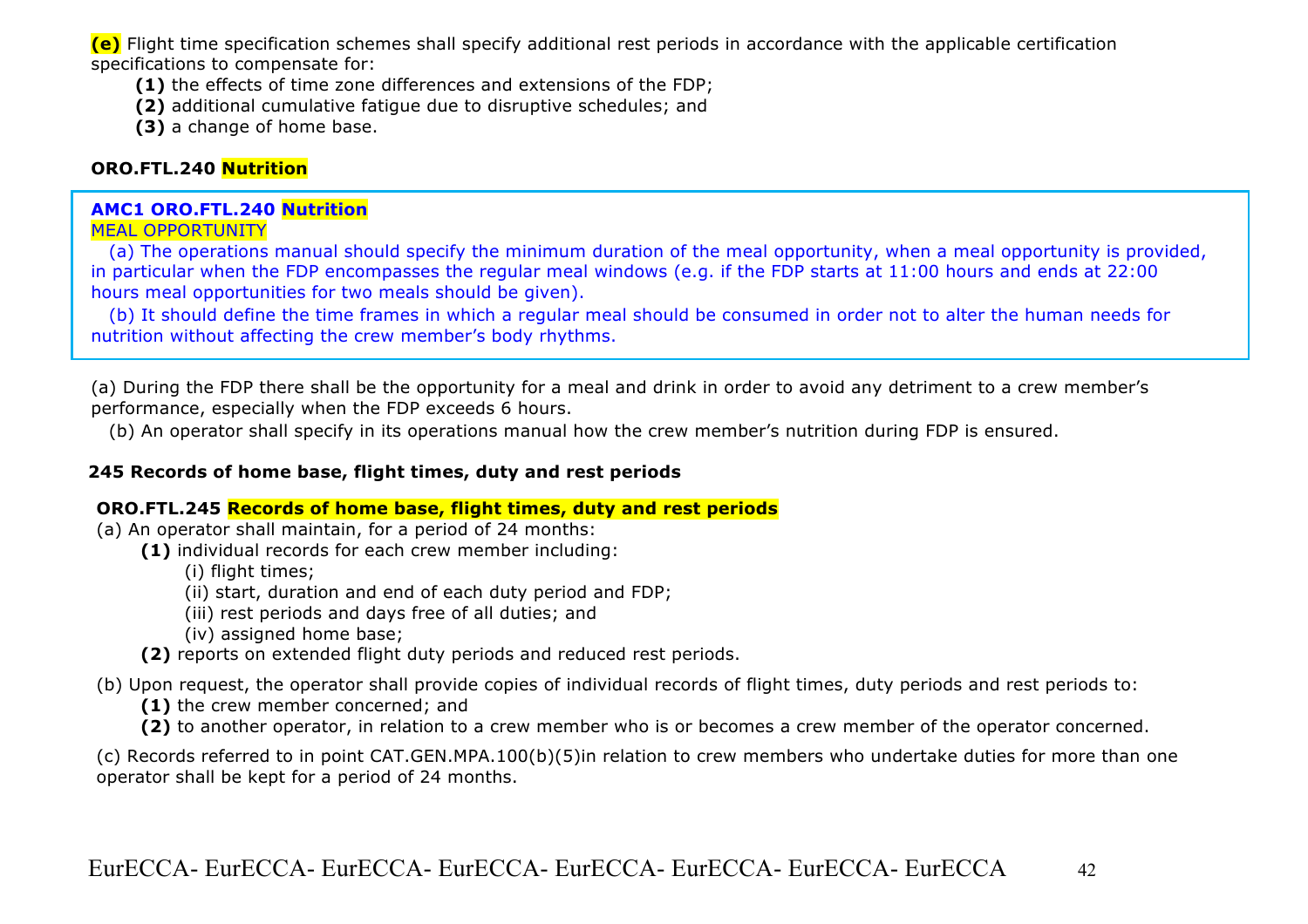#### **250 Fatigue management training**

#### **ORO.FTL.250 Fatigue management training**

#### **AMC1 ORO.FTL.250 Fatigue management training**  TRAINING SYLLABUS FATIGUE MANAGEMENT TRAINING The training syllabus should contain the following:

- (a) applicable regulatory requirements for flight, duty and rest;
- (b) the basics of fatigue including sleep fundamentals and the effects of disturbing the circadian rhythms;
- (c) the causes of fatigue, including medical conditions that may lead to fatigue;
- (d) the effect of fatigue on performance;
- (e) fatigue countermeasures;
- (f) the influence of lifestyle, including nutrition, exercise, and family life, on fatigue;
- (g) familiarity with sleep disorders and their possible treatments;
- (h) where applicable, the effects of long range operations and heavy short range schedules on individuals;
- (i) the effect of operating through and within multiple time zones; and
- (j) the crew member responsibility for ensuring adequate rest and fitness for flight duty

(a) The operator shall provide initial and recurrent fatigue management training to crew members, personnel responsible for preparation and maintenance of crew rosters and management personnel concerned.

(b) This training shall follow a training programme established by the operator and described in the operations manual. The training syllabus shall cover the possible causes and effects of fatigue and fatigue countermeasure.'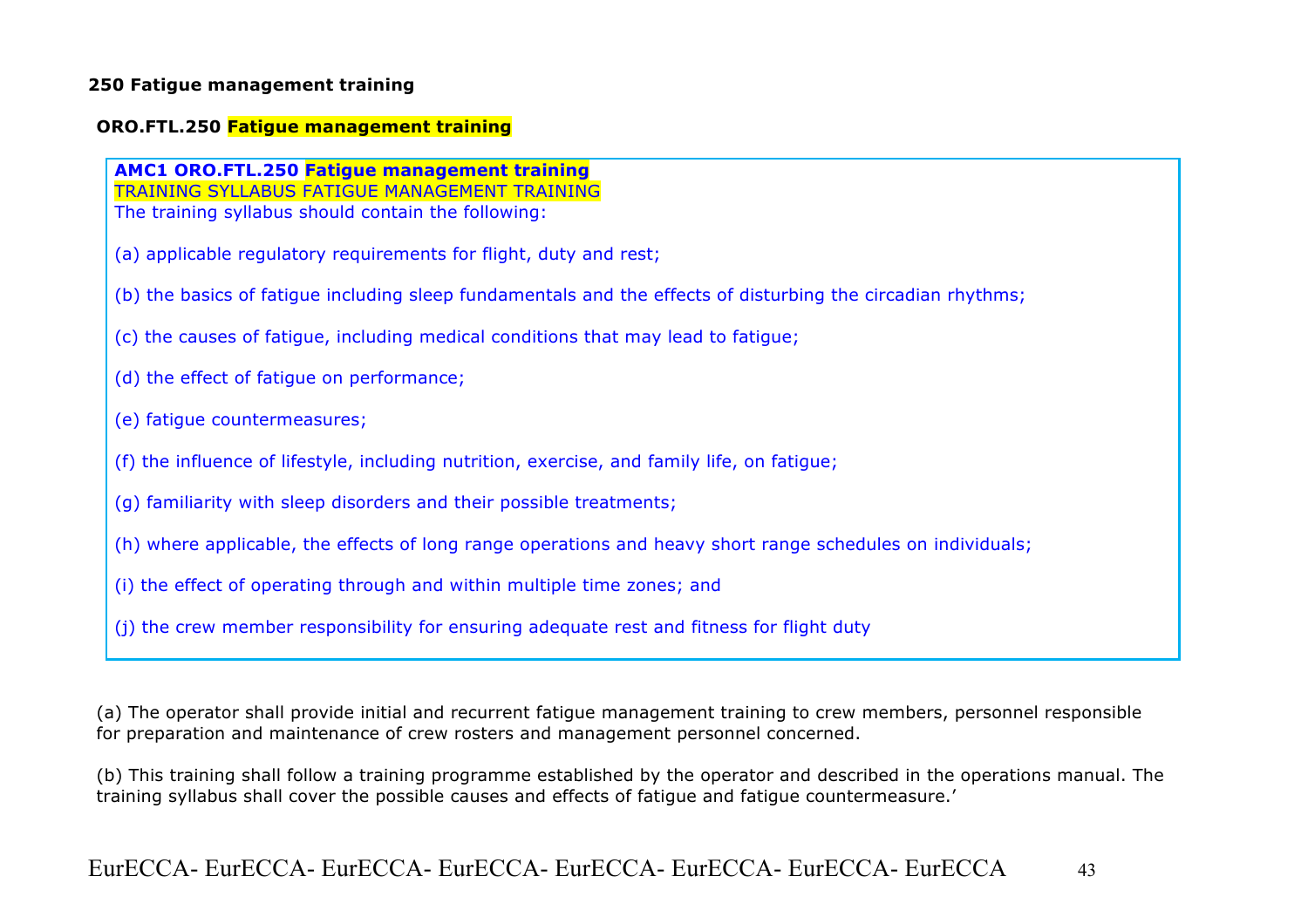Annexe

#### **« The Night » in the definitions**

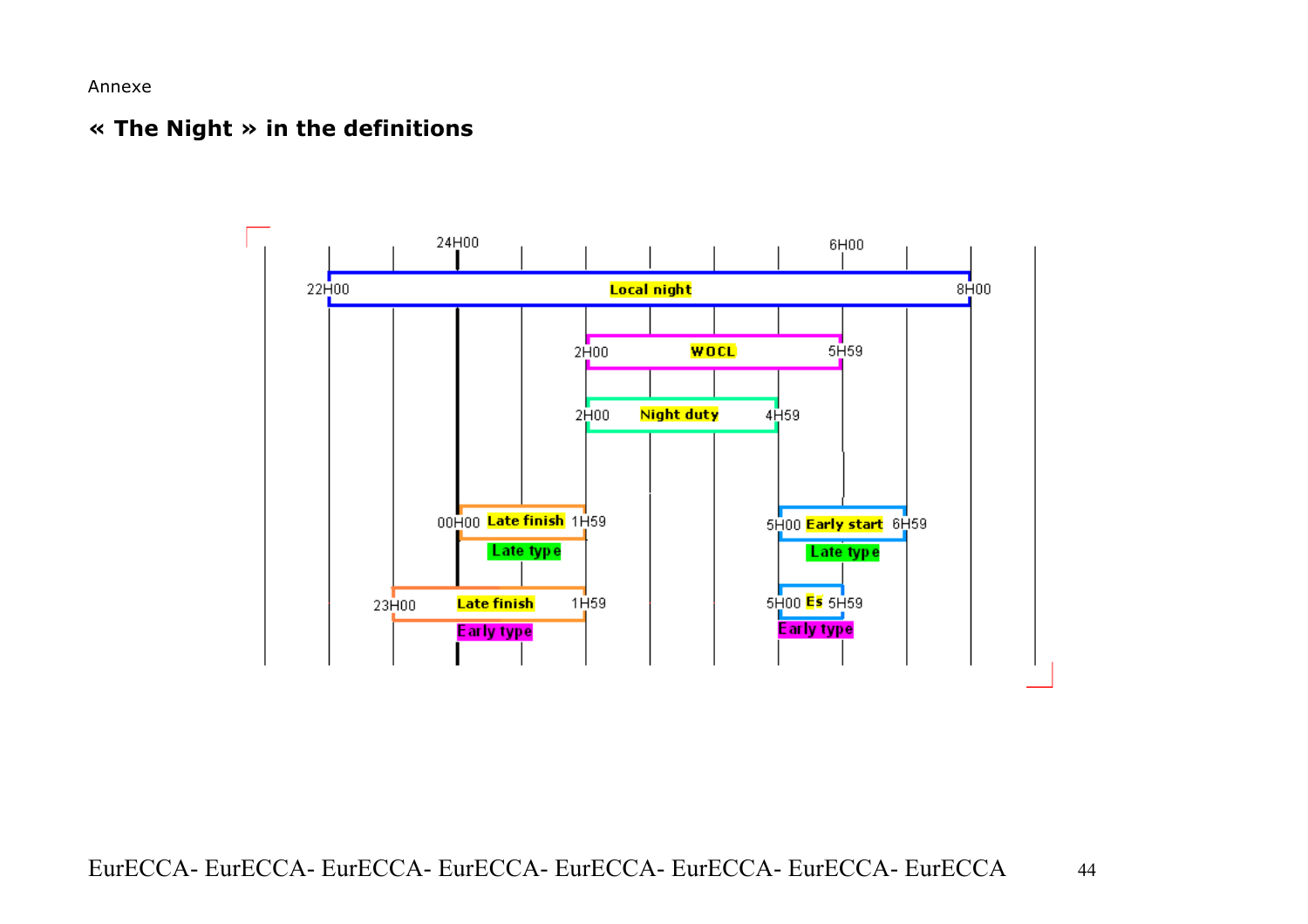'**Local night**' means a period of 8 hours falling between 22:00 and 08:00 local time.

**Window of Circadian Low (WOCL)**' means the period between 02:00 and 05:59 hours in the time zone to which a crew member is acclimatised.

'**Night duty**' means a duty period encroaching any portion of the period between 02:00 and 04:59 in the time zone to which the crew is acclimatised.

**Late type'** of disruptive schedule means : (2) for '**late finish**' a duty period finishing in the period between 00:00 and 01:59 in the time zone to which a crew member is acclimatised.

'**Early type**' of disruptive schedule means : (2) for '**late finish**' a duty period finishing in the period between 23:00 and 01:59 in the time zone to which a crew member is acclimatised.

'**Late type**' of disruptive schedule means :

(1) for '**early start**' a duty period starting in the period between 05:00 and 06:59 in the time zone to which a crew member is acclimatized ;

**'Early type'** of disruptive schedule means :

(1) for '**early start**' a duty period starting in the period between 05:00 and 05:59 in the time zone to which a crew member is acclimatized ;